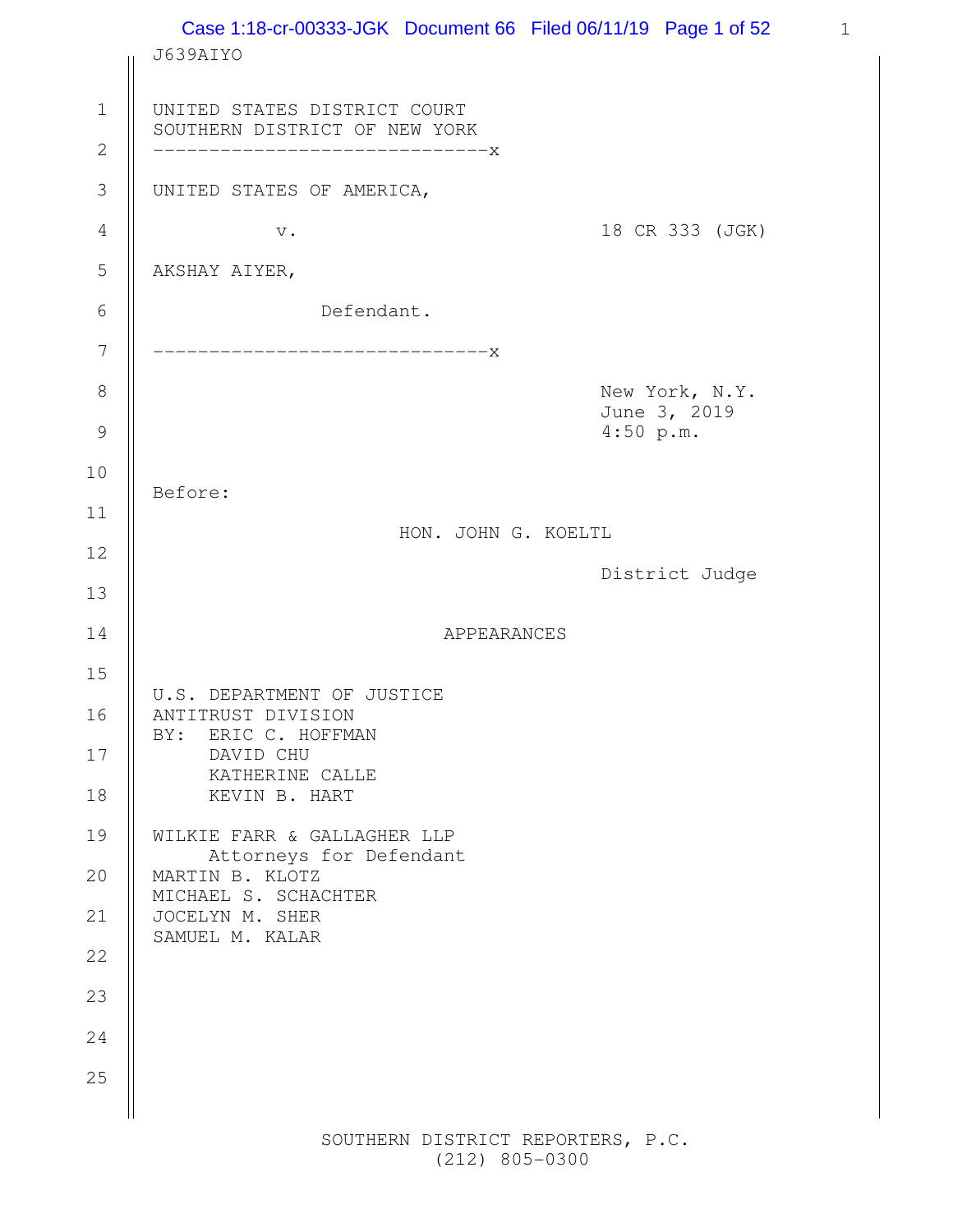2 J639AIYO THE COURT: Good afternoon, all. Please be seated. (Case called) MR. HART: Good afternoon, your Honor. Kevin Hart, Katherine Calle, David Chu, and Eric Hoffman on behalf of the United States. THE COURT: Good afternoon. MR. KLOTZ: Good afternoon, your Honor. Martin Klotz, Michael Schachter, Jocelyn Sher, and Samuel Kalar on behalf of Mr. Aiyer, to my left; and Peter Fitzgerald is also at the far end of counsel table doing some of the graphics work. THE COURT: Good afternoon. There are two motions to dismiss. I'll listen to argument. But I'm familiar with the papers. So, defendant. By the way, I note that the defendant is present. Right? The defendant is present? Yes? MR. KLOTZ: Yes. Shall I proceed, your Honor. THE COURT: Sure. MR. KLOTZ: Your Honor, I want to start, and I'm going to argue both of the motions together with the duplicity motion at the end. I want to start with the issue that if I were in your Honor's seat I would consider the most important issue to address which is why do I have to decide this motion now and indeed how can I decide this motion now. 1 2 3 4 5 6 7 8 9 10 11 12 13 14 15 16 17 18 19 20 21 22 23 24 25 Case 1:18-cr-00333-JGK Document 66 Filed 06/11/19 Page 2 of 52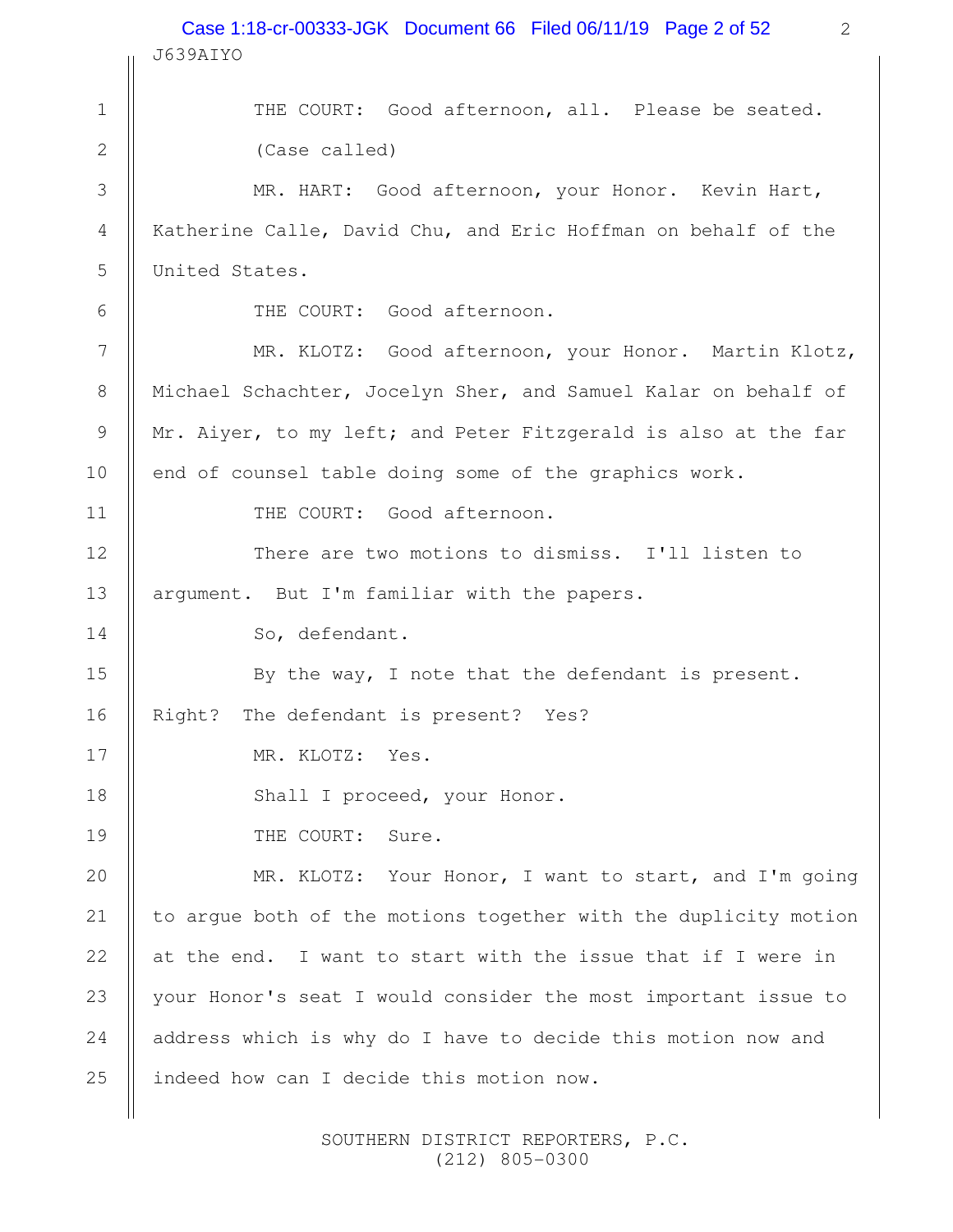# J639AIYO Case 1:18-cr-00333-JGK Document 66 Filed 06/11/19 Page 3 of 52

1

2

3

4

5

6

7

8

9

10

11

12

13

14

15

16

17

18

19

20

21

22

23

24

25

With respect to the antitrust motion, the larger of the two motions, the government's position is this is really a premature Rule 29 motion. Maybe it's a premature motion in limine. But it's certainly not a motion that's ripe for decision now. And to the extent that it's presented now, because it's a motion to dismiss, it has to be decided within the four corners of the indictment. We disagree with both of those propositions.

To begin with, the issue that we raise in the antitrust motion, which is whether the behavior that we have put in issue in the motion is to be judged under the per se standard or the rule-of-reason standard is an issue of law for the Court and I don't think that's disputed by anyone. It's an issue that your Honor is going to have to decide at some point and it doesn't need -- it merely doesn't need -- it doesn't go to the jury. It's a decision for your Honor. And that decision does not need to be made solely confined to the four corners of the indictment as the government repeatedly argues in its papers. It's clear that your Honor is entitled to consider evidence that goes beyond the indictment.

The principal case that we cite for this is United States v. Jones. United States v. Jones is a criminal case from the Sixth Circuit. It involved a defendant who was charged with illicitly eavesdropping on his wife without her knowledge or permission on the home telephone while the couple

> SOUTHERN DISTRICT REPORTERS, P.C. (212) 805-0300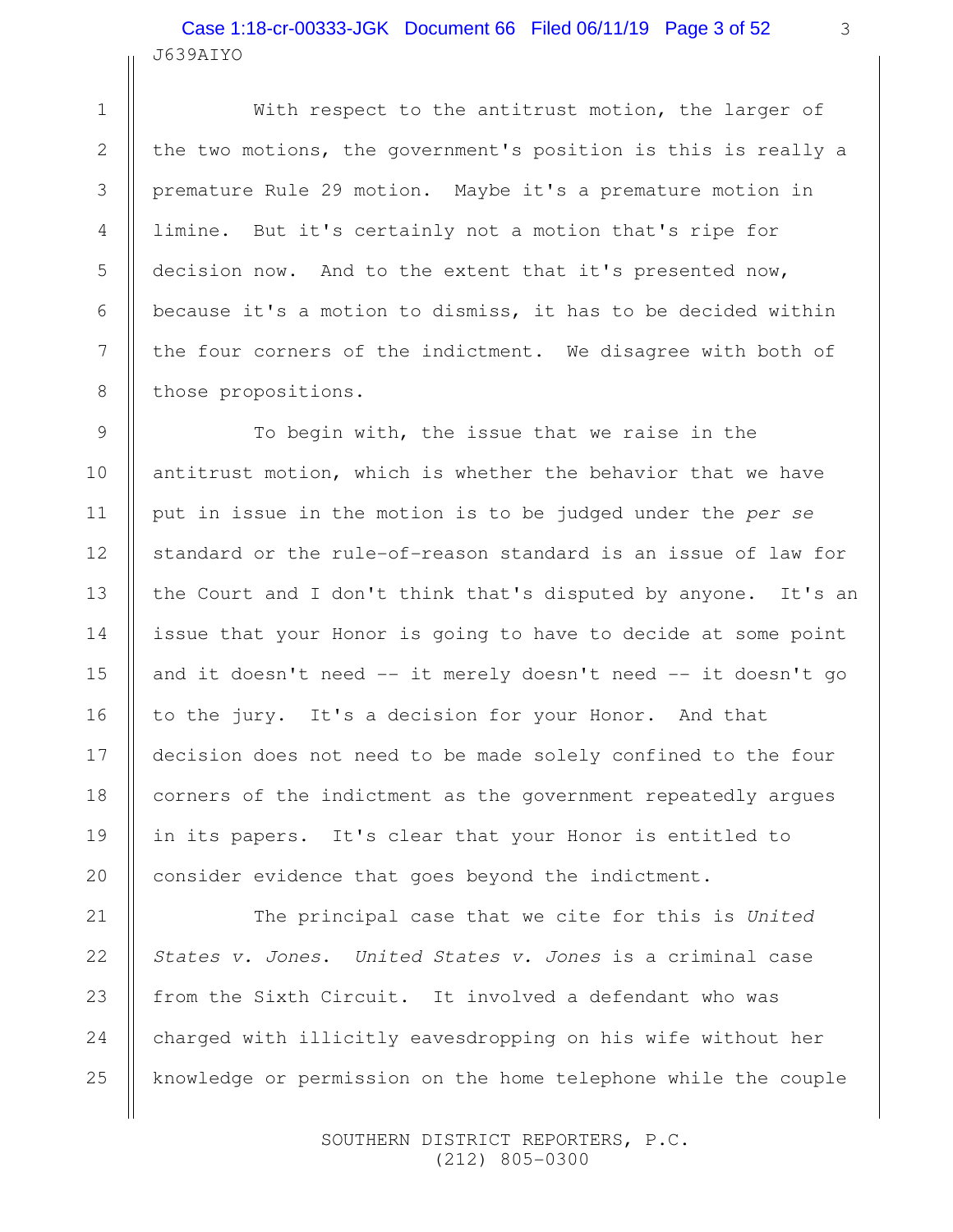# J639AIYO Case 1:18-cr-00333-JGK Document 66 Filed 06/11/19 Page 4 of 52

1

2

3

4

5

6

7

8

9

10

11

12

13

14

15

16

17

18

19

20

21

22

23

24

25

were involved in separation or divorce proceedings. And the indictment in that case was a bear bones indictment in which the government alleged that the defendant eavesdropped on another individual in violation of the statute which it recited. The defendant moved to dismiss.

THE COURT: By the way, any case from the Court of Appeals for the Second Circuit that stands for this proposition?

MR. KLOTZ: Not from the Court of Appeals for the Second Circuit, your Honor, but in a minute I'm going to get to a decision by Judge Kimba Wood from the Southern District that relies on and cites to United States v. Jones.

So, the defendant in United States v. Jones moves to dismiss the indictment. His argument is the statute doesn't apply to recordings of marital -- of members of the family essentially. And the government there, as the government here, argues, Judge, you can't go beyond the four corners of the indictment, the four corners of the indictment allege a crime, and the district court in that case says that doesn't make any sense. And the district court considers the bill of particulars that the government has filed in the case and it considers the defendant's indictment -- not indictment, affidavit. And it concludes: I understand that the recording in question was of a family member and I rule as a matter of law that that's not covered by the statute and I dismiss the

> SOUTHERN DISTRICT REPORTERS, P.C. (212) 805-0300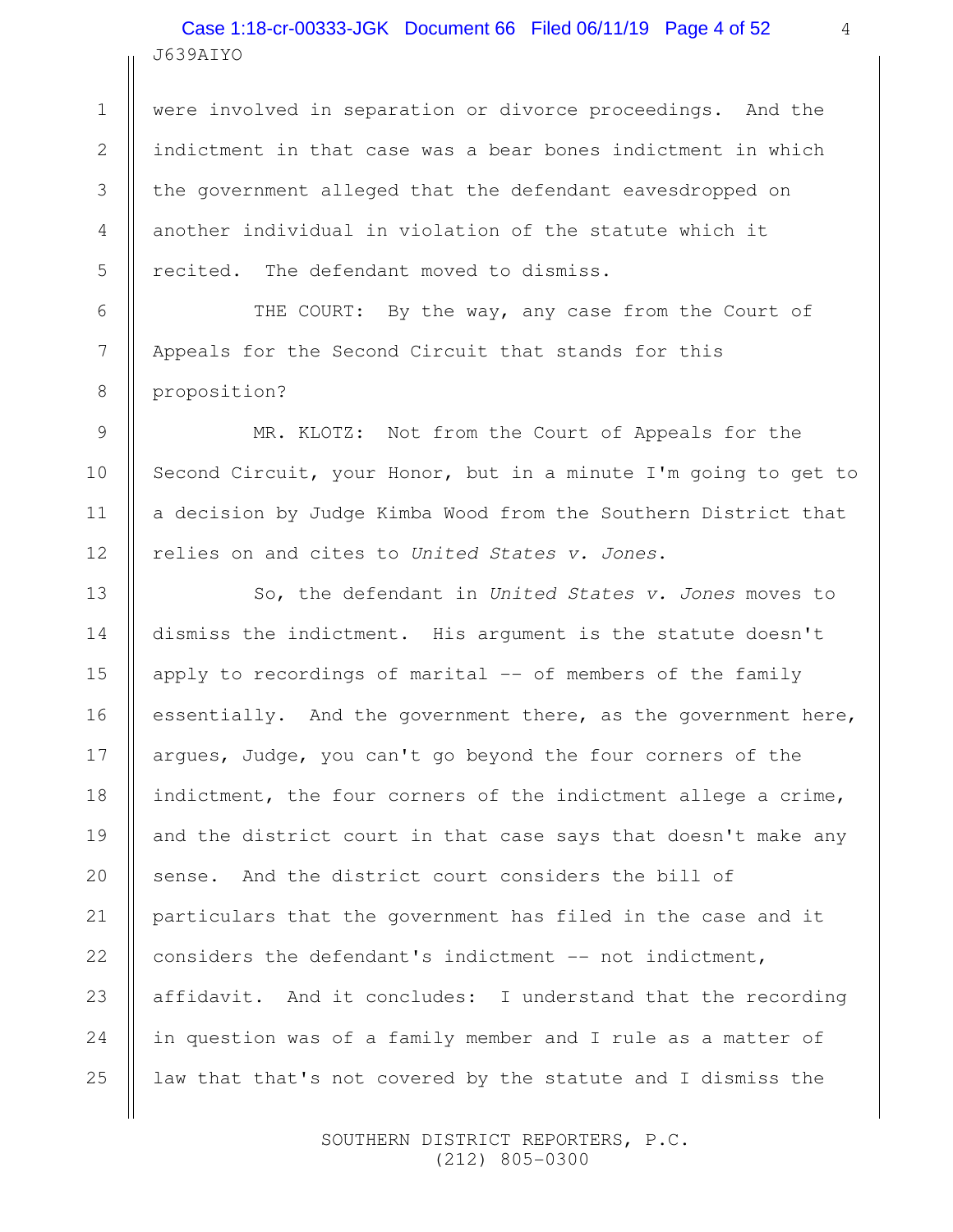J639AIYO Case 1:18-cr-00333-JGK Document 66 Filed 06/11/19 Page 5 of 52

indictment.

On appeal, the government argues, again, as the government argues here, this was not proper for the court to go beyond the four corners of the indictment. And the Sixth Circuit in -- they actually reversed because they held that the district court got it wrong. But they said no, what the district court did in this case was entirely proper. It was entirely permitted to rely on the bill of particulars in the affidavit.

10

11

12

13

14

15

16

17

18

19

1

2

3

4

5

6

7

8

9

If I could have slide no. 1.

This is the statement from the Sixth Circuit in the Jones case. "Rules  $12(e)$  and  $(q)$  clearly envision that a district court may make preliminary findings of fact necessary to decide the questions of law presented by pretrial motion so long as the court's findings on the motion do not invade the province of the ultimate finder of fact. The district court was not limited to the face of the indictment in ruling on the motion to dismiss."

Now, as I indicated, your Honor --

THE COURT: Here is my problem with your position. There is no comparable case in the Second Circuit and the language of the Court of Appeals with respect to the ability to consider evidence outside the four corners of the indictment is highly negative to that proposition unless the government has been fully heard with respect to its evidence on a proposition. 20 21 22 23 24 25

> SOUTHERN DISTRICT REPORTERS, P.C. (212) 805-0300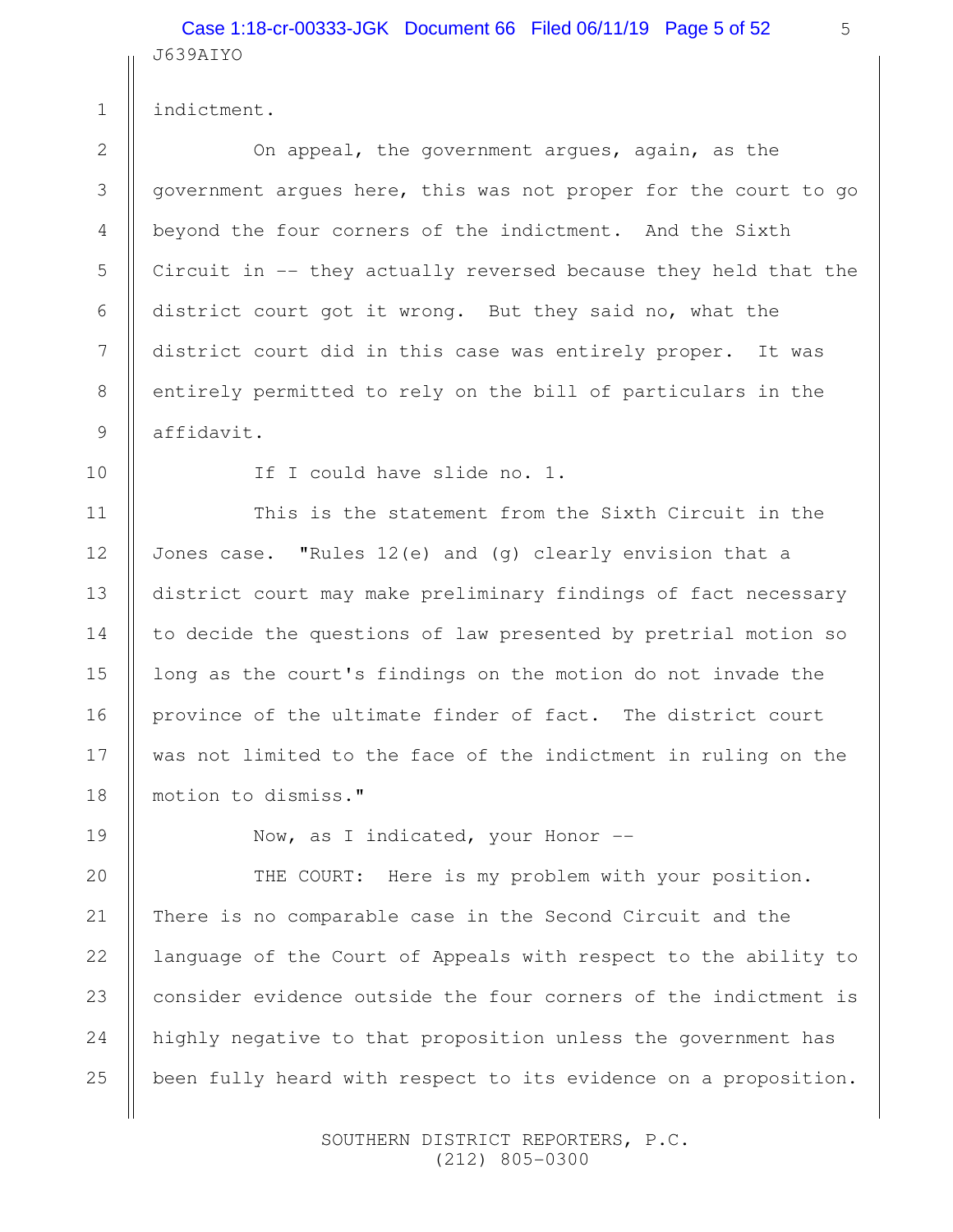J639AIYO Case 1:18-cr-00333-JGK Document 66 Filed 06/11/19 Page 6 of 52

6

You concede in your papers that you're not trying to dismiss all of the conduct that the government alleges. MR. KLOTZ: Correct. THE COURT: Because some of that conduct are per se violations of Sherman Act section 1. So you ask the Court to do what? What particular portions of the indictment, in the indictment do you ask the court to dismiss? Now, hold that thought. All of the conduct alleged by the government doesn't have to be unlawful. A conspiracy can be furthered by means which are not unlawful. MR. KLOTZ: For sure. THE COURT: And so you say: Well, look, there are instances of conduct that might be anti competitive but would have to be judged by the rule of reason. Therefore, the government -- those allegations have to be dismissed. But there are -- it is not clear that the government would even rely upon what happened on the specific days that you talked about as instances of illegality rather than instances that further the undisputed illegal ends of the conspiracy. This is not a case where you can point to, for example, a specific use of a phone and say: Well, the indictment depends upon the illicit use of the phone and we can say that the illicit use of the phone is not a crime. 1 2 3 4 5 6 7 8 9 10 11 12 13 14 15 16 17 18 19 20 21 22 23 24 25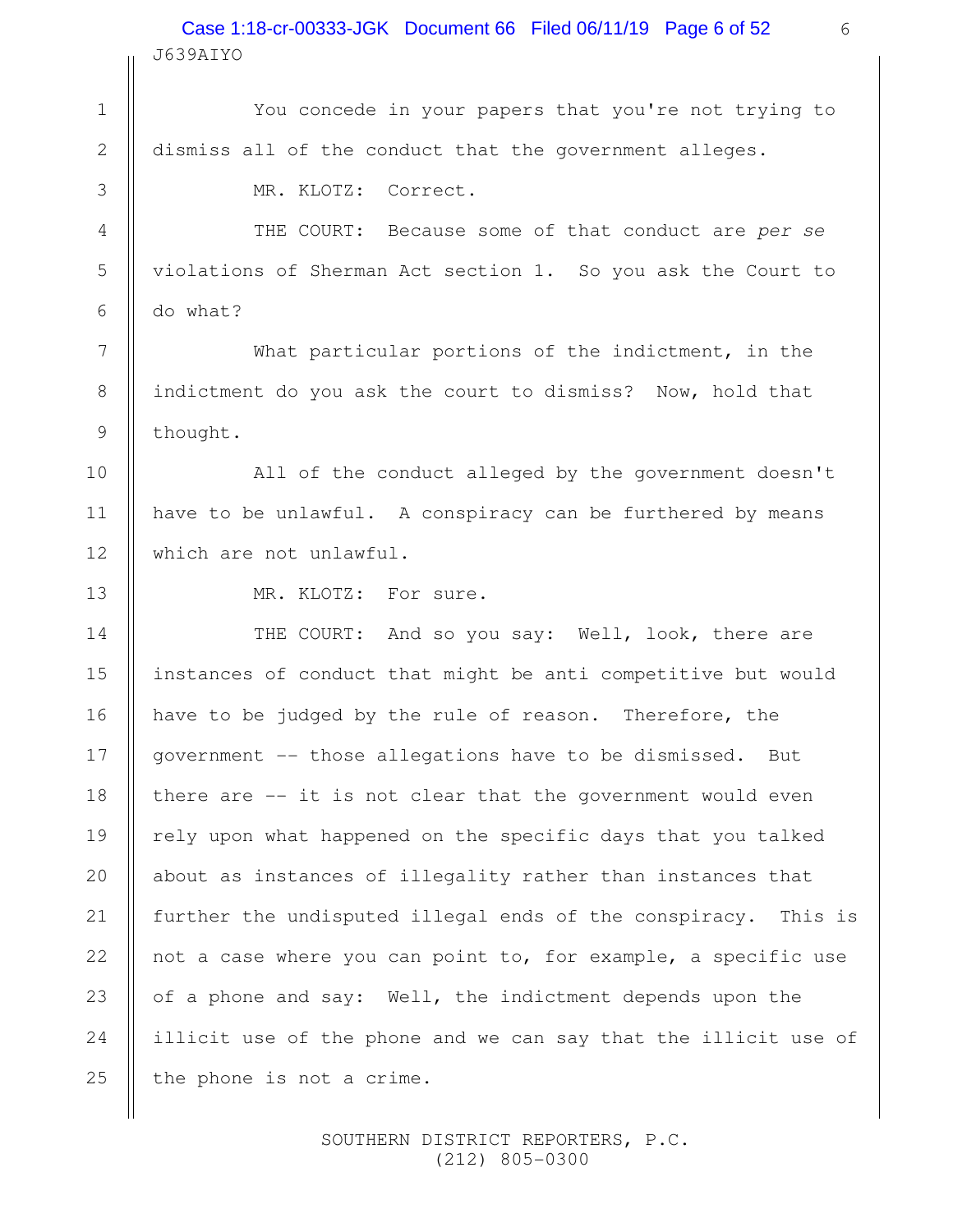# J639AIYO Case 1:18-cr-00333-JGK Document 66 Filed 06/11/19 Page 7 of 52

1

2

3

4

5

6

7

8

9

10

11

12

13

14

15

16

17

18

19

20

21

22

23

24

25

Here, we have an indictment that alleges a course of conduct, the ends of which is undisputed are per se violations of the law. And so you say: Well, consider all of our evidence that there are specific incidents that happened on specific days, none of which are specifically alleged in the indictment, and you should find that those instances are not per se violations of Section 1 of the Sherman Act even though the government may be allowed to introduce evidence of those very transactions as evidence in furtherance of the conspiracy because individual means and methods don't themselves have to be unlawful.

So at the end of the day what am I being asked to do? No specific allegations alleged in the indictment. Am I asked to dismiss. And to the extent that you raise practices, goes far beyond the indictment. And I can't tell at this stage, without a full presentation of the evidence, whether evidence of those -- of what happened on those days may be relevant to prove the undisputed illegal ends of the conspiracy.

MR. KLOTZ: So, Judge, I understand the issue. And what I would do is I would distinguish between means and methods which the government is perfectly entitled to put in evidence of means and methods which may not be independently illegal if they further an illegal objective and the different conduct that we are attacking in the motion.

What the court did --

 SOUTHERN DISTRICT REPORTERS, P.C. (212) 805-0300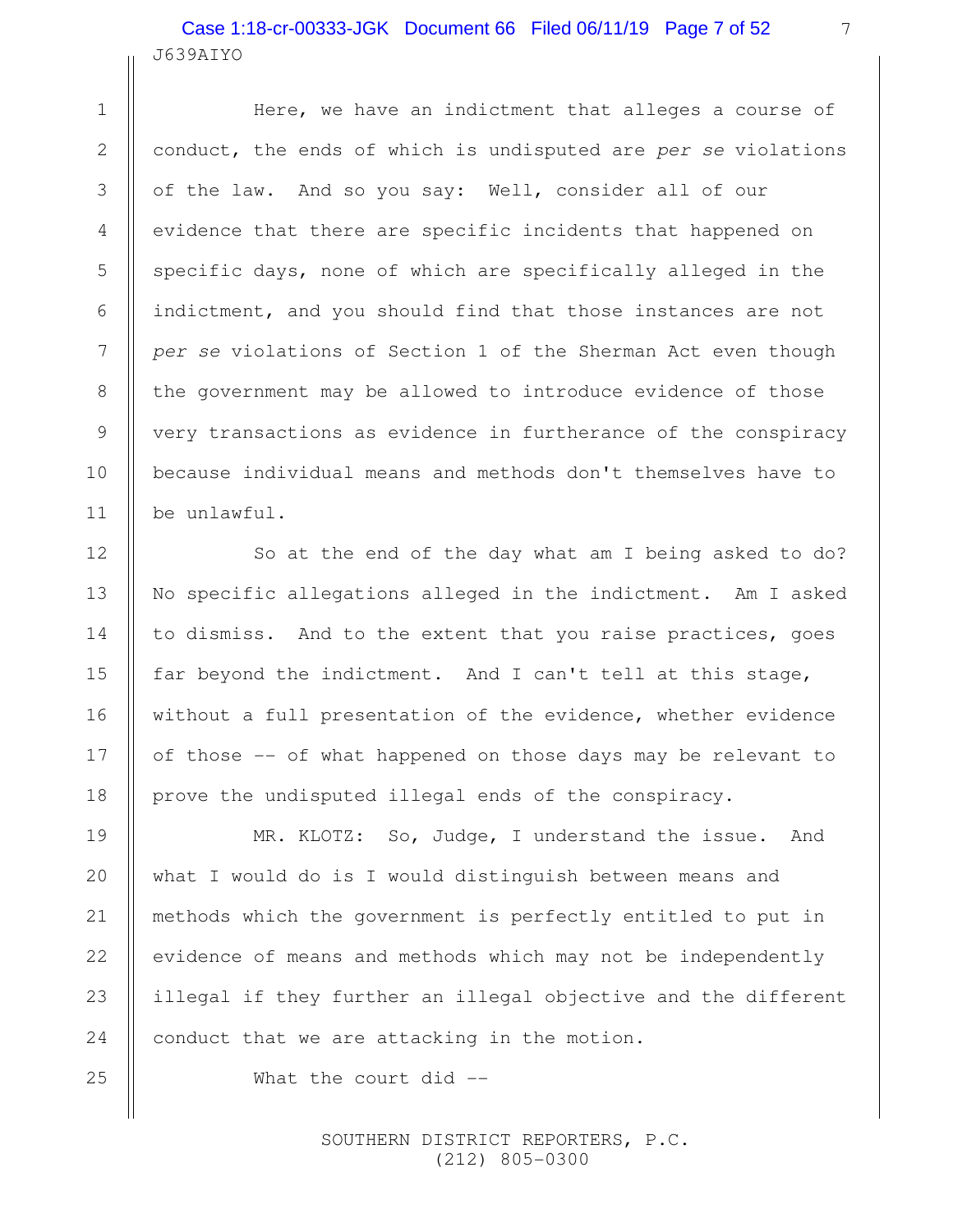J639AIYO Case 1:18-cr-00333-JGK Document 66 Filed 06/11/19 Page 8 of 52

THE COURT: Which specific allegations in the indictment are you asking me to dismiss?

MR. KLOTZ: It's not specific allegations in the indictment because the indictment simply recites legal principles and boilerplate conclusionary allegations that the defendant did all of these illegal things.

THE COURT: So you say: OK, we're not asking you to dismiss specific allegations in the indictment. We're asking you to tell the government not to admit evidence of some practices even though those practices might be evidence of admittedly illegal ends of the conspiracy.

MR. KLOTZ: I don't concede that.

I think what the government is, in fact, attacking in this case is eight or ten or twelve completely different types of behaviors. And what we are seeking to dismiss, I do not agree, the government would be permitted to introduce evidence of that as a means to the achievement of other objectives which I concede if the government could prove that -- and I don't think they can, but  $-$ 

THE COURT: But all of that depends upon a granular exploration of the evidence which has not been proffered.

And you say widely, that there are practices that the government will seek to introduce that are not illegal acts. But, there is no basis to conclude that when the defendant, for example, was chatting with other people about interdealing -- 23 24 25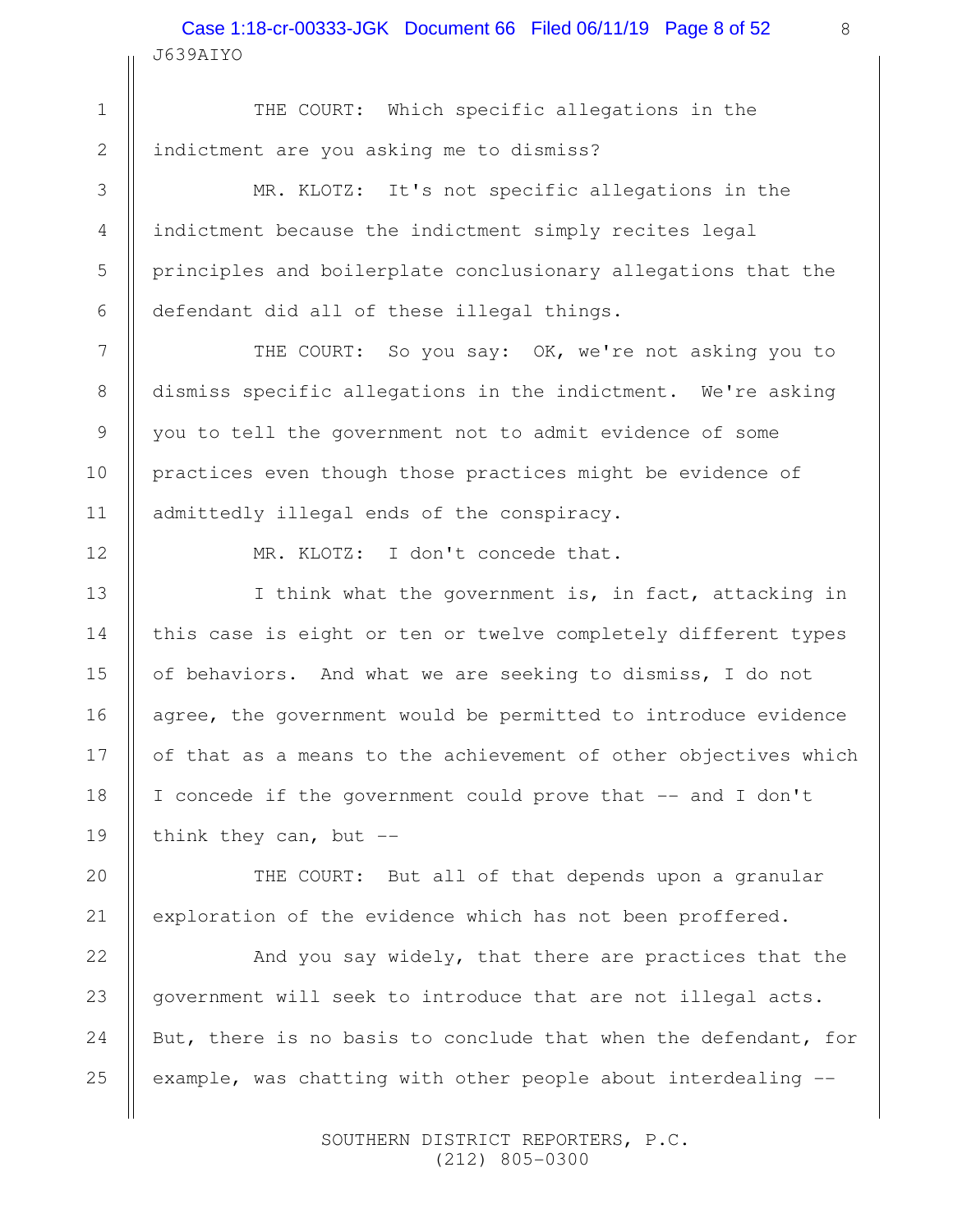# J639AIYO Case 1:18-cr-00333-JGK Document 66 Filed 06/11/19 Page 9 of 52

interdealer transactions, which you say would not be in violation of the antitrust laws, that it was not part of the larger conspiracy to price fix or bid rig and, if for no other reason, it shows a course of dealing between the defendant and other coconspirators, evidence of which may be -- I don't know, I haven't heard any evidence yet -- evidence of the precise illegal ends of the conspiracy which you say you're not challenging.

1

2

3

4

5

6

7

8

9

10

11

12

13

14

15

16

17

18

20

21

25

MR. KLOTZ: Right. I understand the issue.

Let me see if I can illustrate why the problem doesn't arise. The classic way in which the participants in the chat room could have engaged in an antitrust violation is if they had gotten together and agreed to quote identical spreads to customers who were shopping around, what's your price to buy and what's your price to sell the following currency pair. And the government, in fact, contends that that  $-$ - I think they still contend that that happened, although I'm highly confident that it didn't and they'll never be able to prove it.

But what the defendants did in the interdealer market is totally unrelated to that. It can't possibly have advanced the objective of fixing spreads that the participants quote to customers. And if that's what the case is about, which we concede that would be a serious antitrust issue if that were the focus of the case, but this other stuff isn't related to it. 19 22 23 24

> SOUTHERN DISTRICT REPORTERS, P.C. (212) 805-0300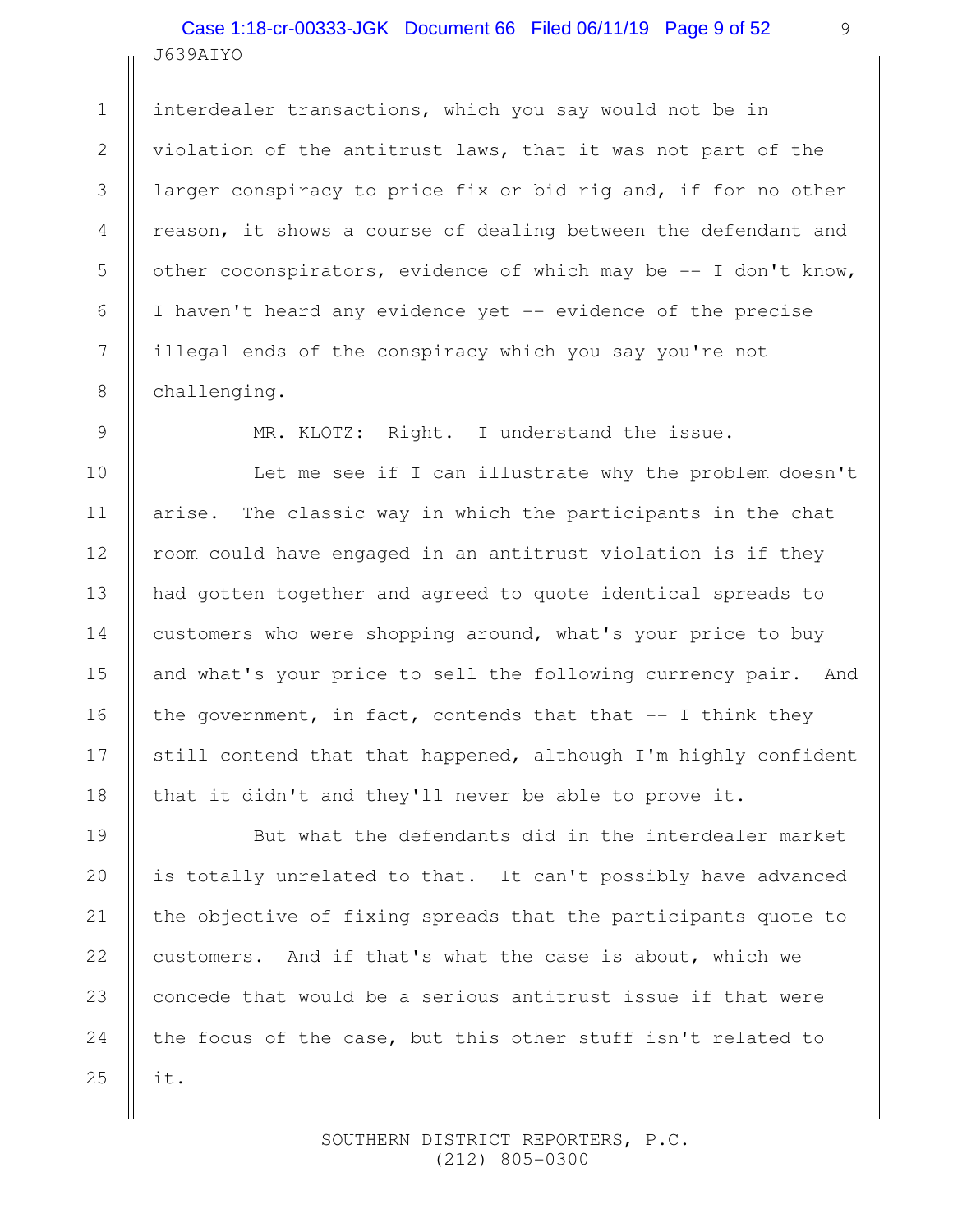## J639AIYO Case 1:18-cr-00333-JGK Document 66 Filed 06/11/19 Page 10 of 52

What we're asking your Honor to do is what the courts in Jones and Heicklen did which is let me understand enough of the facts so that I can understand the conduct at issue.

THE COURT: Please. Whether the specific use of a telephone among the parties in a case when it's the only thing that the government is relying on for the indictment should, if it's not illegal, cause the dismissal of the indictment is not at all like the indictment in this case and the series of actions which you say ought to be dismissed which even if I granted your entire motion would leave the indictment untouched.

MR. KLOTZ: It would leave the indictment untouched. It would eliminate three-quarters or more of the case. And that is one of the issues with proceeding the way the government intends to proceed, proposes to proceed, which is all of this should be deferred until the Rule 29 motion.

If we're correct, 75 percent or more of the evidence that the government proposes to introduce ought not be admissible. And if we get to the stage of Rule 29 and your Honor concludes, you know what, the defense was right all along, then --

THE COURT: But based on your motion I would not so conclude because I would still have the alleged core illegality which you don't challenge.

MR. KLOTZ: You would have the alleged core

 SOUTHERN DISTRICT REPORTERS, P.C. (212) 805-0300

25

1

2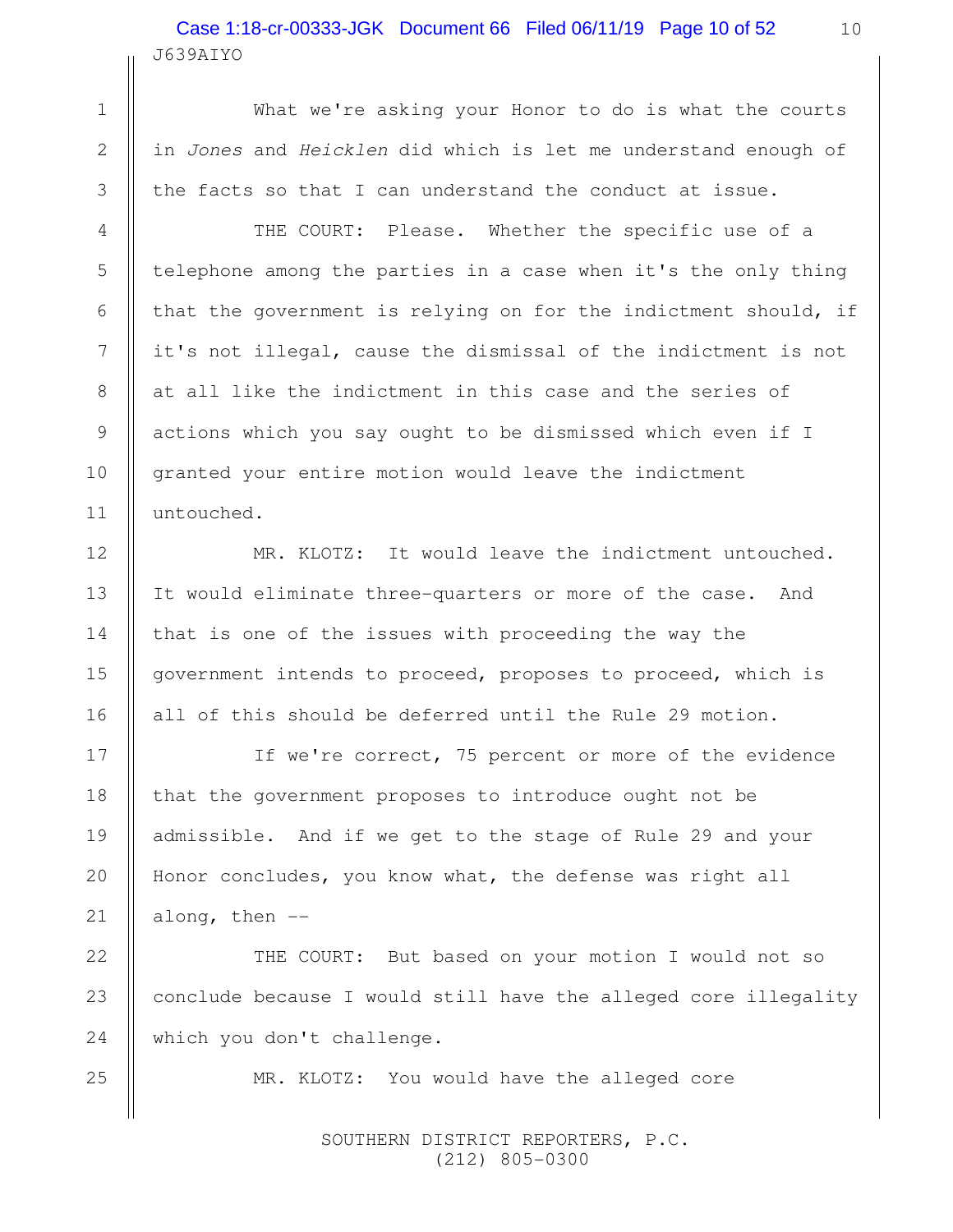# J639AIYO Case 1:18-cr-00333-JGK Document 66 Filed 06/11/19 Page 11 of 52

1

2

3

4

5

6

7

8

9

10

11

12

13

14

15

16

18

20

21

22

24

25

illegality. But if you had the alleged core illegality against the background of the case where the majority of the evidence would have to be excised and the jury told to disregard it: A, everybody would have spent a great deal of time on evidence that shouldn't have come in to begin with; and B, under those circumstances there would be a serious risk that the entire case would be a mistrial.

THE COURT: Let me come back to the question that I raised with you earlier which is when the evidence that you seek to exclude -- and we've gotten beyond the fact that this is an alleged motion to dismiss portions of the indictment, when we've gotten to the point where you're saying that evidence ought to be excluded because it's not evidence of a crime, one wonders how I could possibly say at this point that actions by the defendant with other coconspirators during the course of the conspiracy should be excised from trial. That runs counter to the usual way in which evidence of a conspiracy is presented. So you don't -- the jury can't consider evidence of the relations between the coconspirators, the way in which the coconspirators developed confidence in each other, the way in which the coconspirators trusted each other, the way in which the coconspirators relied upon the secrecy of their dealings, not all of which I'm saying will be at issue in this case but it certainly would happen all the time that you can't restrict or shouldn't restrict the evidence of the way in which 17 19 23

> SOUTHERN DISTRICT REPORTERS, P.C. (212) 805-0300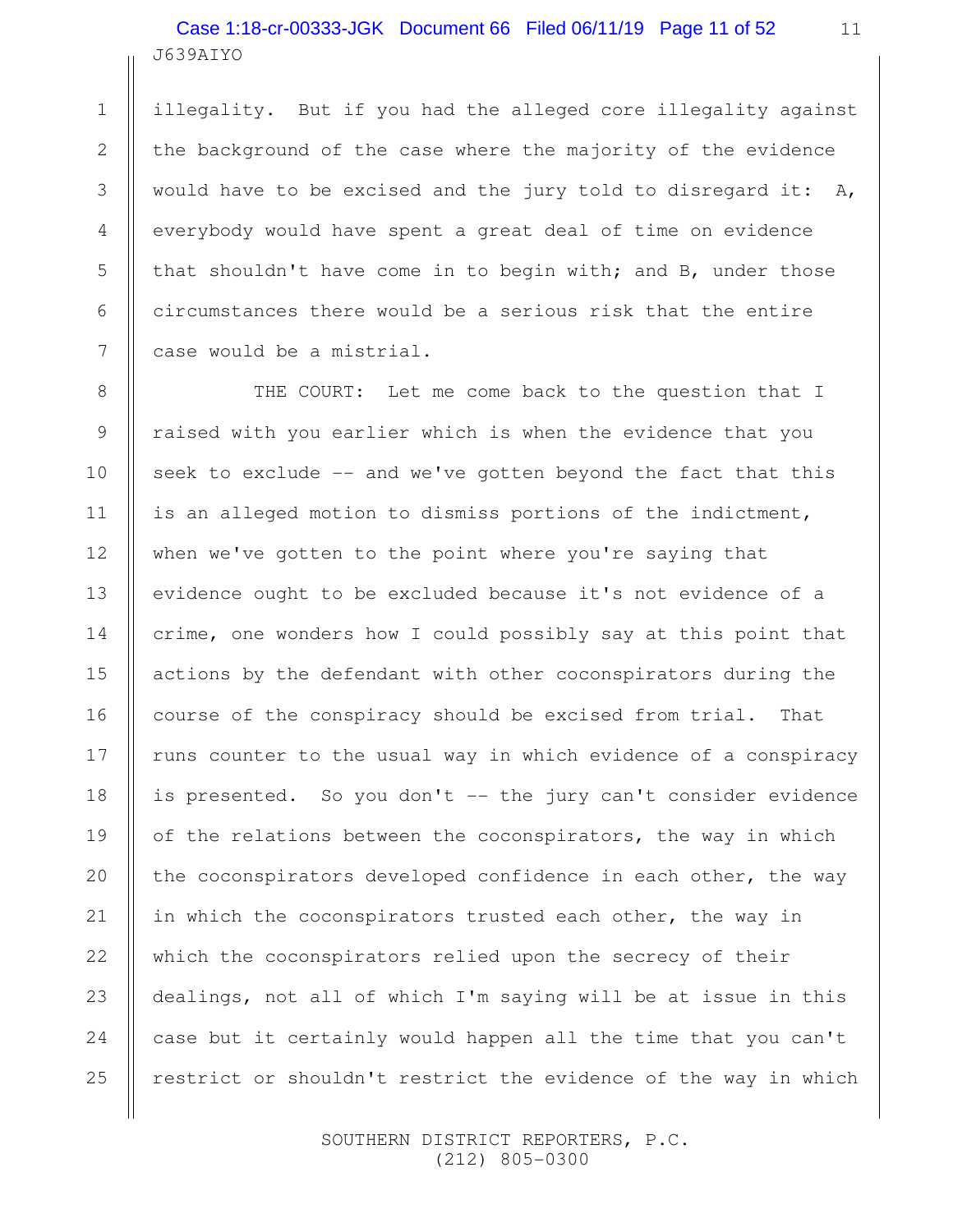J639AIYO Case 1:18-cr-00333-JGK Document 66 Filed 06/11/19 Page 12 of 52

6

7

8

9

10

11

12

13

14

15

16

17

18

19

20

21

22

23

24

25

1

the coconspirators allegedly dealt with each other.

MR. KLOTZ: Certainly your Honor is correct that even as to the more limited allegations of wrongdoing evidence is going to be admissible that relates to the coconspirator relationships.

Let me take one of the two specific examples, not the interdealer example but the ruble trading example, which is the second behavior that we seek to dismiss. This involves just Mr. Aiyer and Mr. Katz. It doesn't apparently involve the other two members of the Rand group chat room. And it involves a situation in which Mr. Aiyer -- could I have slide four. Sorry. Seven.

It involves trading in a currency in which, of the four members of the chat room, Mr. Aiyer is far and away the more active trader in the ruble. Mr. Cummins doesn't trade it at all. Mr. Williams trades it a little bit and there is no contention that he colluded with Mr. Aiyer. And Mr. Katz traded it 1/40th the amount of the time that Mr. Aiyer did.

We put in an affidavit from our currency expert that said the pattern between the two people, Katz and Aiyer, is Katz is completely uncomfortable trading the ruble. He doesn't understand it. He's worried about getting stuck with a position because he's going to lose money because he's priced it wrong. He would prefer not to deal with it at all.

When a customer comes though Mr. Katz, Mr. Katz goes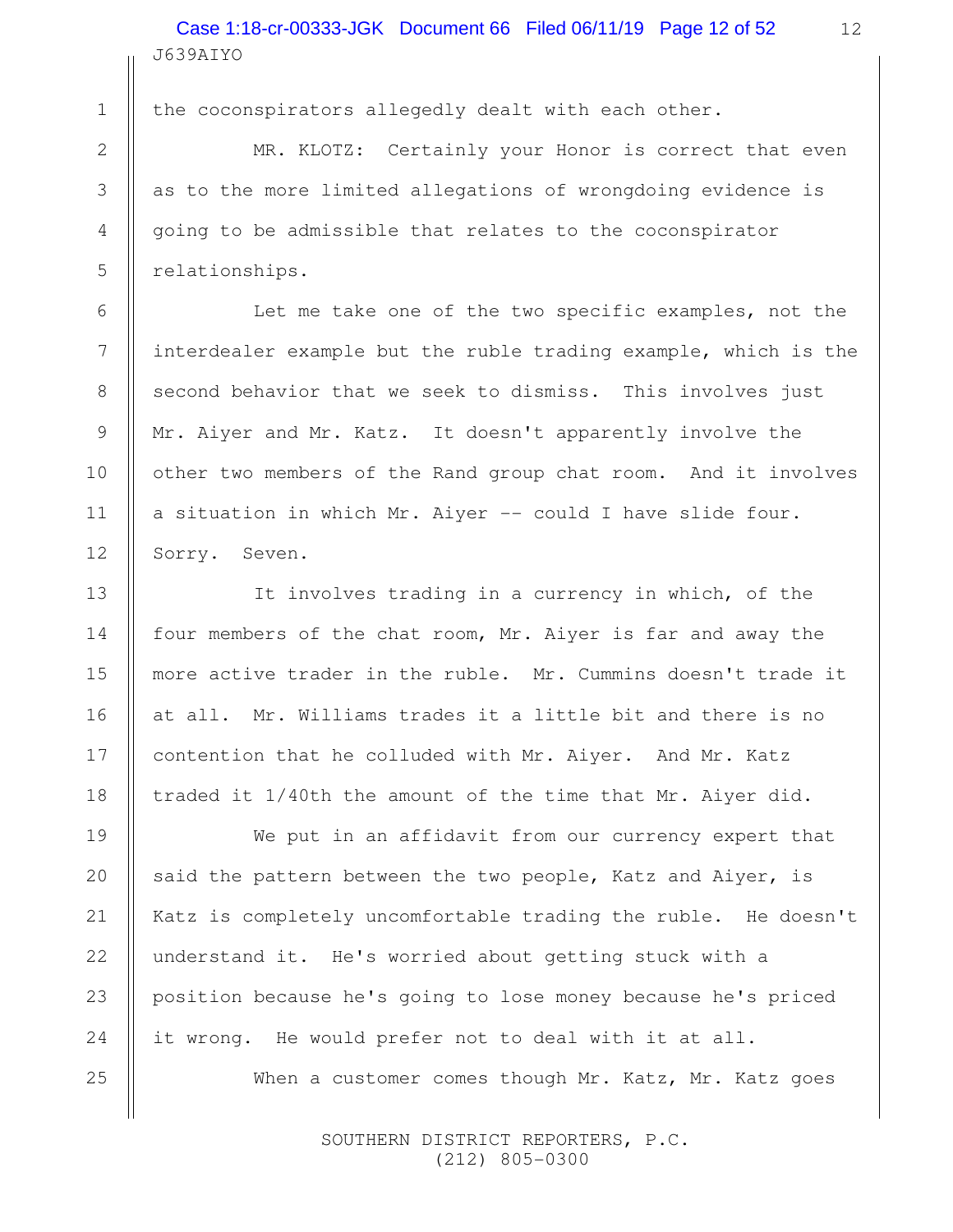#### J639AIYO Case 1:18-cr-00333-JGK Document 66 Filed 06/11/19 Page 13 of 52

1

2

3

4

5

6

7

8

9

10

11

12

13

14

15

16

17

18

21

22

23

24

25

to Mr. Aiyer and says two things: One, will you take me out of the position if ideal with the customer; and two, I don't know what I'm doing, tell me what price I should quote to the customer. And that happens on a series of occasions that the government identifies. And we have shown that in every single instance in which Mr. Katz actually wins the customer business, with one exception that I'll get to, he immediately transfers the position to Mr. Aiyer. And we submit in our briefs it's absolutely crystal clear what's going on here. Aiyer knows the ruble and understands the ruble. Katz doesn't. If Katz were on his own, he wouldn't be able to trade the ruble when customers asked him about it.

This relationship benefits both parties. It's got nothing to do with fixing spreads or fixing the price of the ruble. It is the two of them consulting on a transaction where Mr. Katz is not comfortable and Mr. Aiyer is. It's like the sort of thing I do in the practice of law all the time. I compete with other lawyers in areas that I know.

THE COURT: I wouldn't place myself in the middle of the motion. 19 20

MR. KLOTZ: It's any lawyer is in the position where when a customer client comes to him and says here is my problem can you take the case, if the lawyer knows what he's doing he says yes; and if he doesn't know what he's doing, he goes to somebody who would otherwise be a competitor who can do the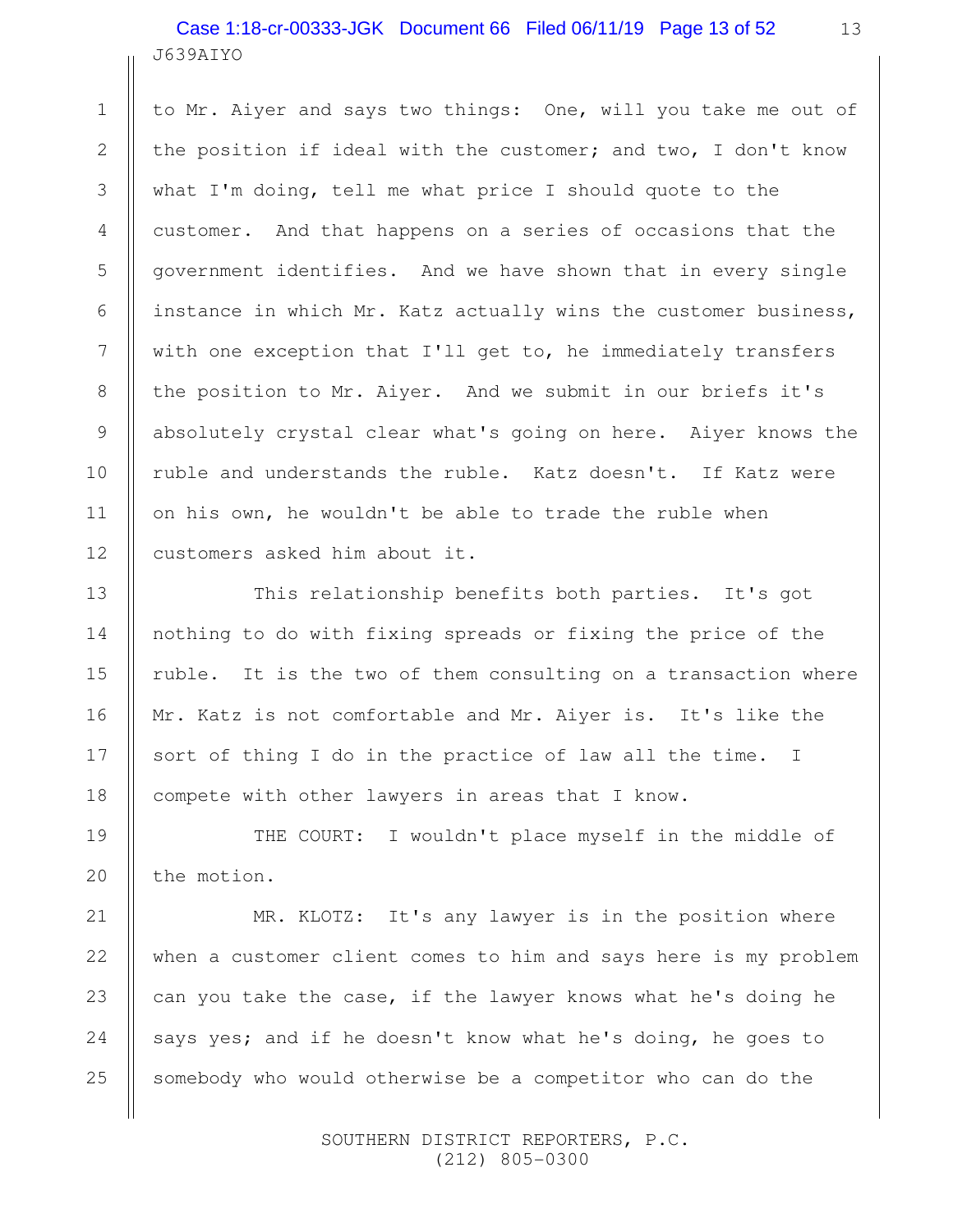# J639AIYO Case 1:18-cr-00333-JGK Document 66 Filed 06/11/19 Page 14 of 52

work more effectively at a better price and in a better quality of work. And there are any number of examples that all of us are familiar with from business where somebody in business concludes correctly: I just can't compete in this particular product and service and if somebody comes to me with a question about it I'm going to somebody else who would otherwise be a competitor.

The government doesn't contest that that's the relationship. The government says two things. It says: Well, that's not within the four corners of the indictment. True, but there is no dispute that that's, in fact, what's going on. And second, the government says: We don't care if that's what's going on. We say that because these two people are at competitor banks they are not permitted to talk to each other like this. Period. End of story. And that's just crazy. It's absolutely obvious that there is nothing improper about this relationship between Katz and Aiyer and it is not something that could reasonably be considered by the jury in considering whether Katz and Aiyer or anybody else did anything that's actually a violation of the antitrust laws.

THE COURT: The government says, among other things, that the reason for the rule about not considering the sufficiency of the evidence before the government has made a full proffer of all of its evidence is that there can be other evidence such as e-mails, testimony, which place in context 21 22 23 24 25

> SOUTHERN DISTRICT REPORTERS, P.C. (212) 805-0300

1

2

3

4

5

6

7

8

9

10

11

12

13

14

15

16

17

18

19

20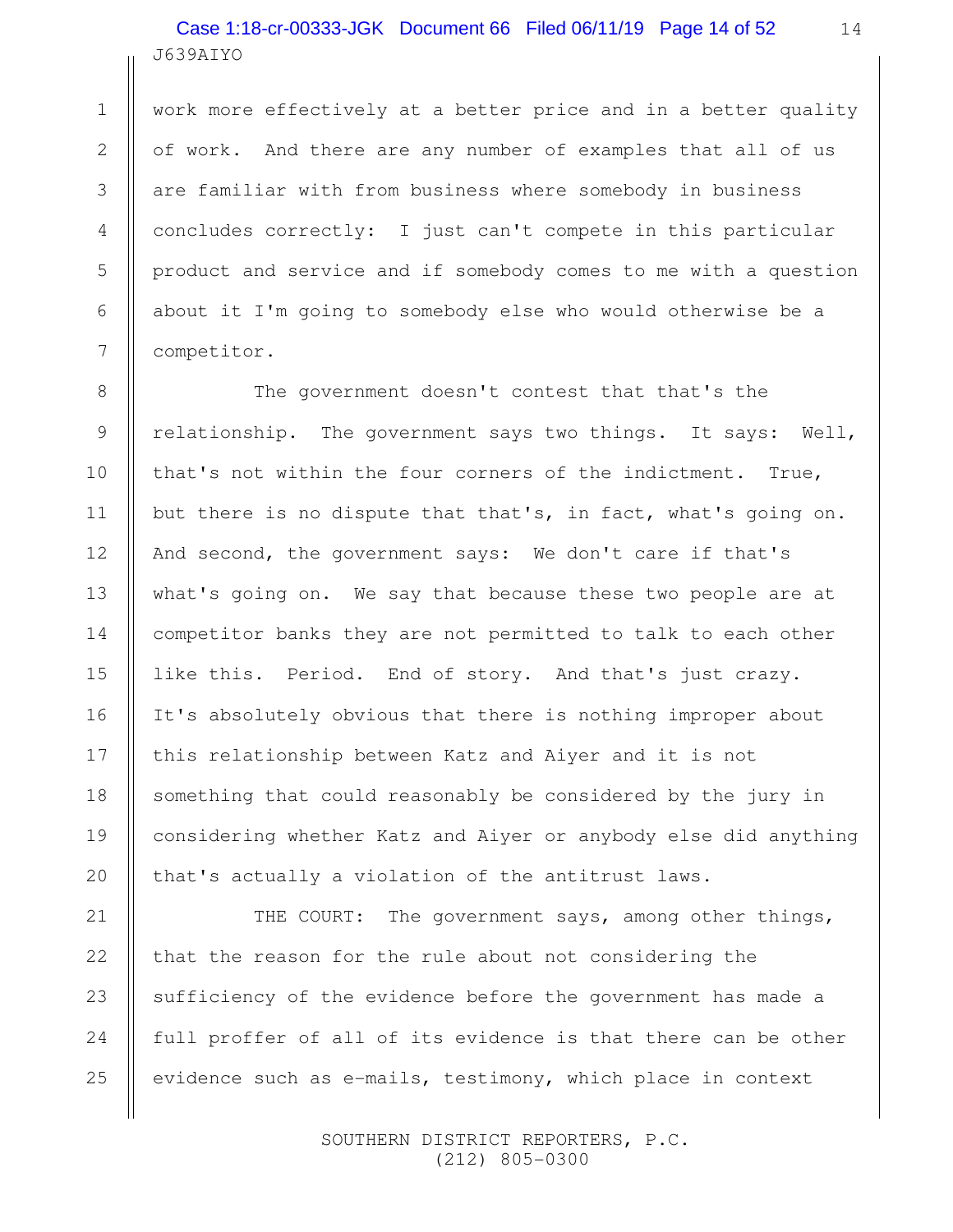## J639AIYO Case 1:18-cr-00333-JGK Document 66 Filed 06/11/19 Page 15 of 52

1

2

3

4

5

6

7

8

9

10

11

12

13

14

15

16

17

specific transactions. I don't know. And certainly I don't take the government's response with respect to any of the transactions simply because the government says in some circumstances even that can be a per se violation. I don't take the government's response as saying here is all of the evidence that we will present with respect to a specific transaction and every basis on which we will argue that the transaction is evidence of the illegal conspiracy.

MR. KLOTZ: I agree that the government hasn't put in all of its evidence and doesn't necessarily agree with anything that I've said. But let me turn then to the case that we submit sets out how a court should go about deciding does the case get governed by the per se standard or by the rule of reason. And that is the Medical Center case also, coincidentally, a Sixth Circuit decision that was decided just a couple months ago, didn't make it into our original brief but therefore made it into our reply brief.

In the Medical Center case, a civil case, but for reasons that I'm going to go into I think highly relevant here, there's a motion before the court to rule prior to trial that the case cannot proceed as a per se case; it's got to proceed, if at all, as a rule-of-reason case. And the court there concludes a number of things. First, there's a legal presumption that it's a rule-of-reason case; but second, and most importantly, I don't have to decide -- we don't have to 18 19 20 21 22 23 24 25

> SOUTHERN DISTRICT REPORTERS, P.C. (212) 805-0300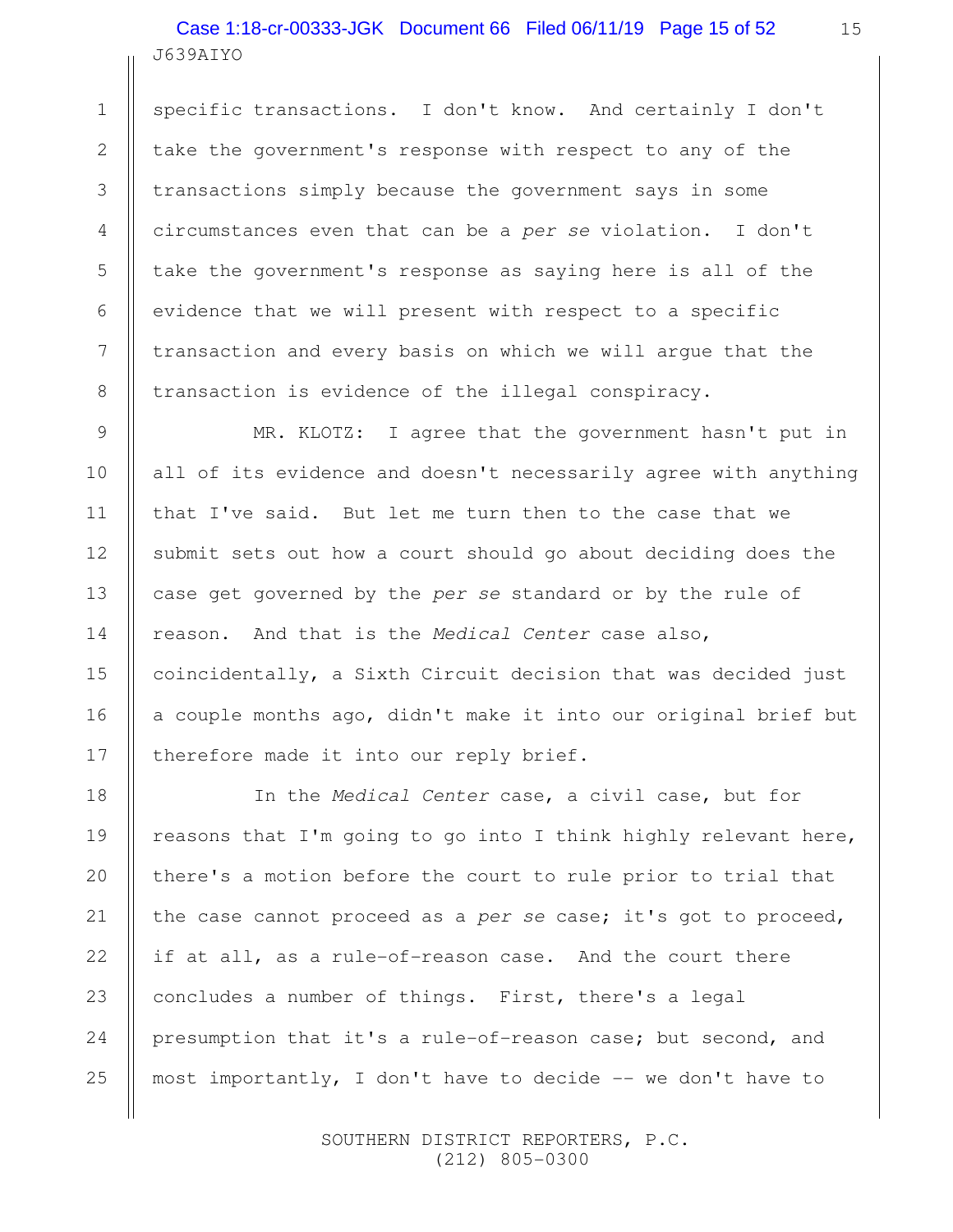# J639AIYO Case 1:18-cr-00333-JGK Document 66 Filed 06/11/19 Page 16 of 52

decide, it's the Sixth Circuit, we don't have to decide all of the issues of fact that are disputed. We have to simply look and ask the question: Has the defendant presented a plausible argument that the behavior that's at issue in the case is potentially procompetitive. And that can be done without resolving factual issues.

Slide two, if I could have it.

THE COURT: But the standard that you're relying on is classically a standard applied in civil cases, testing the sufficiency of allegations under the plausible standard of Igbal and Twombly. It's not the standard that we use in judging whether an indictment should be dismissed.

MR. KLOTZ: Judge, it's a civil case to be sure, not a criminal case; but it wasn't a Twombly or Iqbal case.

THE COURT: The standard as you articulate it is the plausibility standard that's used to test the sufficiency of allegations in a civil case.

MR. KLOTZ: I think the standard that we're talking about, Twombly and Iqbal, is a standard that says for the plaintiff to be permitted to proceed, they have to make out a plausible argument for anti competitive conduct.

THE COURT: True.

MR. KLOTZ: That's not Medical Center. What Medical Center is saying, for the Court to be comfortable saying this is a rule-of-reason case, we, the Court, have to reach that 24 25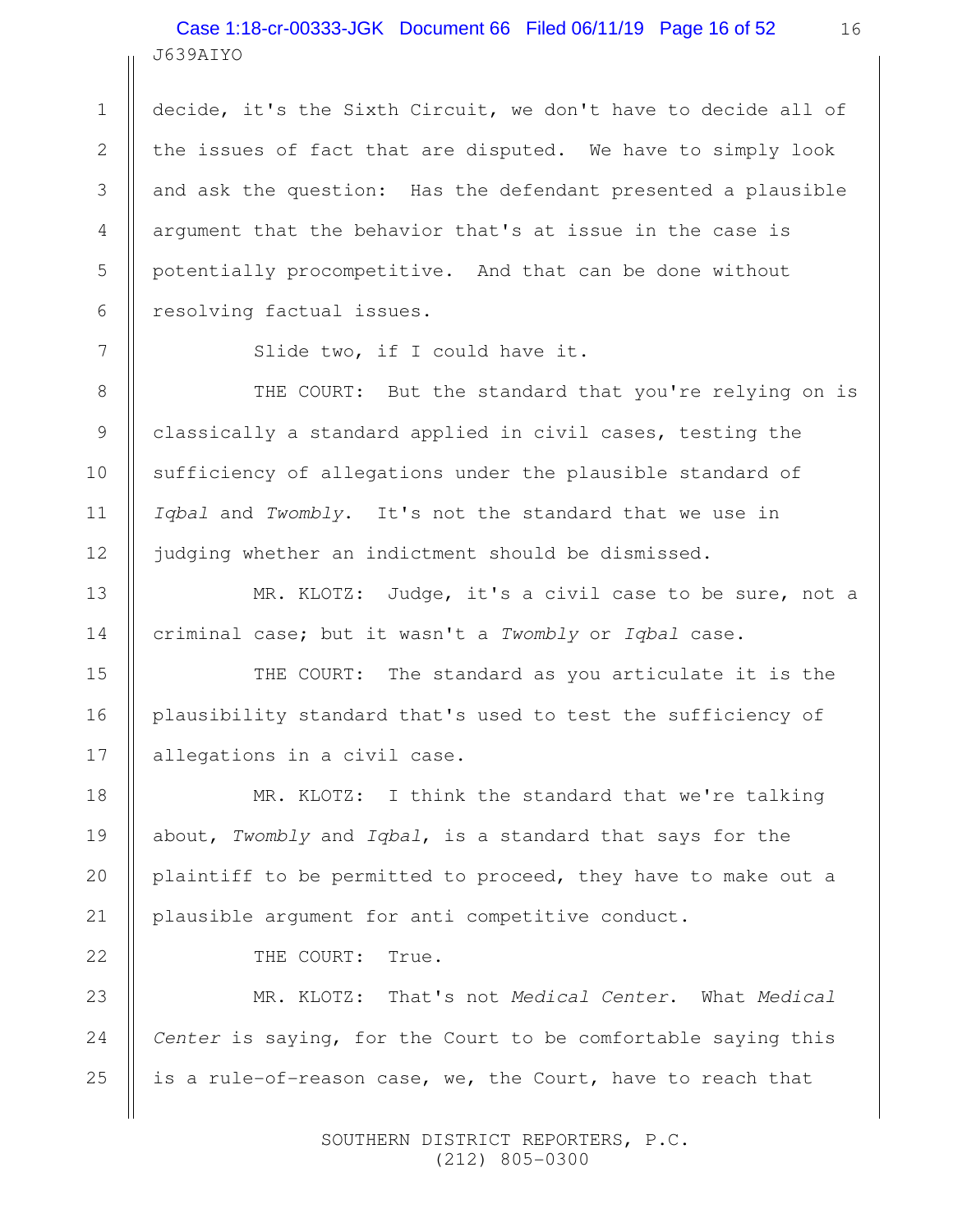J639AIYO Case 1:18-cr-00333-JGK Document 66 Filed 06/11/19 Page 17 of 52

1

2

3

4

5

6

7

8

9

10

11

12

13

14

15

16

17

18

19

20

21

conclusion if the defendant has put forward a plausible argument about why the behavior is not anti competitive. And it doesn't matter if the other side disagrees with them. If they have a plausible argument to that effect, that by itself takes the case out of per se territory.

THE COURT: That would transpose into a criminal context the proposition that if a defendant has a plausible defense, the indictment should be dismissed.

MR. KLOTZ: This is a standard that simply applies to antitrust cases and it pertains to the -- which standard.

THE COURT: I want to just make sure that that's the argument; that if a defendant raises a "plausible defense" the indictment should be dismissed.

MR. KLOTZ: No. That's not what I'm arguing and I wouldn't for a minute suggest that that's an appropriate rule.

What the court in Medical Center is saying is on the limited issue of law is this case governed by the per se rule or the rule of reason, on that issue alone if the defendant advances a plausible argument about why the behavior is not necessarily anti competitive, that takes the case out of the per se terrain and puts it in the rule of reason domain.

The court, in reaching that decision, relies on Judge Sotomayor in her concurring opinion in Major League Baseball Properties, relies on Judge Posner in his Sulfuric Acid decision, relies on Judge Easterbrook in the Pope Brothers 22 23 24 25

> SOUTHERN DISTRICT REPORTERS, P.C. (212) 805-0300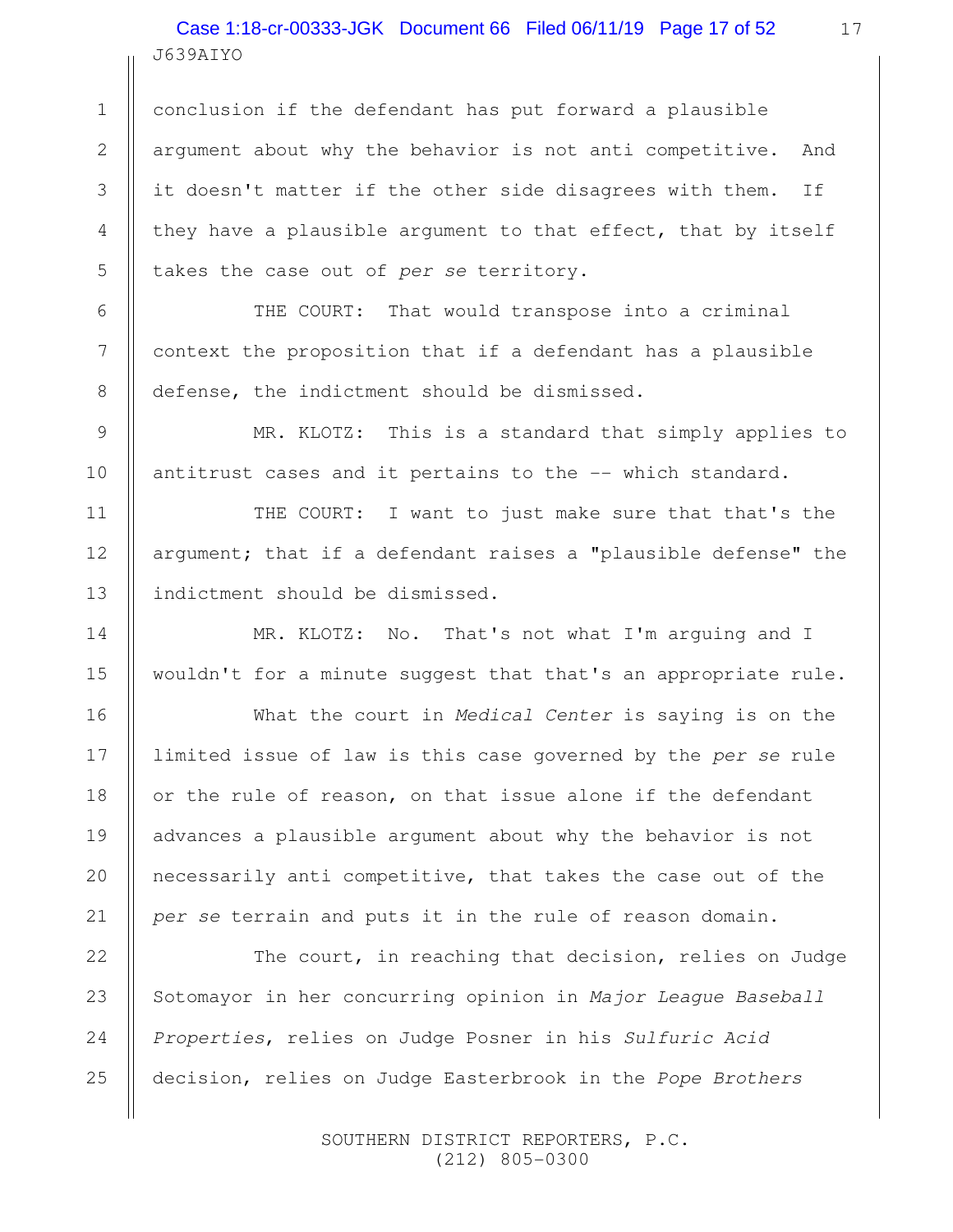J639AIYO Case 1:18-cr-00333-JGK Document 66 Filed 06/11/19 Page 18 of 52

1

2

3

4

5

6

7

8

9

10

11

12

13

14

15

16

17

18

decision, and says basically there is an agreement among the majority of the circuits that this is the standard for deciding prior to trial whether you apply the per se standard or the rule of reason. And it's not a summary judgment standard. It doesn't require the Court -- the material facts to be undisputed and the defendant wins as a matter of law. It simply is the defense puts into issue the potential procompetitive consequences of the conduct and that tells you the rule of reason has the govern.

THE COURT: And what case in the Second Circuit has accepted that proposition as a basis to dismiss all or part of an indictment?

MR. KLOTZ: Not in a criminal case. But the Second Circuit case that the Sixth Circuit cites for that principle is Judge Sotomayor's concurrence in Major League Baseball Properties. And we've cited that in our brief, along with several other decisions by, I submit, luminaries of the antitrust jurisprudence. That's what the case says.

Now, in this particular case that decision that you have to apply the rule of reason to certain behaviors that we've identified because we have plausible arguments why they're potentially procompetitive and the government hasn't even tried to rebut that, in this case that has significant consequences because the government can't go to trial in the antitrust case on behavior that's governed by the rule of 19 20 21 22 23 24 25

> SOUTHERN DISTRICT REPORTERS, P.C. (212) 805-0300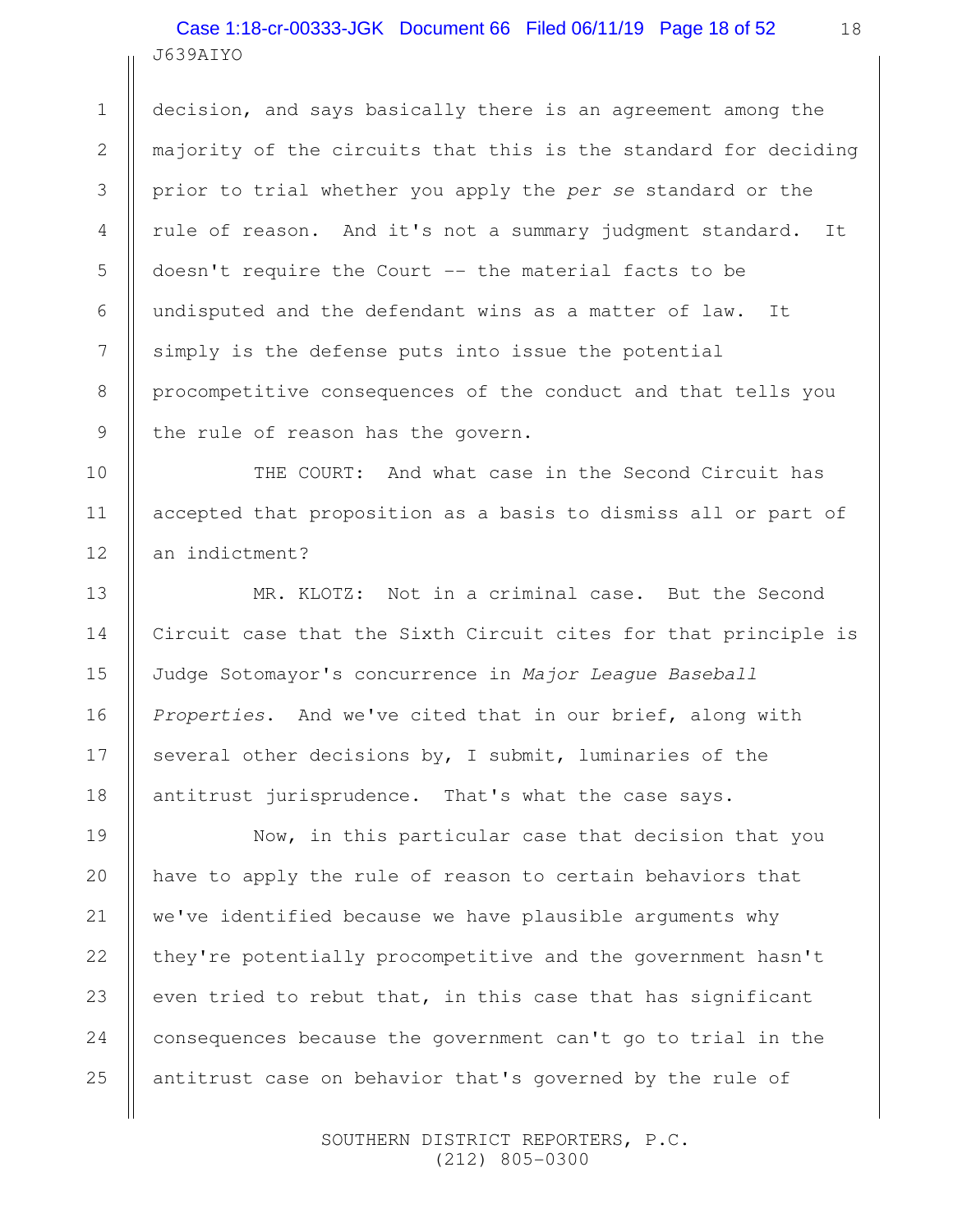## J639AIYO Case 1:18-cr-00333-JGK Document 66 Filed 06/11/19 Page 19 of 52

reason. They can't go to trial on it because their own policy guidelines say they can't do it and they can't go to trial on it because their policy guidelines aren't just there because they want to go easy on antitrust defendants; the policy guidelines are there because if you stretch criminal prosecutions under the antitrust laws outside the classic clear-cut per se violation domain, you run into the void for vagueness issue that the Supreme Court identified in Skilling. And I won't belabor that. We discussed that in our briefs as well.

And that in a nutshell is our argument. You don't need a lot of facts in order to make this decision which you're going to have to make at some point in any event. The standard that the Sixth Circuit not only articulates for the Sixth Circuit but marshals the legal principles from all of -- not all of the other circuits but the major other circuits that agree with the Sixth Circuit is one which it's clear that we can prevail on now. And the consequence of concluding that the behavior at issue on this motion should be governed by the rule of reason is the government can't proceed criminally on it.

We contend there are other behaviors that your Honor can't rule on now because it's just not clear enough. There aren't enough facts in and, God bless the government, if they want to proceed with this case on those behaviors, we're happy to have them do it; we're confident that they can't prove that

> SOUTHERN DISTRICT REPORTERS, P.C. (212) 805-0300

25

1

2

3

4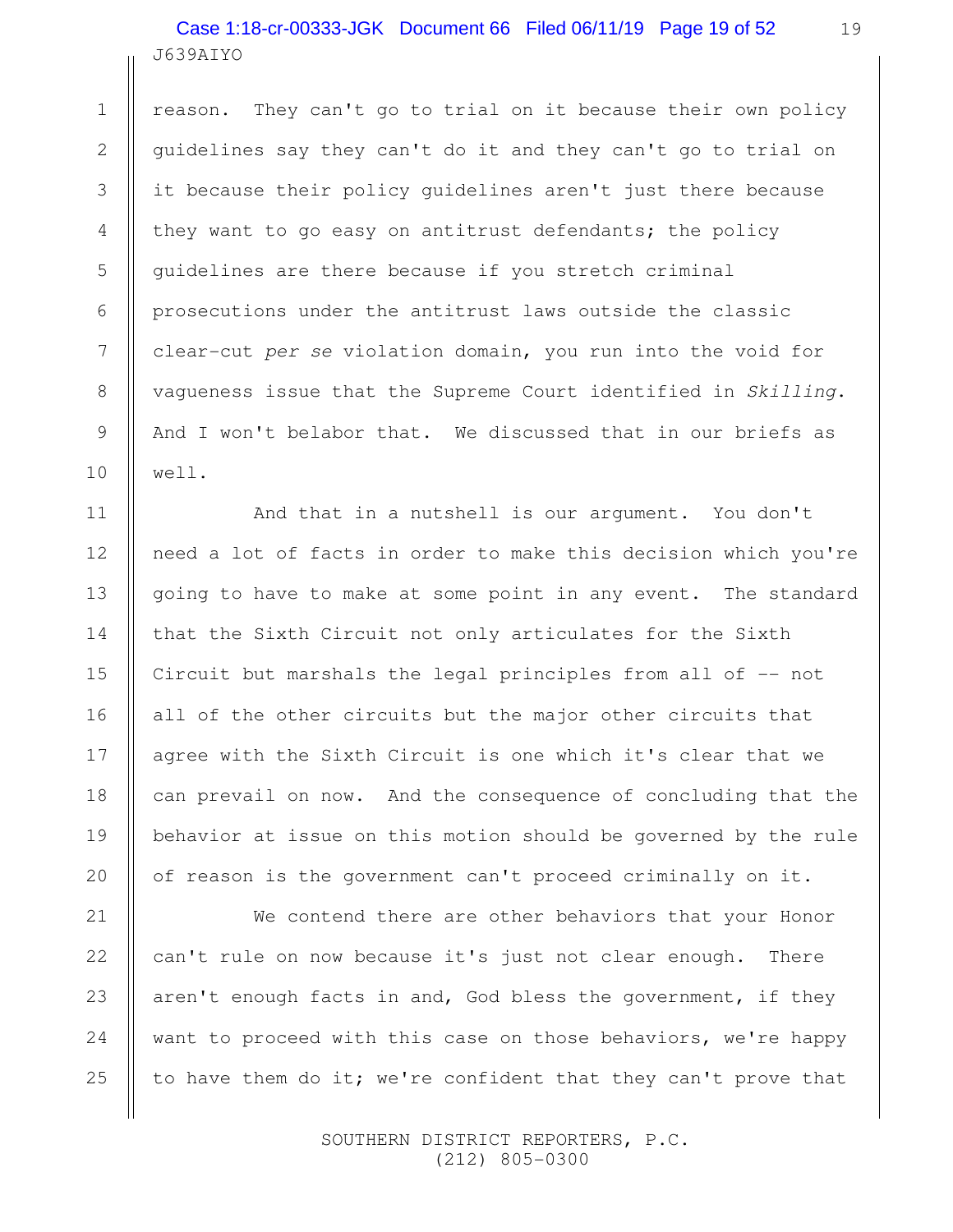J639AIYO Case 1:18-cr-00333-JGK Document 66 Filed 06/11/19 Page 20 of 52

any of it happened.

But the majority of their case is this conduct that under the Sixth Circuit standard -- and I call it the Sixth Circuit standard and I keep coming back to they rely on the Second Circuit Judge Sotomayor, the Seventh Circuit Judge Posner and they say two other circuits that they're in agreement with under that standard, that portion of the conduct that is governed by that standard is the majority of the government's case in this case.

Now, let me say just a few words about the duplicity motion because it is our contention that the way in which the government has pleaded this case is part of the reason it's so difficult to talk through this motion, and I grant that it's difficult to talk it through because it's an unusual motion and it's an unusual procedural posture that we're in.

THE COURT: When I read your initial brief and saw the citation to Usher and you relied on it in your initial brief on the motion to dismiss in part the indictment, and you said this is just like Usher, look at the allegations in Usher, they're like the conduct that's alleged here. I said to myself: Gee, how did Usher come out. And it was only after I then read Usher that I said to myself: But, wait, in Usher the motion to dismiss the indictment was denied.

MR. KLOTZ: Yes.

THE COURT: Why the citation to Usher without

 SOUTHERN DISTRICT REPORTERS, P.C. (212) 805-0300

1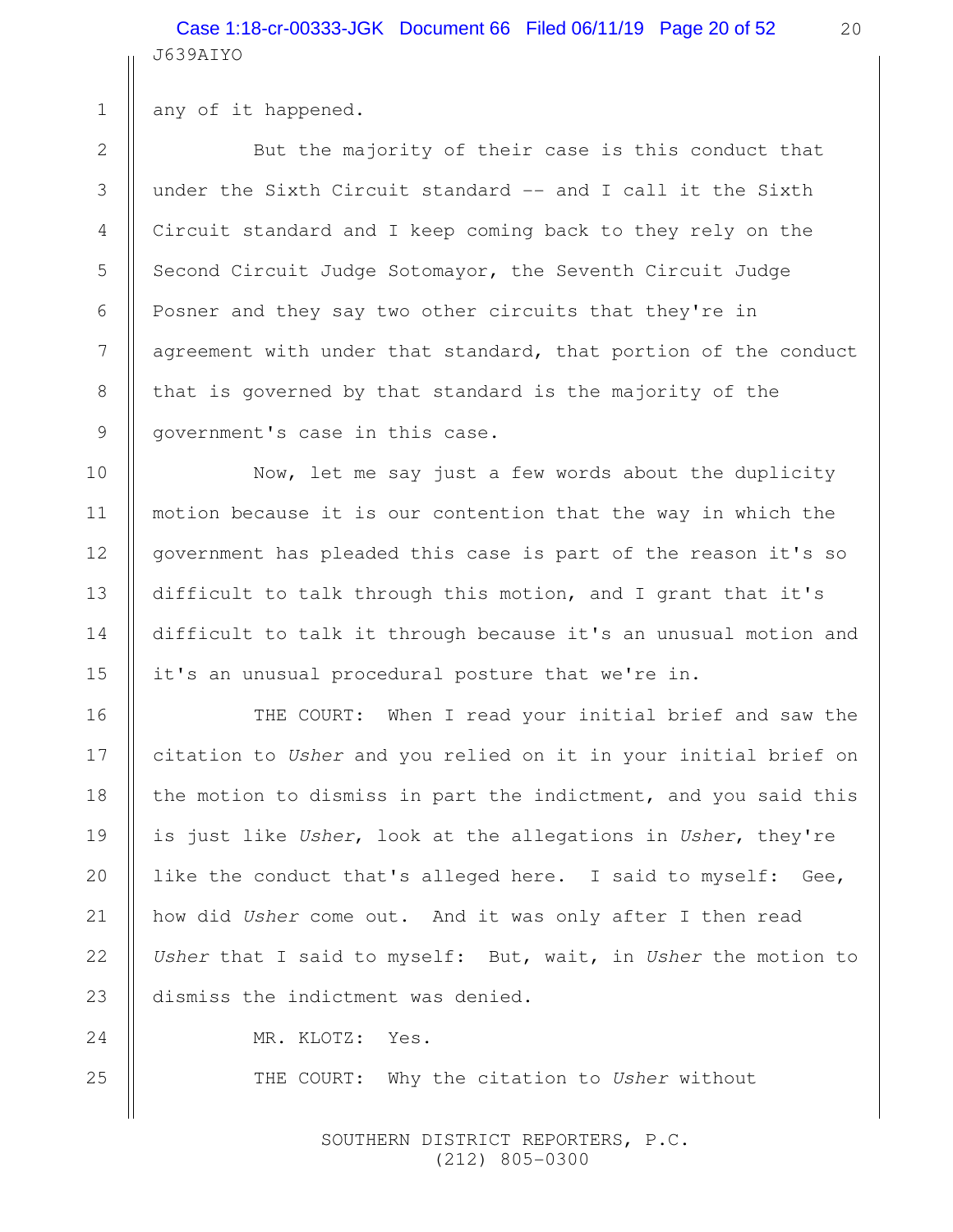J639AIYO Case 1:18-cr-00333-JGK Document 66 Filed 06/11/19 Page 21 of 52

explaining that even though the Court denied the motion it was one that should have been granted?

1

2

3

4

5

6

7

8

9

10

11

12

13

14

15

16

17

18

19

20

21

22

23

24

25

MR. KLOTZ: I don't think the Usher motion should have been granted, your Honor.

And when we cited Usher we did not cite Usher for the proposition that you should grant our motion to dismiss because of the principle laid out in Usher. We cited Usher for a very specific evidentiary finding that was basically overwhelming but is related to one of the points we make.

Let me circle back to the motion to dismiss in Usher because I don't contend that that motion to dismiss should have been granted. There are two distinctions between our case and Usher. The first distinction is in terms of what conduct was at issue in Usher. It was almost exclusively focused on competitors getting together at the fix and coordinating their trading in order to drive the  $fix --$  the  $fix$  price of whatever currency was at issue in a particular direction: Up, down, or sideways. It was different in different circumstances. That was the core allegation in Usher. And that is an allegation that we have expressly said in this case, to the extent that this case is about that, we agree it can't be dismissed. We don't think the government can prove that we did anything improper with respect to the fix. But if their case is based on an Usher-like contention that Mr. Aiyer got together with other people to manipulate the fix to his advantage and the

> SOUTHERN DISTRICT REPORTERS, P.C. (212) 805-0300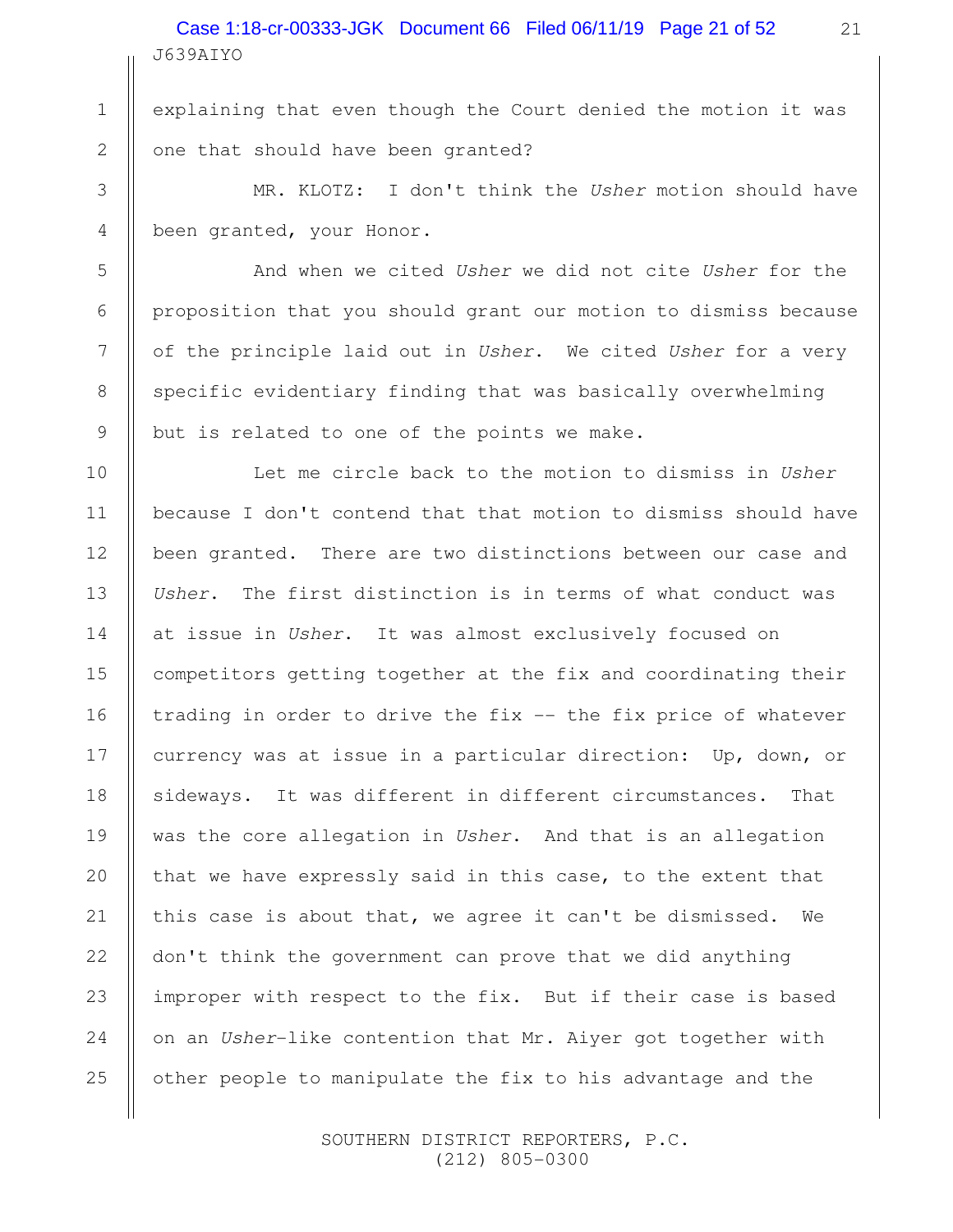## J639AIYO Case 1:18-cr-00333-JGK Document 66 Filed 06/11/19 Page 22 of 52

1

2

3

4

5

6

7

8

9

10

11

12

13

14

15

16

17

18

other traders' advantage and their the customers' disadvantage. That looks like an antitrust case and that's something the government should be permitted to proceed with.

The second difference in Usher, and it's sort of related to the first, is what the defendants argued in Usher is these traders are partially in a horizontal relationship as competitors but partially in a vertical relationship because they buy and sell from each other. That's a mixed relationship and we say that means that absolutely everything they did is governed by the rule of reason and can't be prosecuted criminally.

The proposition that the Usher defendants proposed was these defendants, because of the relationship they had, cannot possibly commit a per se violation of the antitrust laws. And that's not our argument. We are very clear that Mr. Aiyer and the other traders could, if they had done it, have violated the antitrust laws in a per se way. And those are the two differences in Usher.

Now, the important thing that emerged in the Usher trial after the motion to dismiss was denied, in my judgment properly, the important thing that emerged at trial was a whole raft of evidence about a particular behavior of people in the trading arena, once they had shared information with a counterparty, then not using that information against the other counterparty. And that is behavior that is at issue in the 19 20 21 22 23 24 25

> SOUTHERN DISTRICT REPORTERS, P.C. (212) 805-0300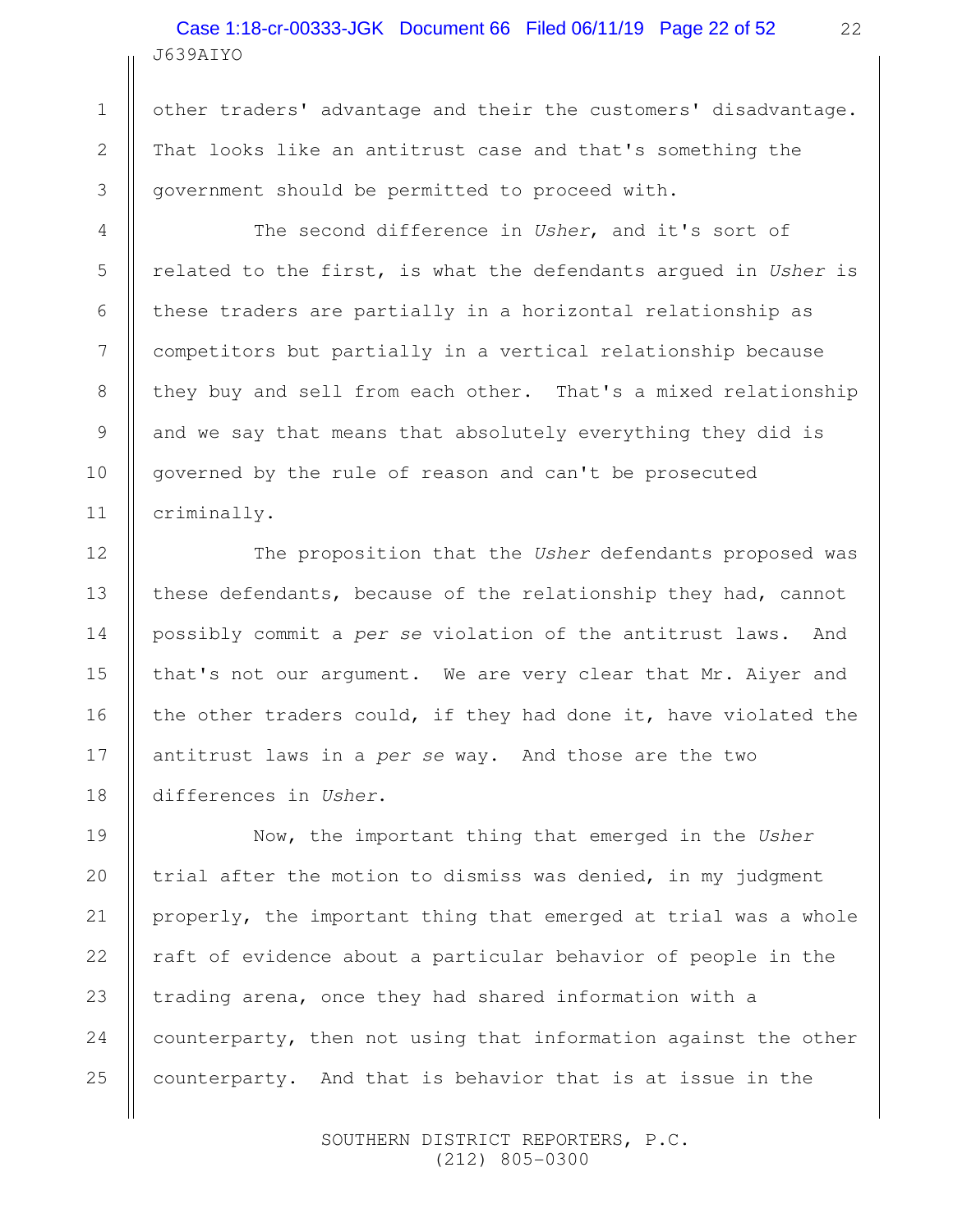#### J639AIYO Case 1:18-cr-00333-JGK Document 66 Filed 06/11/19 Page 23 of 52

interdealer market trading that we raise and we point out in the brief there was uncontradicted testimony from the government's own witnesses in Usher that this was perfectly widespread, understood to be routine, etc. But that's all we cited Usher for. THE COURT: But Usher was a case that went to the jury. MR. KLOTZ: Correct. THE COURT: And the jury found that the defendants were not guilty. MR. KLOTZ: Correct. They were acquitted of everything. THE COURT: So the bottomline --MR. KLOTZ: I certainly --THE COURT: Usher is --MR. KLOTZ: I certainly anticipate that outcome here based on Usher. But my client has the right to be free from prosecution and being put at risk of a guilty finding for conduct that isn't a crime. And that's what we're seeking to do on this motion. On the antitrust motion, I'll take just five minutes. I don't want to cause your Honor to indulge too much of this. THE COURT: No. I haven't set a time limit. MR. KLOTZ: On the duplicity motion. Get to that section with my comments. 1 2 3 4 5 6 7 8 9 10 11 12 13 14 15 16 17 18 19 20 21 22 23 24 25

> SOUTHERN DISTRICT REPORTERS, P.C. (212) 805-0300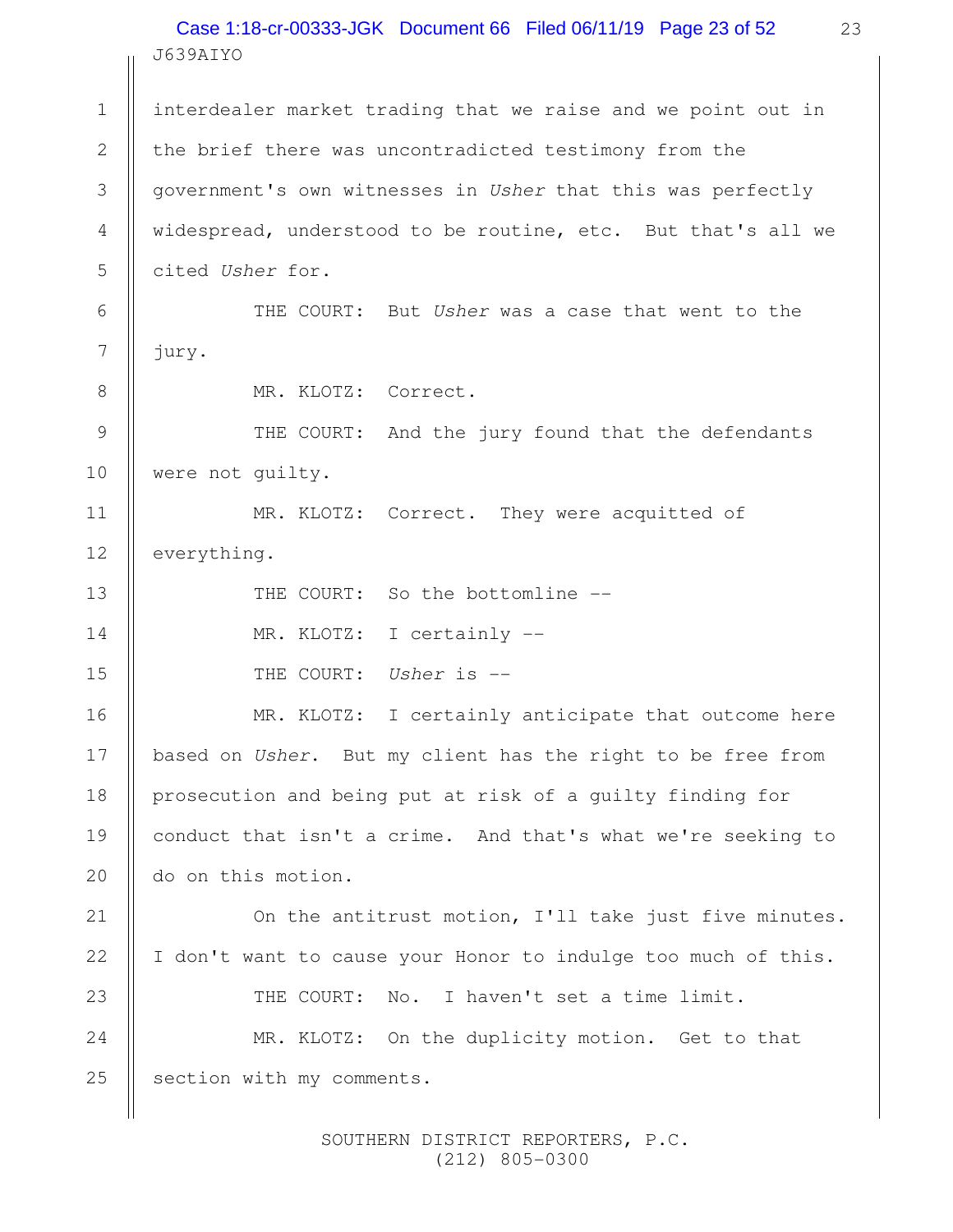#### J639AIYO Case 1:18-cr-00333-JGK Document 66 Filed 06/11/19 Page 24 of 52

1

2

3

4

5

6

7

8

9

10

11

12

13

14

15

16

17

18

19

20

21

22

23

24

25

We agree and we get it that the government gets considerable latitude to charge a single conspiracy with multiple objectives. There's ample case law that says they're entitled to do this. But our submission is there has to be a sufficiently strong common thread to make it plausible that the agreement is, in fact, a single agreement. And that's what we think is missing here; not missing from the language of the indictment. The language of the indictment says over and over again, hammers away at it, what these people were doing was conspiring to fix prices and rig bids and that's the common thread.

But if you look at the behavior, at the objectives, and ask the question: What was the agreement and is it a single agreement? We submit that the agreement, if there was one, between Mr. Katz and Mr. Aiyer about how they would handle ruble transactions when Mr. Katz was approached by a customer -- not, by the way, even involving two of the other four alleged coconspirators -- is simply a different agreement from an agreement, if there was one, for all of these people to get together and agree that they would quote the same spreads in order to support a, in effect, a wide profit margin to their collective advantage, in effect to raise prices on customers. And that, in turn, is different from an alleged agreement, if it actually happened, to get together in trading to manipulate either the price of the currency through a stock loss level

> SOUTHERN DISTRICT REPORTERS, P.C. (212) 805-0300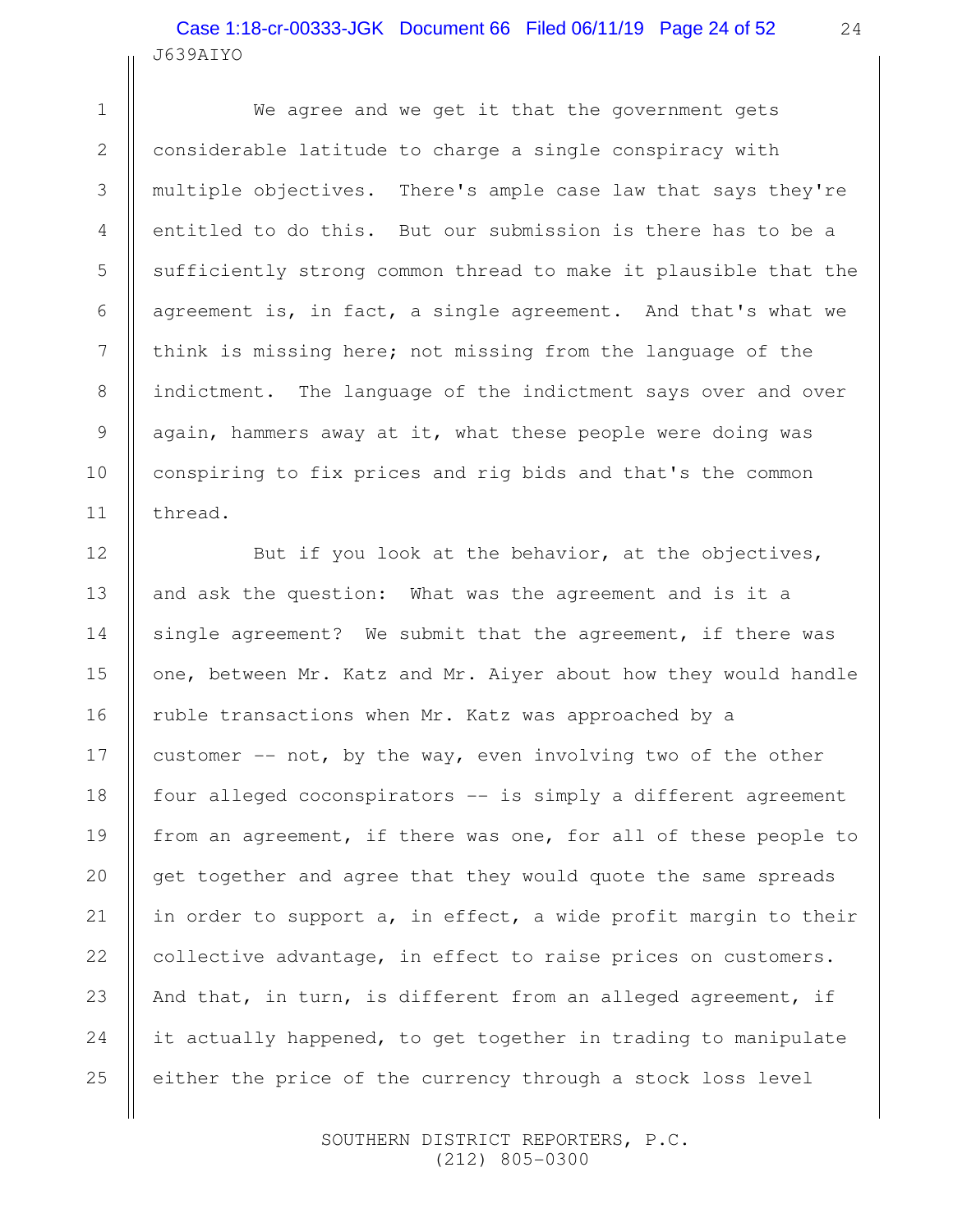## J639AIYO Case 1:18-cr-00333-JGK Document 66 Filed 06/11/19 Page 25 of 52

1

2

3

4

5

6

7

8

9

10

11

12

13

14

15

16

17

18

19

20

21

22

23

24

25

which the government alleges in one instance or to manipulate the fix which the government alleges in another couple instances. And that's very different from the agreement that's alleged if it took place with respect to conduct in the interdealer market. And it is simply not proper to smoosh all these together and say we allege that this is a per se violation of the antitrust laws and that's what makes it a single conspiracy.

Now there are many circumstances in which a defendant would not be prejudiced by a less than crystal clear single conspiracy indictment. But in this case my client, if the case goes to the jury as a single conspiracy, is at risk that the jury won't even be unanimous on which conduct actually violated the antitrust laws because the conduct at issue is so different.

And more troubling is the fact that some of the conduct and some of the conduct that if the government is right that it actually took place -- I don't think it did -- but if it did, it would be more nearly troublesome to, in my judgment, an ordinary jury. That conduct took place outside the statute of limitations. And so my client is at risk if the whole thing goes to the jury as a single conspiracy that he gets convicted based on conduct that couldn't even properly be charged if recognized as separate conduct involving a separate objective and a separate crime.

> SOUTHERN DISTRICT REPORTERS, P.C. (212) 805-0300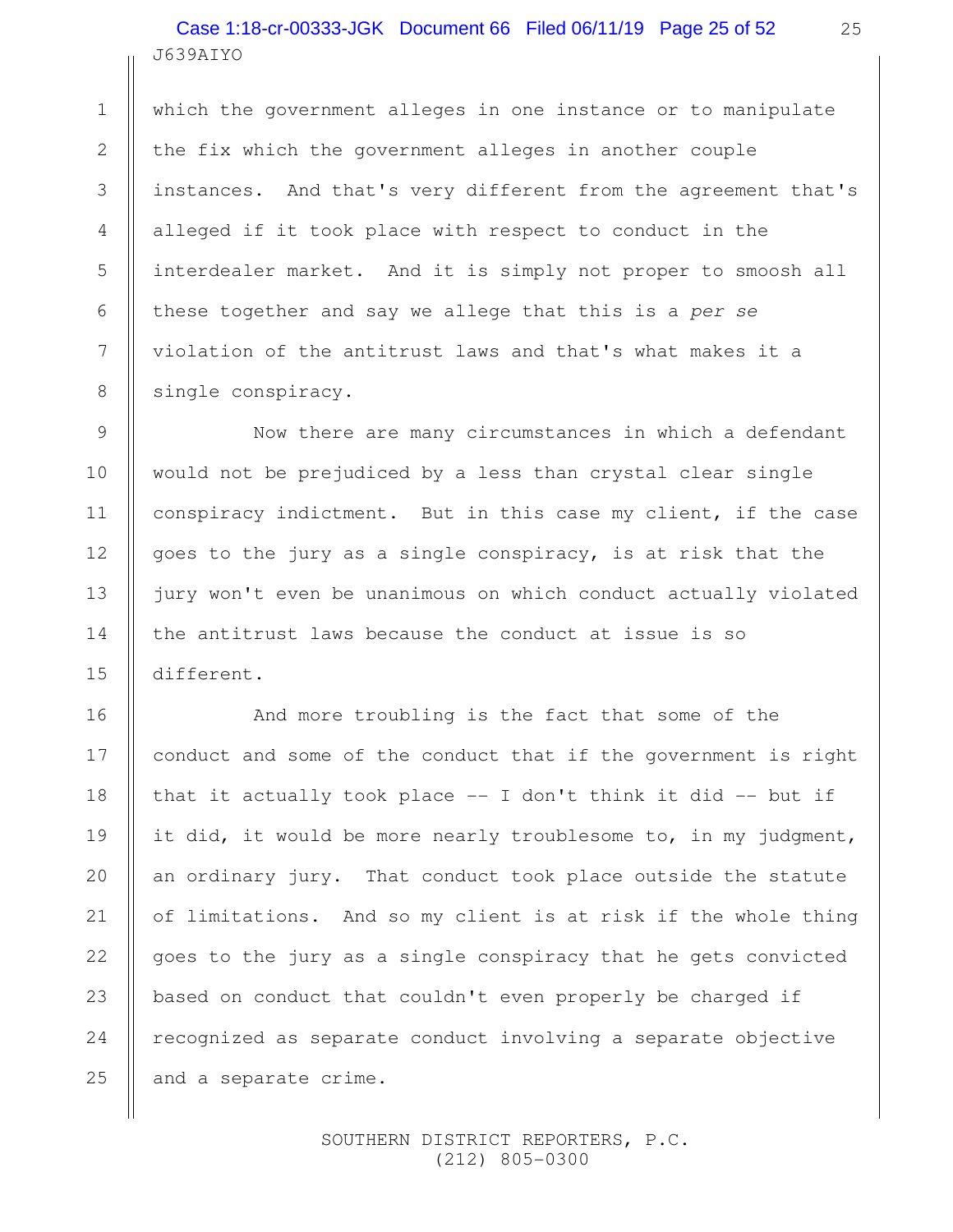#### J639AIYO Case 1:18-cr-00333-JGK Document 66 Filed 06/11/19 Page 26 of 52

That's our argument on the duplicity motion. The remedy is to essentially make the government replead; replead the indictment in discrete components that make sense and that deal with a specific type of behavior. And if the government were to do that either now or later in the case or when it goes to the jury, at least people would be able to sort out is what these people did that was wrong, that they fixed spreads, in effect supported their profit margins; or is what they did that was wrong that they manipulated the fix. What is it? Then at least people would be able to make sensible judgments up or down on the real behavior that's at issue. Thank you

THE COURT: Thank you.

1

2

3

4

5

6

7

8

9

10

11

12

13

14

15

16

17

18

19

20

21

MS. CALLE: Your Honor, I'll be brief. On the issue of what the Court may consider at this stage of the case at a motion to dismiss an indictment, I think the controlling Second Circuit case in this is United States v. Sampson and that's a 2018 decision by the Second Circuit that makes very clear that on a motion to dismiss an indictment a district court is confined to the four corners of the indictment unless a full proffer of the evidence has been made. And that has not been made here.

THE COURT: I could consider a bill of particulars, couldn't I? 22 23

MS. CALLE: Your Honor, the one exception that the Second Circuit has acknowledged that has happened in this 24 25

> SOUTHERN DISTRICT REPORTERS, P.C. (212) 805-0300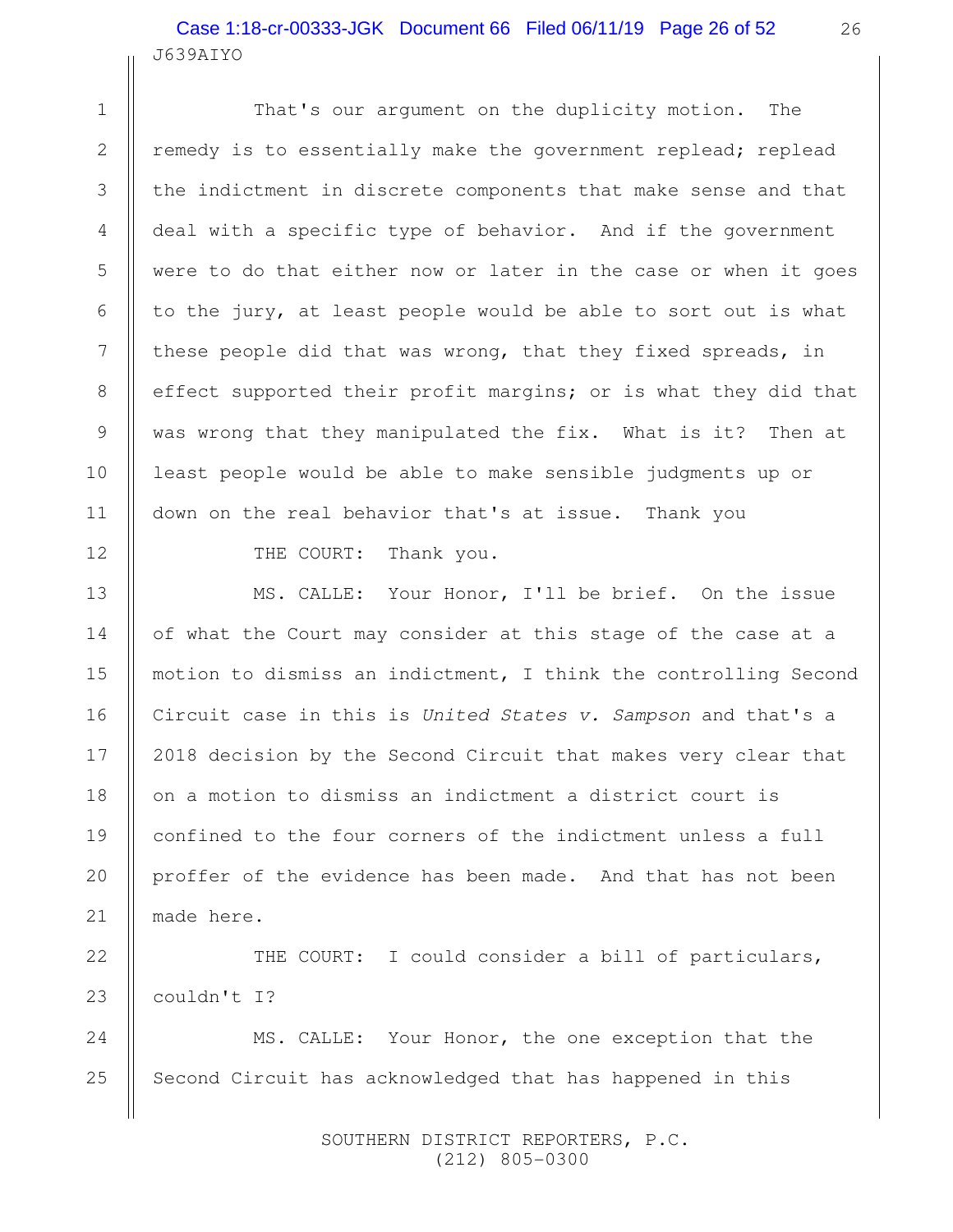#### J639AIYO Case 1:18-cr-00333-JGK Document 66 Filed 06/11/19 Page 27 of 52

circuit is when the government has made a point-by-point proffer of all the evidence it intends to submit at trial.

1

2

3

4

5

6

7

8

9

10

11

13

14

15

16

17

THE COURT: I know that. I know that. I know the language.

I was asking a specific question about whether if the government had responded to a bill of particulars which attempts to define the indictment I could consider the bill of particulars.

MS. CALLE: It's a very narrow circumstance, your Honor, and it doesn't apply here.

THE COURT: I got that. But I was just asking that question for my own benefit. 12

MS. CALLE: Confined to the four corners in the indictment, your Honor, the indictment alleges a horizontal price fixing and bid rigging conspiracy, similar to the indictment in United States v. Usher, your Honor. The indictment alleges that --

THE COURT: If you don't know the answer to the question just say you don't know and there is no specific bill of particulars in this case. I asked the government to identify the trading days on which there would be transactions offered in the course of the trial. But, at least give me the benefit of the government's response, whether it's I don't know; or no, you can't consider a bill of particulars; or simply it's not at issue in this case. 18 19 20 21 22 23 24 25

> SOUTHERN DISTRICT REPORTERS, P.C. (212) 805-0300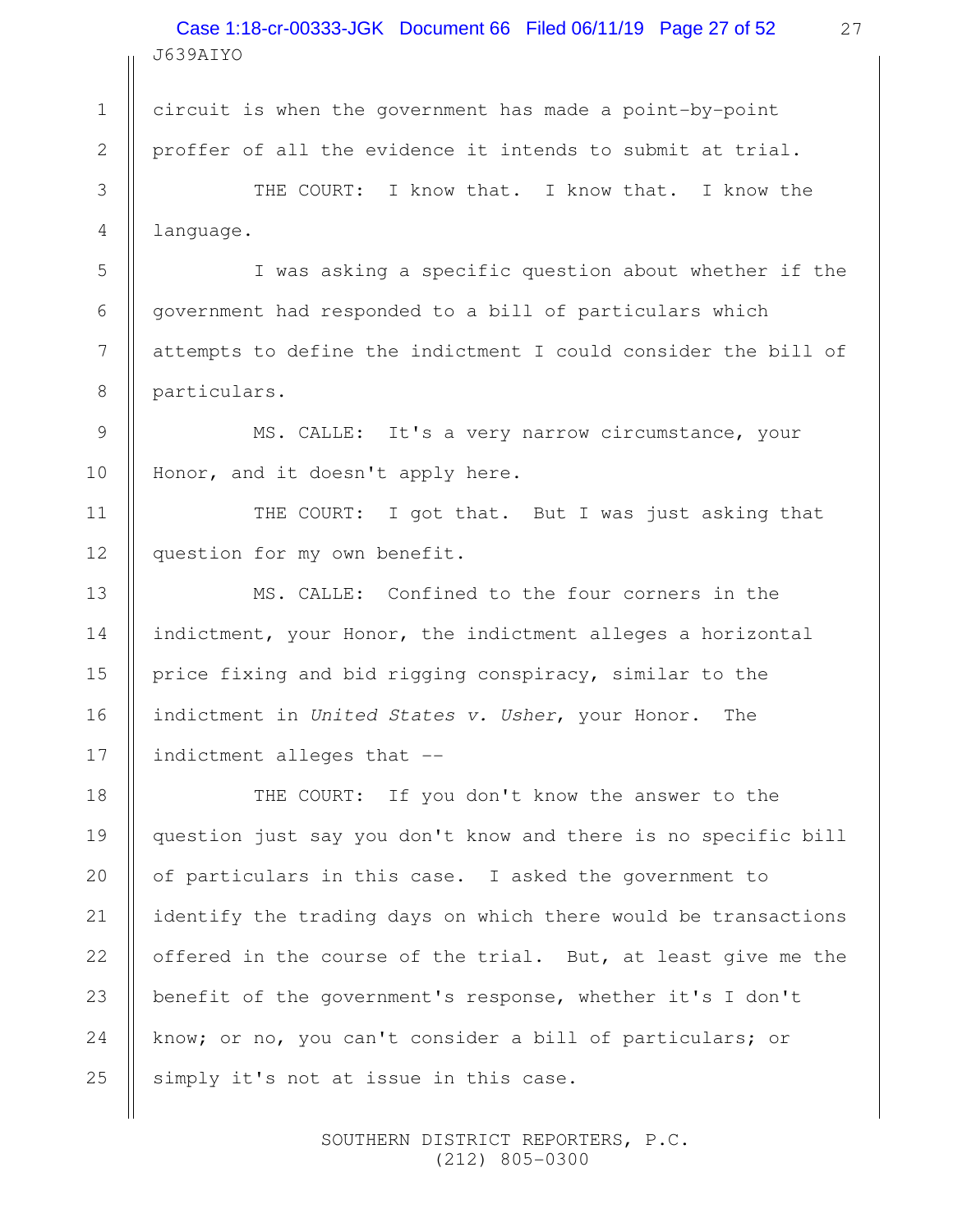# J639AIYO Case 1:18-cr-00333-JGK Document 66 Filed 06/11/19 Page 28 of 52

MS. CALLE: Your Honor, I would argue that it's not an issue and also that under the Second Circuit precedent a full proffer of the evidence could be considered by the judge on ruling on a motion to dismiss and if that full proffer had been made then, Judge, you could consider that.

1

2

3

4

5

6

7

8

9

10

11

12

13

14

15

16

17

18

19

20

21

22

23

24

25

THE COURT: Go ahead.

MS. CALLE: The indictment alleges a per se price fixing conspiracy between the defendant and his coconspirators who are all rival traders at competing banks in New York. This is similar to what was at issue in the Usher case. They -these traders competed over a product. The product was CEEMEA currencies. That product had a price. And the defendant and his coconspirators entered into an agreement to suppress competition in order to move that price. This is a classic per se violation, this horizontal restraint of trade. And courts in this circuit have considered similar conduct. I would point the Court to Gelboim, United States v. Usher, and In Re: Foreign Exchange on this issue.

The indictment alleges several means and methods as have been discussed. These means and methods need not be unlawful in and of themselves. They need not be standalone per se violations. On this point I would point your Honor to United States v. Apple in which a horizontal price fixing conspiracy was carried out through vertical agreements. I would also point your Honor to a recent decision out of the

> SOUTHERN DISTRICT REPORTERS, P.C. (212) 805-0300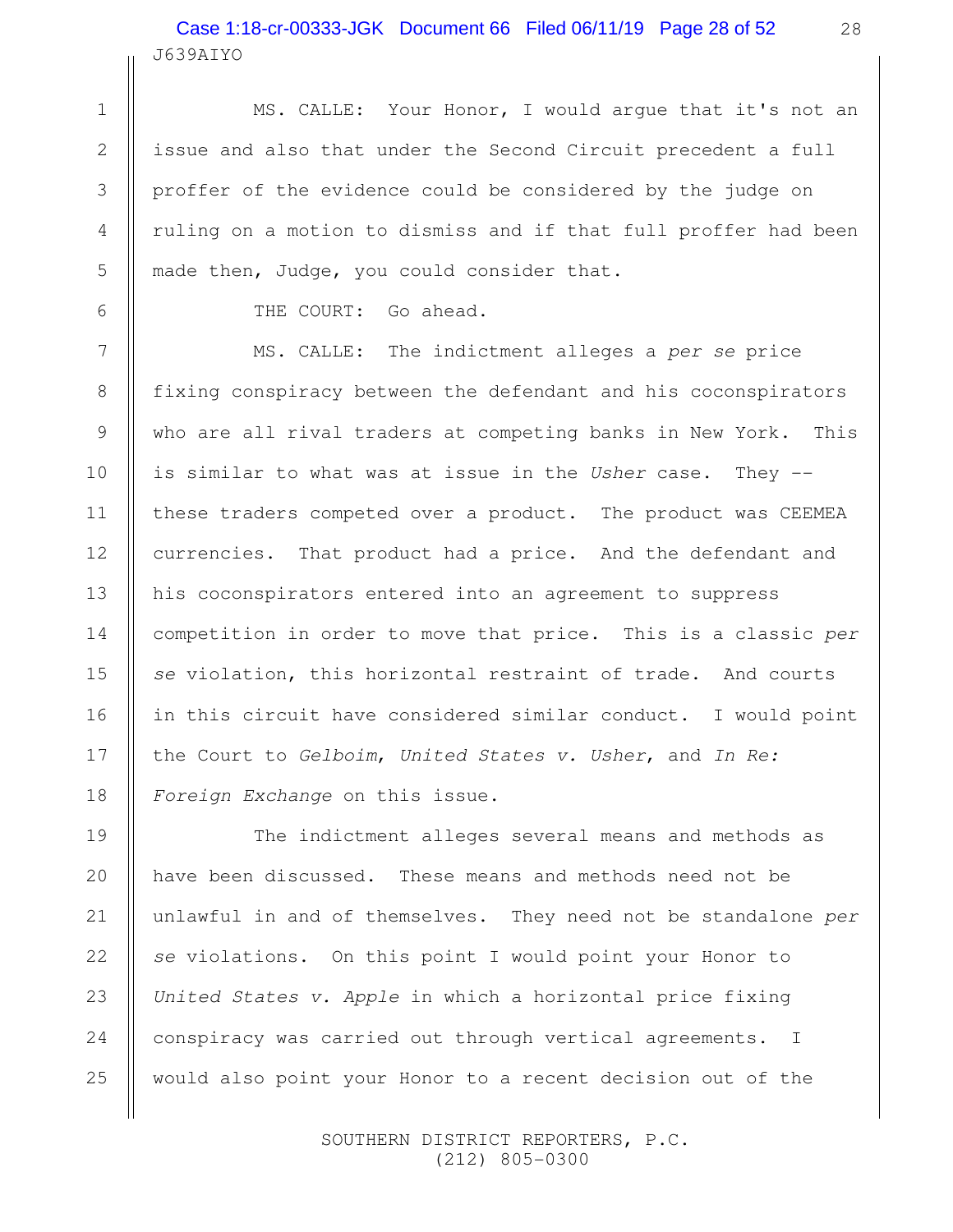# J639AIYO Case 1:18-cr-00333-JGK Document 66 Filed 06/11/19 Page 29 of 52

1

2

3

4

5

6

7

8

9

10

11

12

13

14

15

16

17

18

19

20

district court in the Northern District of California in which the defendant identified one particular means and methods in a per se Sherman Act case and he alleged that that particular means and methods would be subject to the rule of reason and, therefore, the indictment was duplicitous or alternatively should be governed by the rule of reason. The district court in that case denied that motion to dismiss relying substantially on the United States v. Apple decision.

THE COURT: Could you give me some feel for the way in which the trial will work in this case. If I deny the defendant's motion, the defendant says much of the conduct which we think the government is going to offer with respect to the trading that occurred on all of these dates that the government has identified as dates on which it's going to introduce trading records will be evidence at most of alleged anti competitive conduct that has to be judged by the rule of reason and, therefore, can't be the basis for an antitrust violation.

Can you give me some idea now of what the government intends to argue at trial?

As I've already explored with Mr. Klotz, I can conceive of lots of reasons why trading conduct which isn't even per se unlawful would be relevant to the specific allegations of per se illegal conduct; price fixing, bid rigging. 21 22 23 24 25

> SOUTHERN DISTRICT REPORTERS, P.C. (212) 805-0300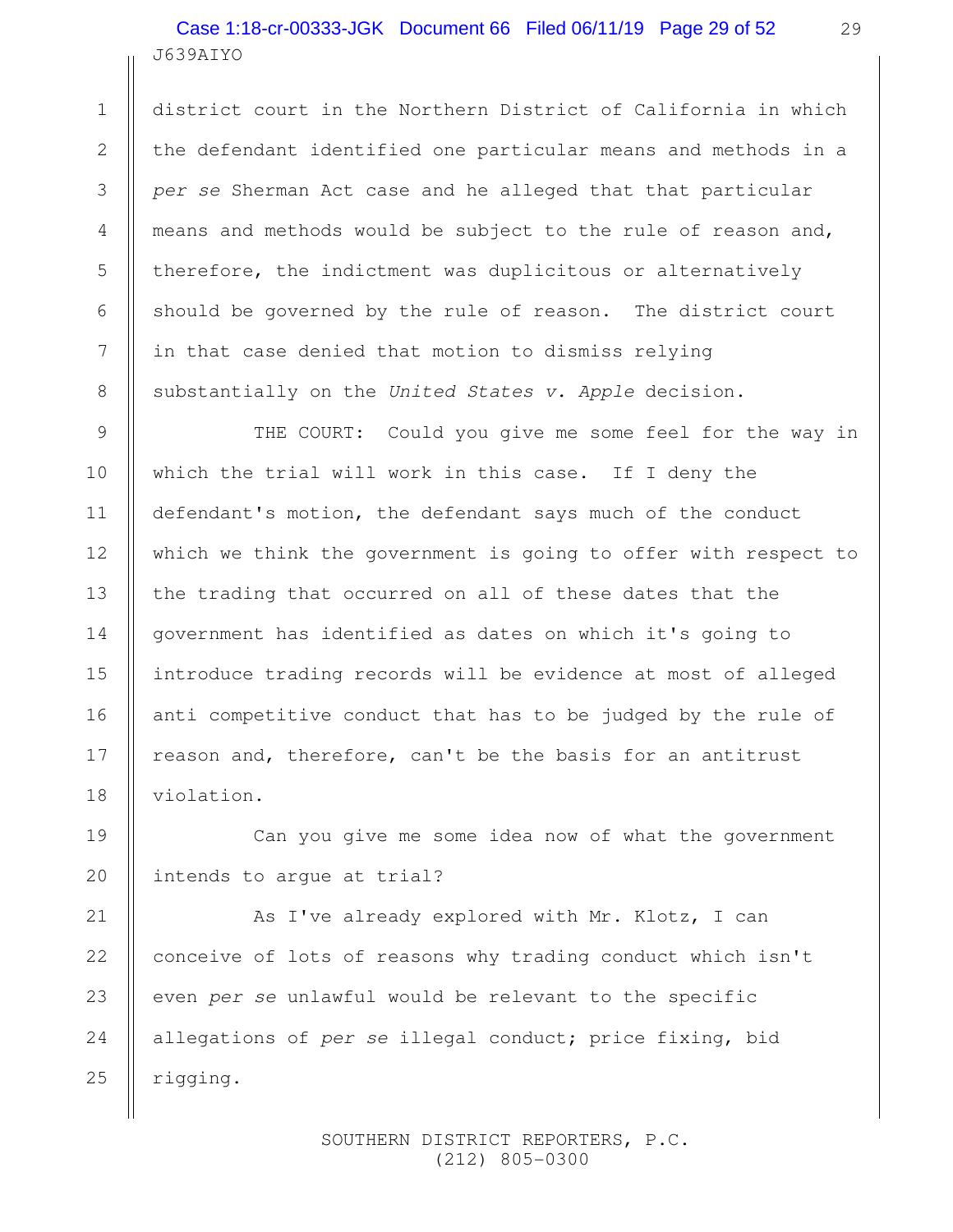## J639AIYO Case 1:18-cr-00333-JGK Document 66 Filed 06/11/19 Page 30 of 52

1

2

3

4

5

6

7

8

9

10

11

12

13

14

15

16

17

18

19

20

21

22

23

24

25

Defendant essentially argues the government is going to be introducing all this evidence. The great bulk of the evidence will not go to price fixing or bid rigging but to other practices among the traders which is not a per se violation of the antitrust laws.

Can you give me some insight into the way in which the case will actually be tried?

Assume that the motion is denied and there is evidence of all of these transactions that occurred on all of these days. Can you give me some feel for what purpose?

MS. CALLE: Your Honor, many of the instances will be direct evidence of this price fixing and bid rigging conspiracy. And those instances of conduct will be offered through members of the conspiracy, including two individuals who pled guilty to this crime, and they will explain how they effectuated this bid rigging and price fixing conspiracy. They will explain that by sharing information with one another they were able to coordinate their trading on the interdealer platform and that the coordination of trading on the interdealer platform was intended to affect the price of currency. They will explain how they concealed their actions or any of the means and methods. This testimony will come through them. And we will -- it will go to the elements of the crime; that they knowingly joined a conspiracy, that a conspiracy existed, that the object of that conspiracy was

> SOUTHERN DISTRICT REPORTERS, P.C. (212) 805-0300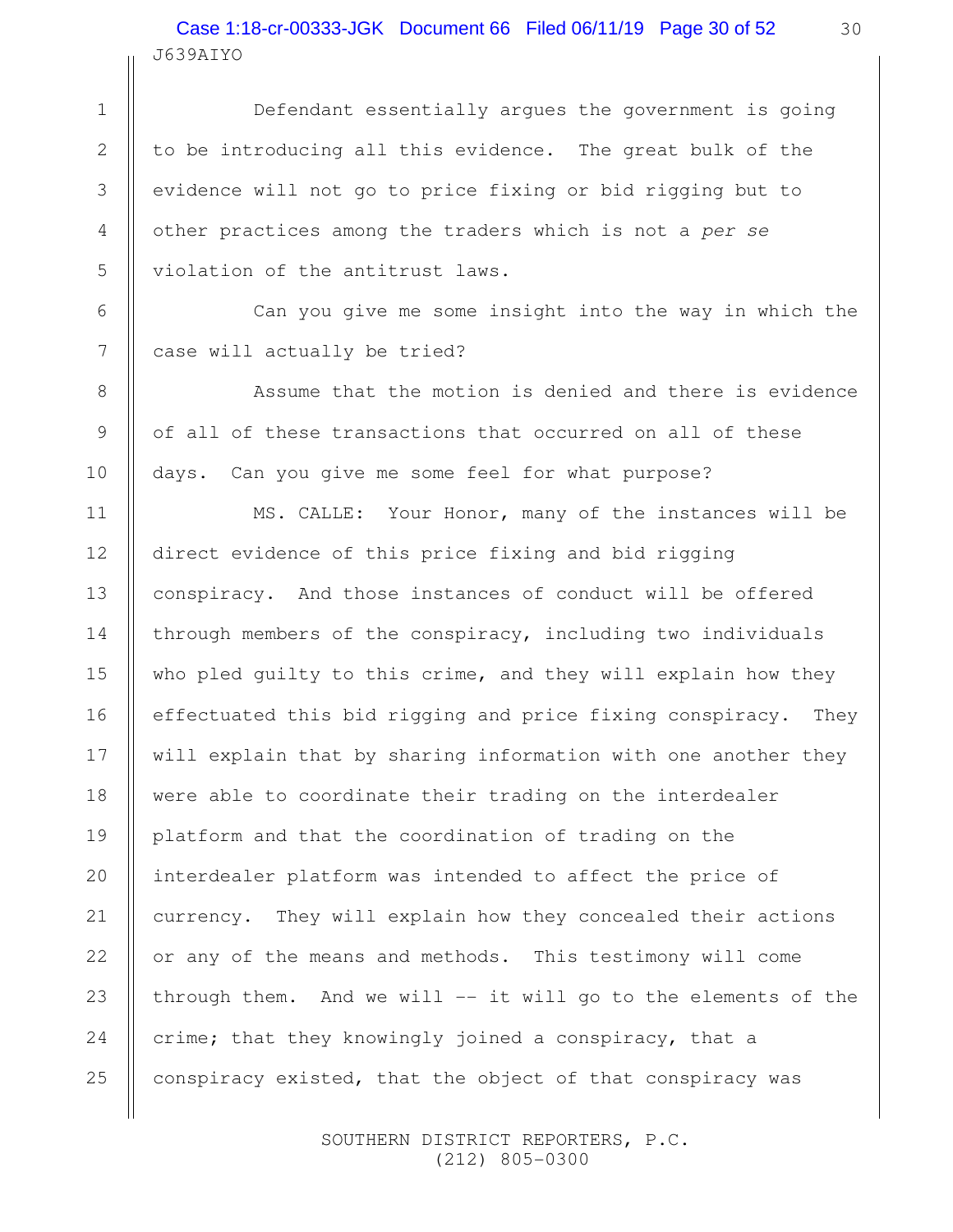J639AIYO Case 1:18-cr-00333-JGK Document 66 Filed 06/11/19 Page 31 of 52

1

2

3

4

5

6

7

8

9

10

11

12

13

14

15

16

17

18

19

20

price fixing and bid rigging.

And so the jury will be instructed that they have to find that evidence put forward at trial is evidence of this conspiracy. And so through all of this testimony through the examples and through the conduct that will be properly before the jury they will decide whether this conspiracy existed.

THE COURT: OK. Go ahead.

MS. CALLE: On the duplicity motion, I would again point you to Apple and Olshefsky that alleging multiple means and methods of a conspiracy does not render an indictment duplicitous. What is necessary is that the indictment alleges a single overarching conspiracy. And that is the case here. And that you cannot isolate these standing alone and argue that they would be tried under the rule of reason if they are offered in furtherance of a per se case. The indictment is not duplicitous. It is not uncommon for a conspiracy charge to include various means and methods of effecting that single overarching conspiracy and that's the law of this circuit. And the Court can deny that motion to dismiss the indictment as duplicitous.

If there are no further questions, your Honor, we would rest on our papers. 21 22

THE COURT: All right. Thank you. Briefly. MR. KLOTZ: Very briefly, Judge. I can't find the case quickly but one of the cases that we cite for the 23 24 25

> SOUTHERN DISTRICT REPORTERS, P.C. (212) 805-0300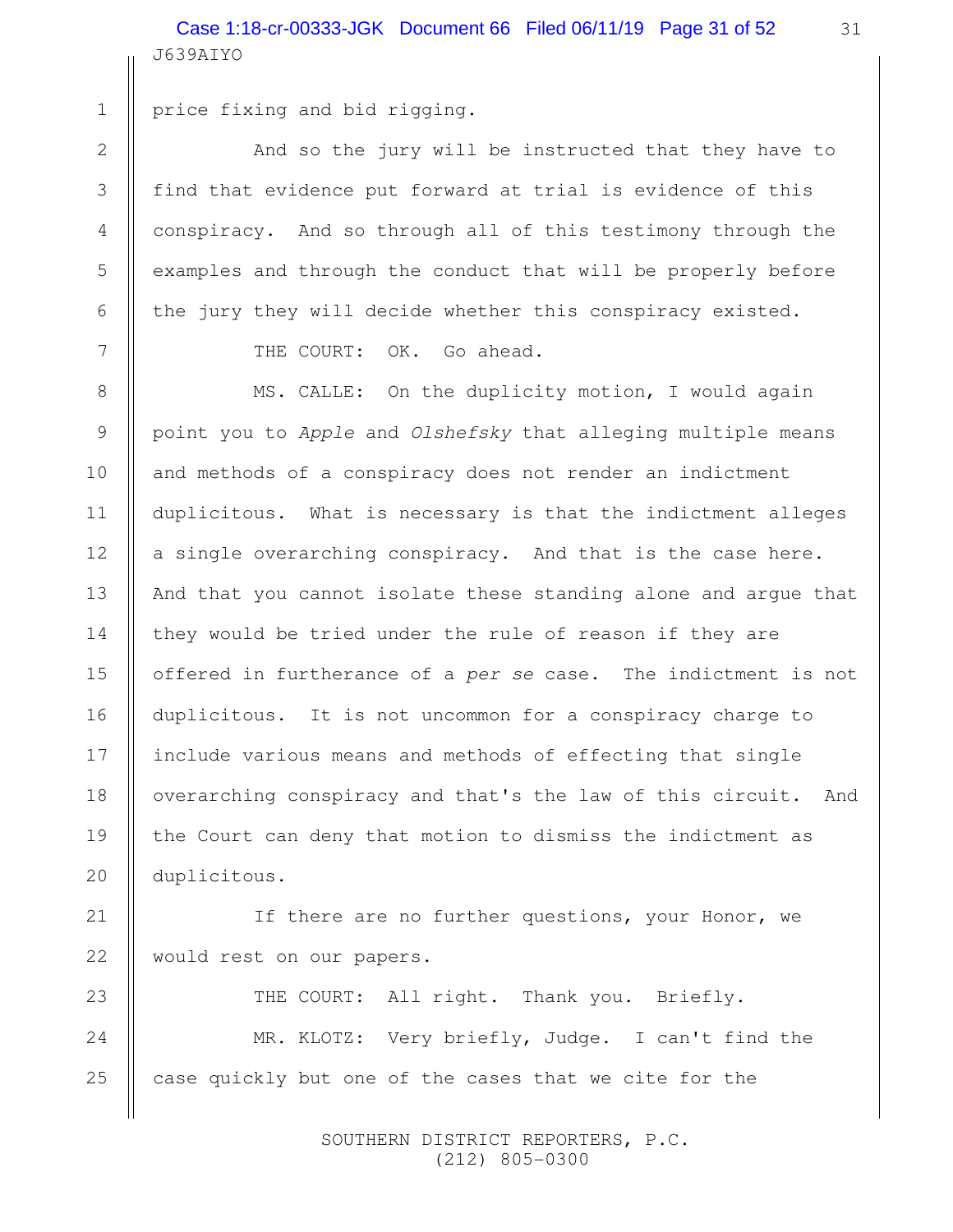# J639AIYO Case 1:18-cr-00333-JGK Document 66 Filed 06/11/19 Page 32 of 52

proposition that your Honor can consider material outside the four corners of the indictment, the phrase rings in my head, agrees with the proposition that you can consider material outside the four corners and says there is some older cases that suggest otherwise but that's not the current law. Now Sampson, of course, is a very current case but I don't think that it stands for the proposition that the only circumstance in which you can consider material outside the four corners of the indictment is this full presentation of the government's evidence, which we agree has not taken place here. But the example -- I think it predates Sampson but nonetheless an example from this district in which the court does consider material outside the indictment is the Heicklen case that I mentioned earlier where the issue was whether a person who stood on the courthouse steps admonishing jurors that they had the right to find the defendant not guilty no matter what the facts and the law were, was charged with jury tampering. And Judge Kimba Woods said: Well, exactly what is the conduct that's at issue because the indictment just says he engaged in jury tampering. And the government there said: Fair enough, you need to understand the indictment and what the conduct is. And so the government produced a transcript of an undercover discussion with the defendant and the two pamphlets the defendant was handing out and the court considered those in dismissing the indictment as not applicable to the conduct at 1 2 3 4 5 6 7 8 9 10 11 12 13 14 15 16 17 18 19 20 21 22 23 24 25

> SOUTHERN DISTRICT REPORTERS, P.C. (212) 805-0300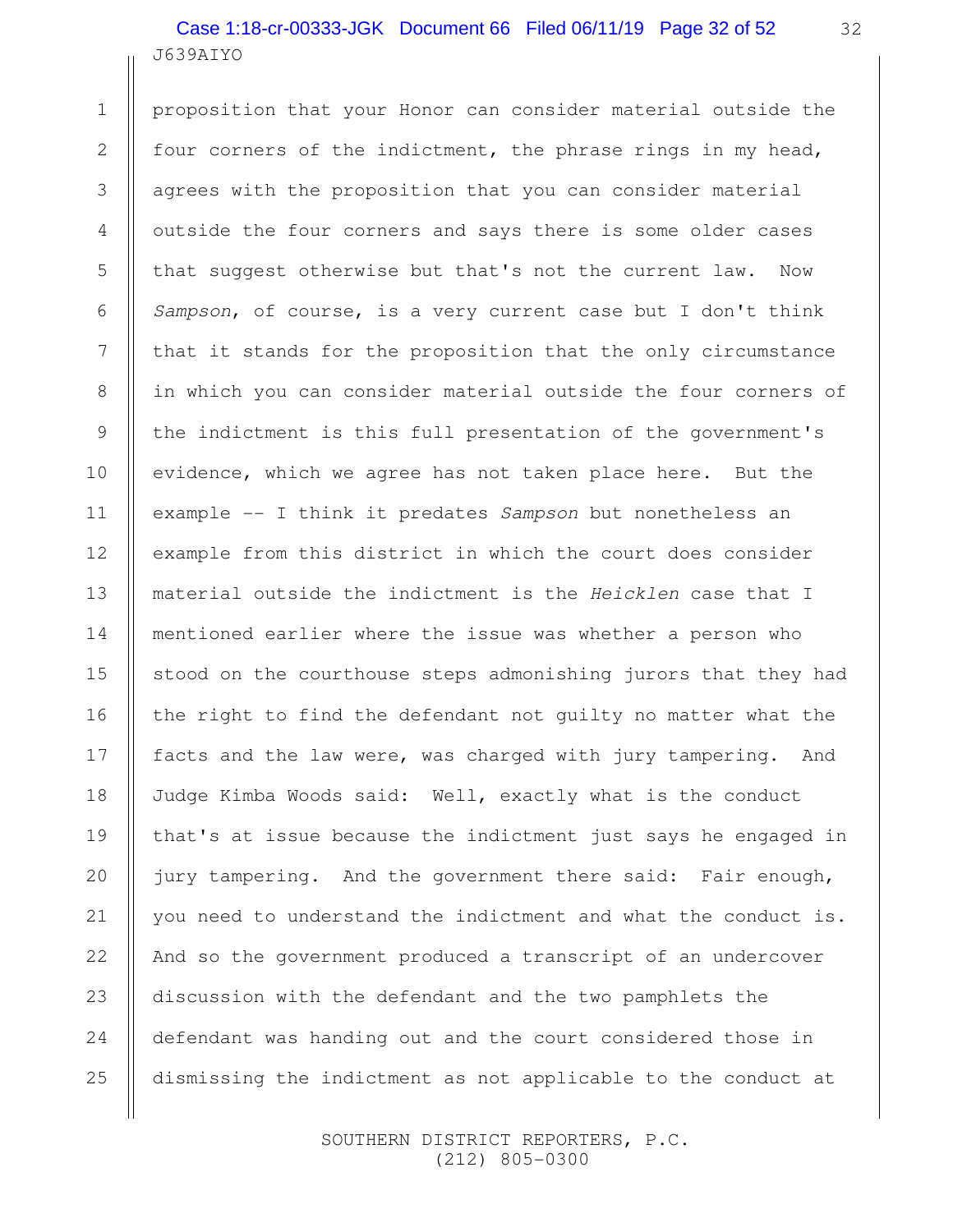J639AIYO Case 1:18-cr-00333-JGK Document 66 Filed 06/11/19 Page 33 of 52

issue.

1

2

3

4

5

6

7

8

9

10

11

12

13

14

15

16

17

18

19

20

21

22

24

25

Finally, the government argues that this case is like, and cites three cases where motions to dismiss have been denied, and the three cases are Usher, which we discussed a couple minutes ago, Gelboim, and In Re: Foreign Exchange. Those are all cases involving the manipulation of benchmarks to the detriment of hundreds and hundreds of customers. We've never contended that that behavior should be dismissed at this point in the proceeding.

THE COURT: OK. All right. Well, I'm prepared to decide.

The defendant, Akshay Aiyer, is charged with violating the Sherman Act by conspiring with traders at competing banks to suppress and eliminate competition by fixing prices of and rigging bids and offers for certain currencies. The defendant has moved to dismiss the indictment. The defendant argues that the indictment should be dismissed entirely because it is duplicitous or dismissed in part because certain allegations in the indictment fail to state a criminal violation of the Sherman Act.

It is well established that an indictment is sufficient if it: First, contains the elements of the offense charged and fairly informs a defendant of the charge against which he must defend; and second, enables him to plead an acquittal or conviction and bar future prosecutions for the 23

> SOUTHERN DISTRICT REPORTERS, P.C. (212) 805-0300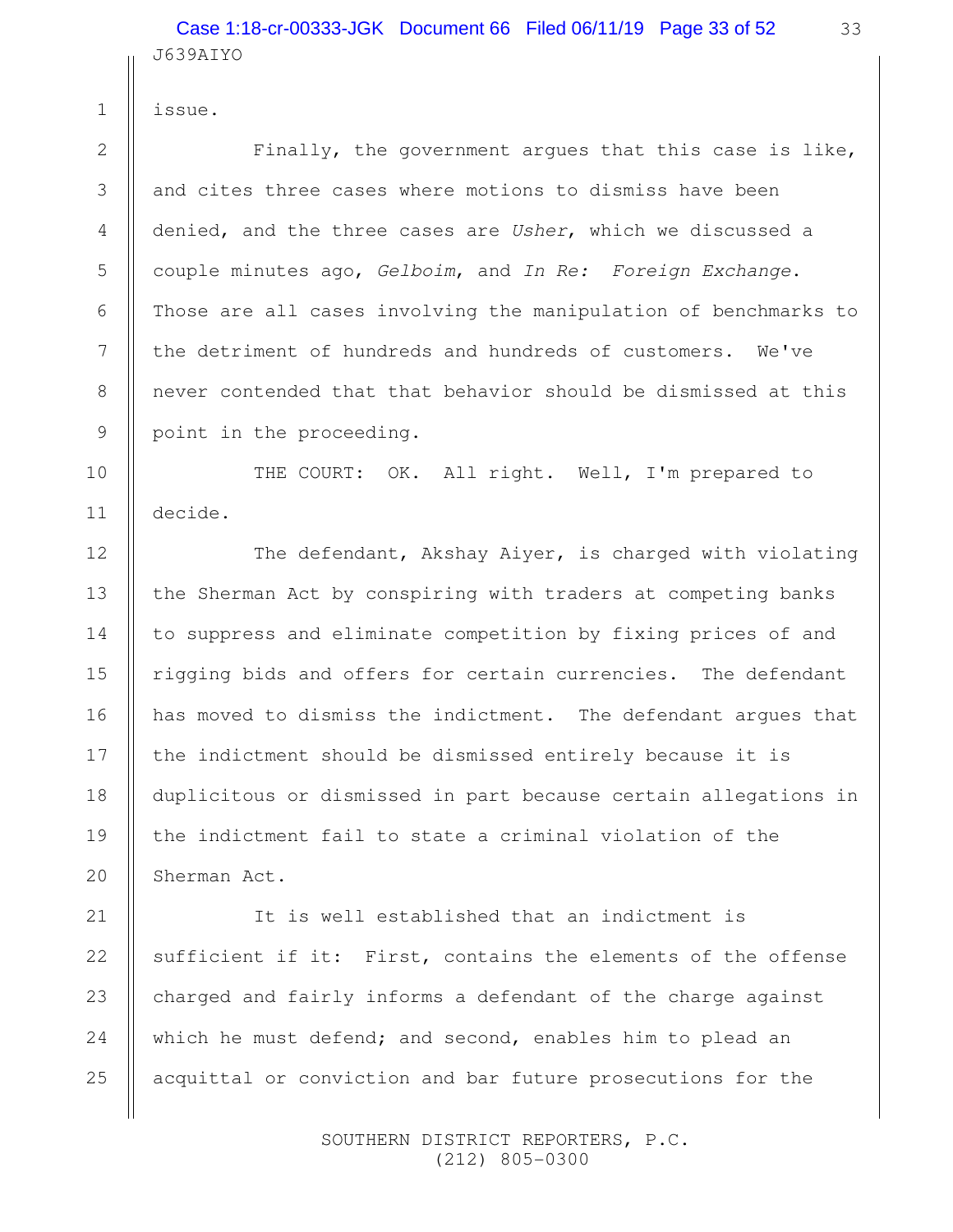J639AIYO Case 1:18-cr-00333-JGK Document 66 Filed 06/11/19 Page 34 of 52

1

2

3

4

5

6

7

8

9

10

11

12

13

14

15

16

17

18

19

20

21

22

23

24

25

same offense. United States v. Alphonso, 143 F.3d 772, 776 (2d Cir. 1998). A motion to dismiss is not an appropriate vehicle for challenging the sufficiency of an indictment. A court may not "look beyond the face of the indictment and draw inferences as to the proof that would be introduced by the government at trial" unless the government has made "a full proffer of the evidence it intends to present at trial." Id.

On May 10, 2018 the grand jury returned a single-count indictment against the defendant. The indictment charges the defendant with conspiring to restrain trade in violation of the Sherman Act, 15 U.S.C. Section 1. The indictment alleges the following facts which are taken as true for the purposes of deciding this motion.

From around July 2006 to around March 2015 the defendant worked for a bank as a foreign currency exchange analyst and trader. Indictment paragraph 13. The defendant traded in currencies from Central and Eastern European, Middle Eastern, and African Emerging Markets. "CEEMEA" Id. paragraph 1. From approximately October 2010 to July 2013 the defendant conspired with traders at competing banks to suppress and eliminate competition by fixing prices of and rigging bids and offers for CEEMEA currencies. Id. paragraphs 20 to 21. The indictment describes instances of the means and methods the conspirators used in forming and carrying out the alleged conspiracy; namely, that the defendant and his coconspirators

> SOUTHERN DISTRICT REPORTERS, P.C. (212) 805-0300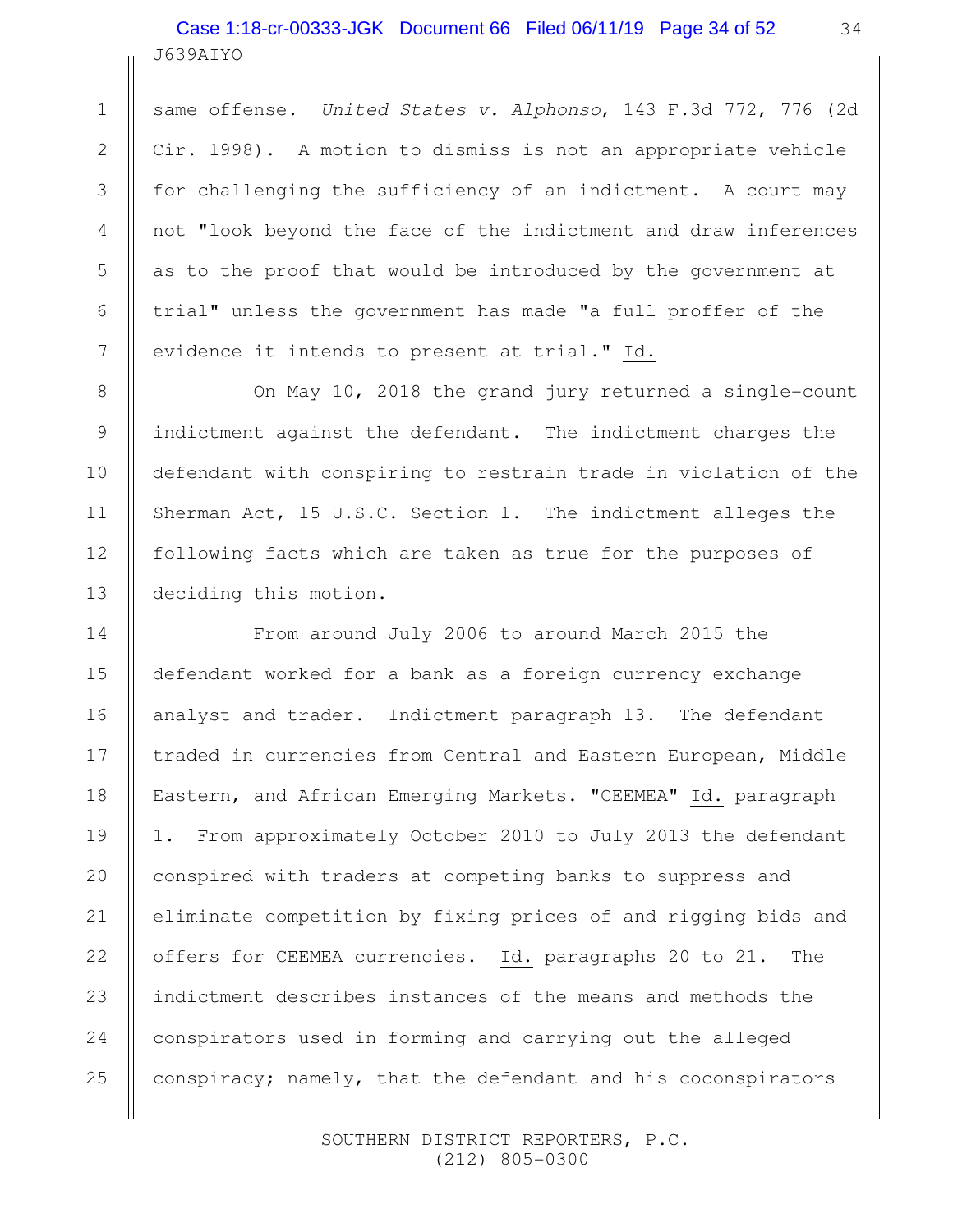J639AIYO Case 1:18-cr-00333-JGK Document 66 Filed 06/11/19 Page 35 of 52

1

2

3

4

5

6

7

8

9

10

11

12

13

14

15

16

17

18

19

20

21

22

23

24

25

revealed customer information, risk positions, and trading strategies, Id. paragraph 22(a); agreed to coordinate and, in fact, coordinated trading in order to increase, decrease, and stabilize the prices and fixed rates of CEEMEA currencies, Id. paragraph 22(b) through (d); filled customers' orders of prices that the conspirators sought to increase, decrease, or stabilize, Id. paragraph  $22(e)$ ; agreed on prices to quote to customers, Id. paragraph  $22(f)$ ; and employed measures to conceal their actions, Id. paragraph 22(g).

The defendant is accused of criminally violating the Sherman Act. Violations under the Sherman Act take one of two forms, either a per se violation or a violation under the rule of reason. Id. United States v. U.S. Gypsum Company, 438 U.S. 422, 438-41, (1978). Only per se violations of the Sherman Act are criminal. Id. at 440-43. Certain acts have been defined as per se violations such as horizontal price fixing conspiracies which are agreements "formed for the purpose and with the effect of raising, depressing, fixing, pegging, or stabilizing the price of a commodity in interstate or foreign commerce." United States v. Socony-Vacuum Oil Co., 310 U.S. 150, 223 (1940). Bid-rigging conspiracies, agreements to coordinate the submission or withholding of bids and price fixing, have been found to be per se violations. Id. at 224 n.59; United States v. Koppers Co., 652 F.2d 290, 293-94 (2d Cir. 1981).

> SOUTHERN DISTRICT REPORTERS, P.C. (212) 805-0300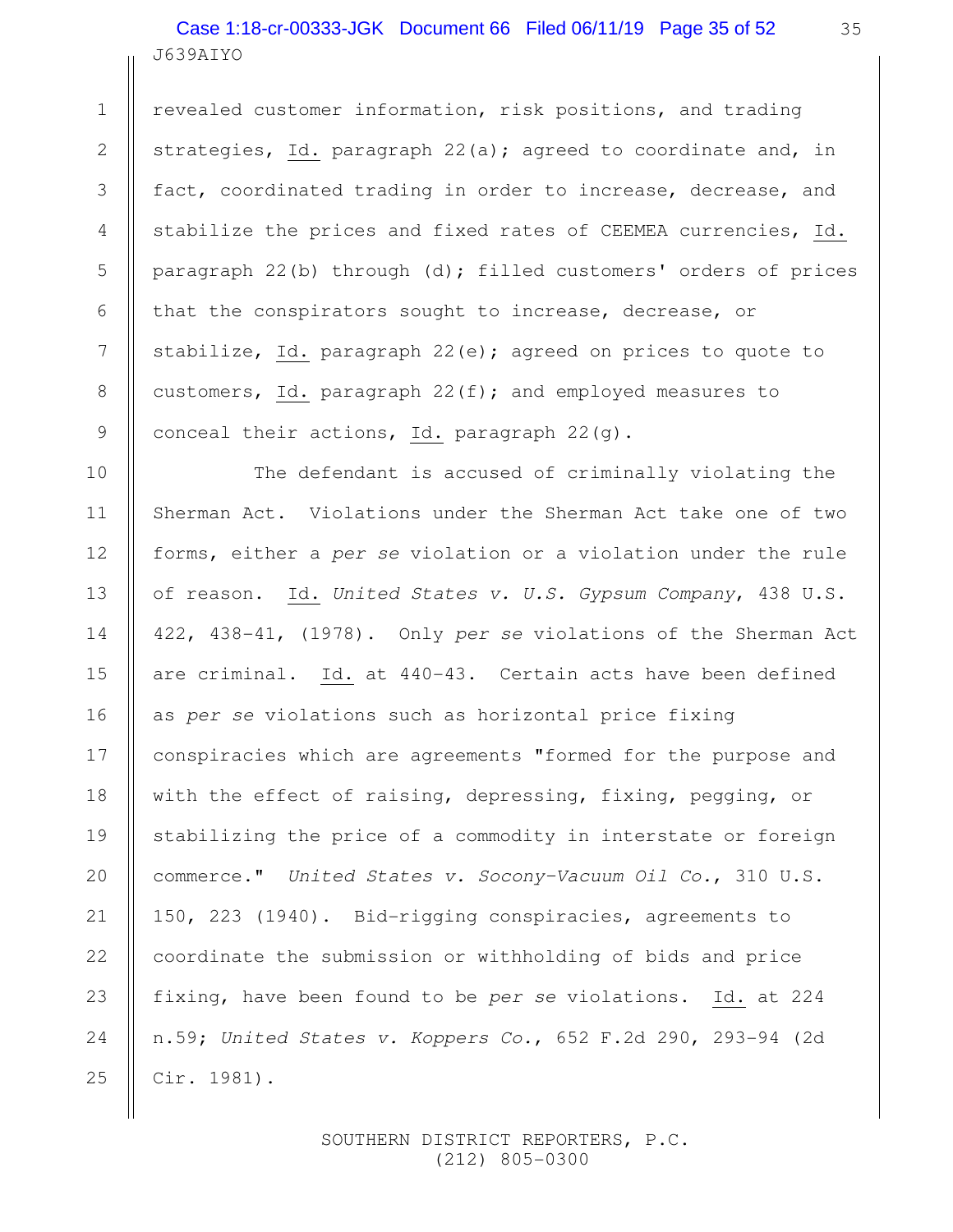#### J639AIYO Case 1:18-cr-00333-JGK Document 66 Filed 06/11/19 Page 36 of 52

The defendant moves to dismiss the indictment entirely arguing that it is duplicitous. The defendant argues alternatively that the allegations in the indictment that do not state a per se violation of the Sherman Act should be dismissed.

The defendant contends that the indictment is impermissibly duplicitous because it alleges both criminal and noncriminal violations of the Sherman Act; that is, that some actions alleged in the indictment are per se violations and others are subject to the rule of reason.

"An indictment is impermissibly duplicitous where: One, it combines two or more distinct crimes into one count in contravention of Federal Rule 8(a)'s requirement that there be a separate count for each offense; and two, the defendant is prejudiced thereby." United States v. Vilar, 729 F.3d 62, 79 (2d Cir. 2013).

The indictment in this case alleges only one crime that the defendant conspired to suppress and eliminate competition by fixing prices of and rigging bids and offers for CEEMEA currencies. The defendant argues that the indictment is duplicitous because it alleges more than one crime by charging the defendant with a variety of distinct trading practices that occurred at different points in time. But it is well established that "the allegation in a single count of a conspiracy to commit several crimes is not duplicitous, for the 17 18 19 20 21 22 23 24 25

> SOUTHERN DISTRICT REPORTERS, P.C. (212) 805-0300

1

2

3

4

5

6

7

8

9

10

11

12

13

14

15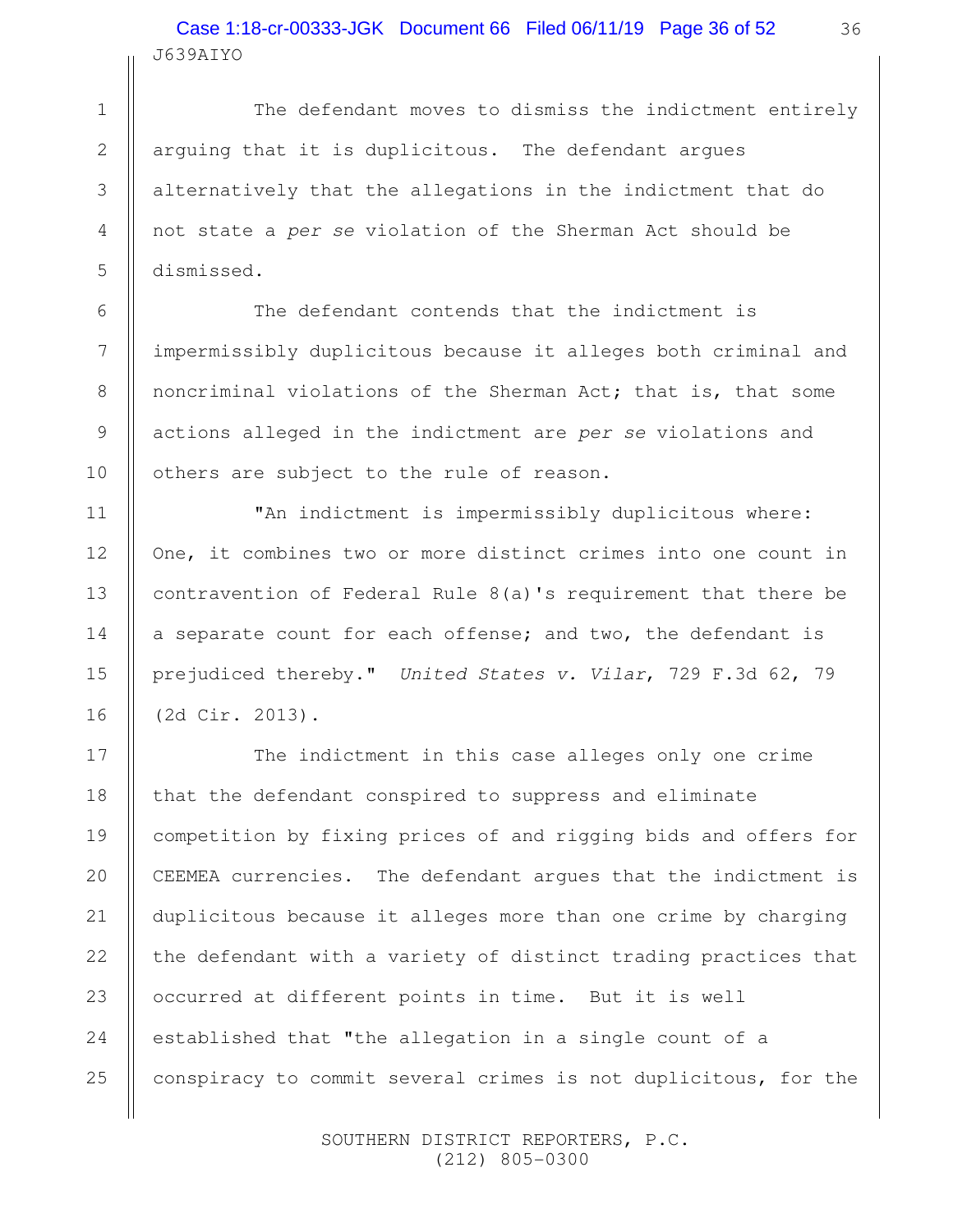J639AIYO Case 1:18-cr-00333-JGK Document 66 Filed 06/11/19 Page 37 of 52

1

2

3

4

5

6

7

8

9

10

11

12

13

14

15

16

17

18

19

20

21

22

23

24

25

conspiracy is the crime and that is one, however diverse its objects." United States v. Aracri, 968 F.2d 1512, 1518 (2d Cir. 1992); see also Braverman v. United States, 317 U.S. 49, 53 (1942), "Whether the object of a single agreement is to commit one or many crimes, it is in either case that agreement which constitutes the conspiracy which the statute punishes. The one agreement cannot be taken to be several agreements and hence several conspiracies because it envisages the violation of several statutes rather than one." Courts have repeatedly indicated that so long as the indictment alleges a single conspiracy, whether the conspiracy is a single conspiracy or multiple conspiracies is an issue of fact singularly well suited for determination by a jury. United States v. Ohle, 678 F.Supp. 2d 215, 223 (S.D.N.Y. (2010). (Sand, J.) (collecting cases). The indictment in this case alleges a single conspiracy and not multiple conspiracies.

The indictment alleges that the defendant conspired to suppress and eliminate competition by fixing prices of and rigging bids and offers for CEEMEA currencies. The indictment offers various means and methods that the defendant and his coconspirators used in effectuating their unlawful goal such as price fixing and bid rigging. Stating these different means and methods does not render the indictment duplicitous. It simply describes the different practices the coconspirators used to commit the single crime alleged.

> SOUTHERN DISTRICT REPORTERS, P.C. (212) 805-0300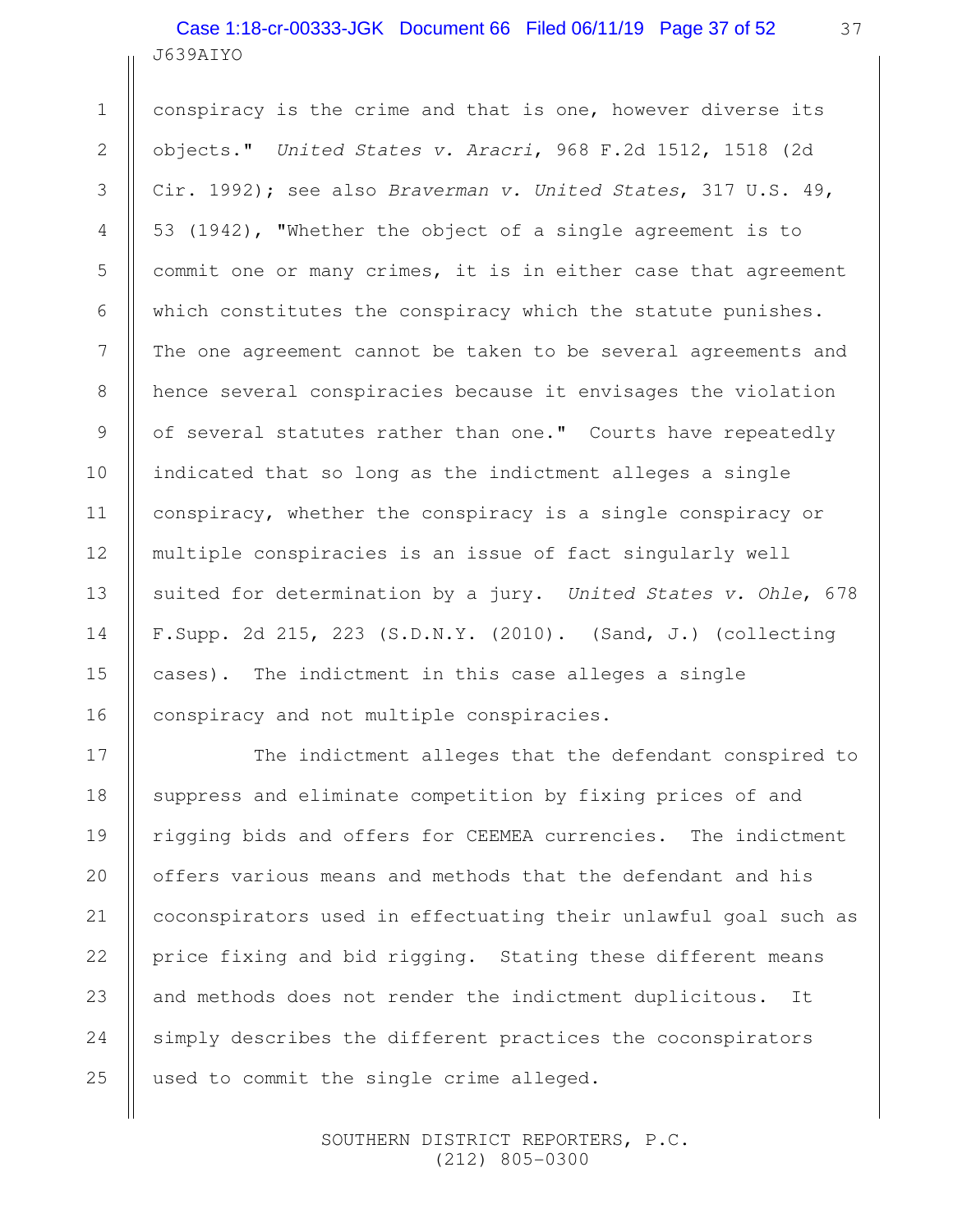## J639AIYO Case 1:18-cr-00333-JGK Document 66 Filed 06/11/19 Page 38 of 52

1

2

3

4

5

6

7

8

9

10

11

12

13

14

15

16

17

18

19

20

21

Furthermore, under the second prong of the duplicity analysis there is no risk of prejudice to the defendant. The defendant states that if the indictment is not dismissed there is a risk that the jury will convict him of one or more noncriminal or time-barred acts. But any potential risk is easily resolved by a jury instruction. Ohle, 678 F.Supp. 2d at 223, n.7. "Courts have noted that much of the risk of prejudice created by a potentially duplicative charge can be cured through proper instructions at trial."

Because the indictment alleges a single crime and there is no risk of prejudice to the defendant, the defendant's motion to dismiss the indictment based on duplicity is denied.

In a separate motion the defendant moves to dismiss the indictment in part for failure to state a criminal violation of the Sherman Act. Defendant's dismissal memo at 1. The defendant does not state specifically which parts of the indictment should be dismissed and declined to do so at oral argument. Rather, the defendant argued that any conduct described in the indictment that is subject to the rule of reason and not a per se violation of the Sherman Act should be dismissed from the indictment.

The dismissal of an indictment is an extraordinary remedy and is "reserved only for extremely limited circumstances implicating fundamental rights." United States v. De La Pava, 268 F.3d 157, 165 (2d Cir. 2001). "An 22 23 24 25

> SOUTHERN DISTRICT REPORTERS, P.C. (212) 805-0300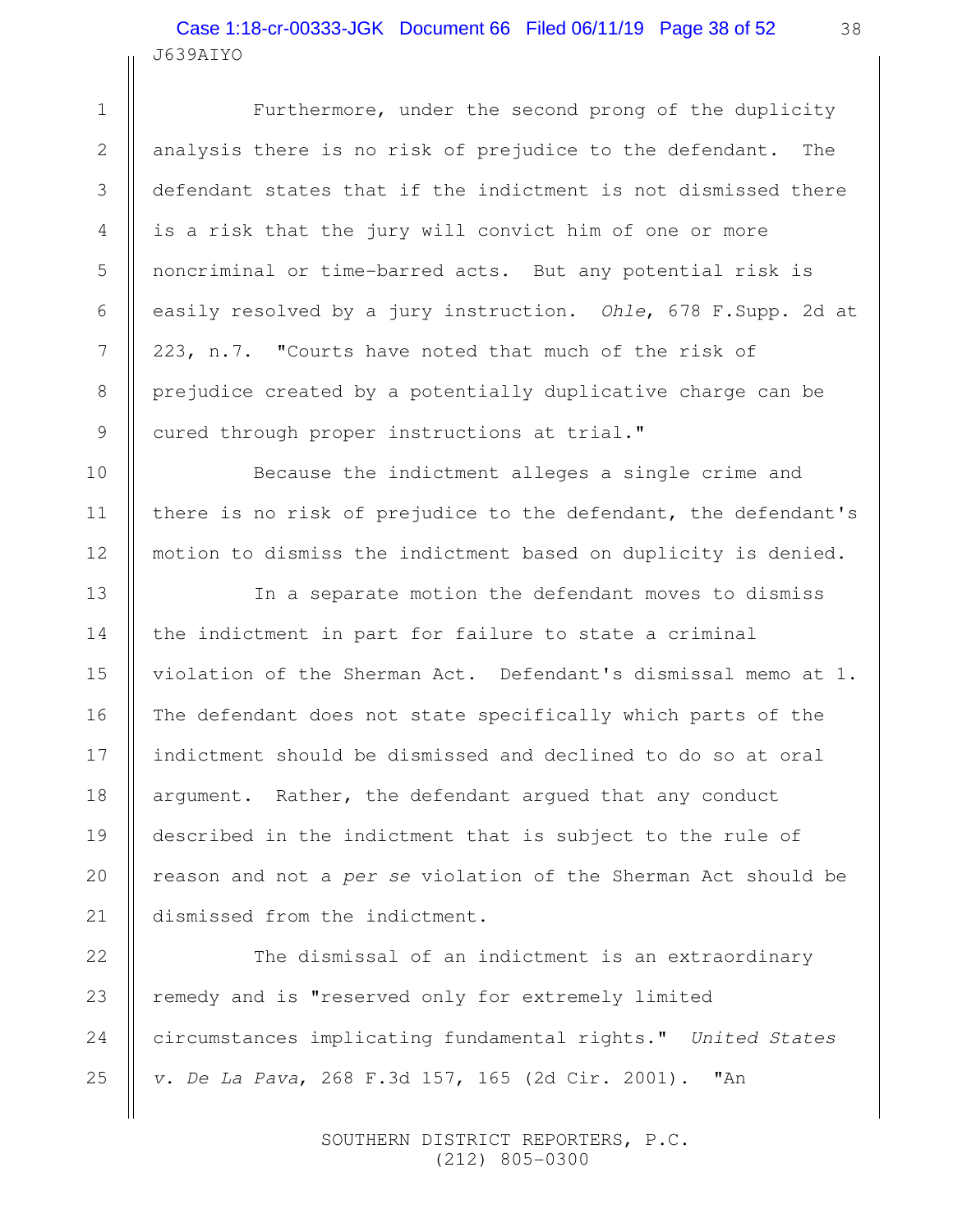# J639AIYO Case 1:18-cr-00333-JGK Document 66 Filed 06/11/19 Page 39 of 52

indictment is sufficient when it charges a crime with sufficient precision to inform the defendant of the charges he must meet and with enough detail that he may plead double jeopardy in a future prosecution based on the same set of events." United States v. Stavroulakis, 952 F.2d 686, 693 (2d Cir 1992). "It is generally sufficient that the indictment set forth the events in the words of the statute itself, as long as those words have themselves fully, directly, and expressly, without any uncertainty or ambiguity, set forth all the elements necessary to constitute the offense intended to be punished." DeVonish v. Keane, 19 F.3d 107, 108 (2d Cir. 1994). At the motion to dismiss stage the Court must accept all allegations in the indictment as true. Boyce Motor Lines, Inc. v. United States, 342 U.S. 337, 343, n.16 (1952), and ordinarily may not address the sufficiency of the evidence, Alphonso, 143 F.3d at 777. An extraordinarily narrow exception to this rule exists when the government has made a "detailed presentation of the entirety of the evidence" before the district court prior to the filing of a pretrial motion to dismiss. United States v. Sampson, 898 F.3d 270, 282 (2d Cir. 2018). The government has not made such a presentation in this case and the defendant does not allege that the government has made such a presentation. Therefore, the Court's analysis is limited to the allegations in the indictment. 1 2 3 4 5 6 7 8 9 10 11 12 13 14 15 16 17 18 19 20 21 22 23 24

The defendant alleges that the Court can consider

 SOUTHERN DISTRICT REPORTERS, P.C. (212) 805-0300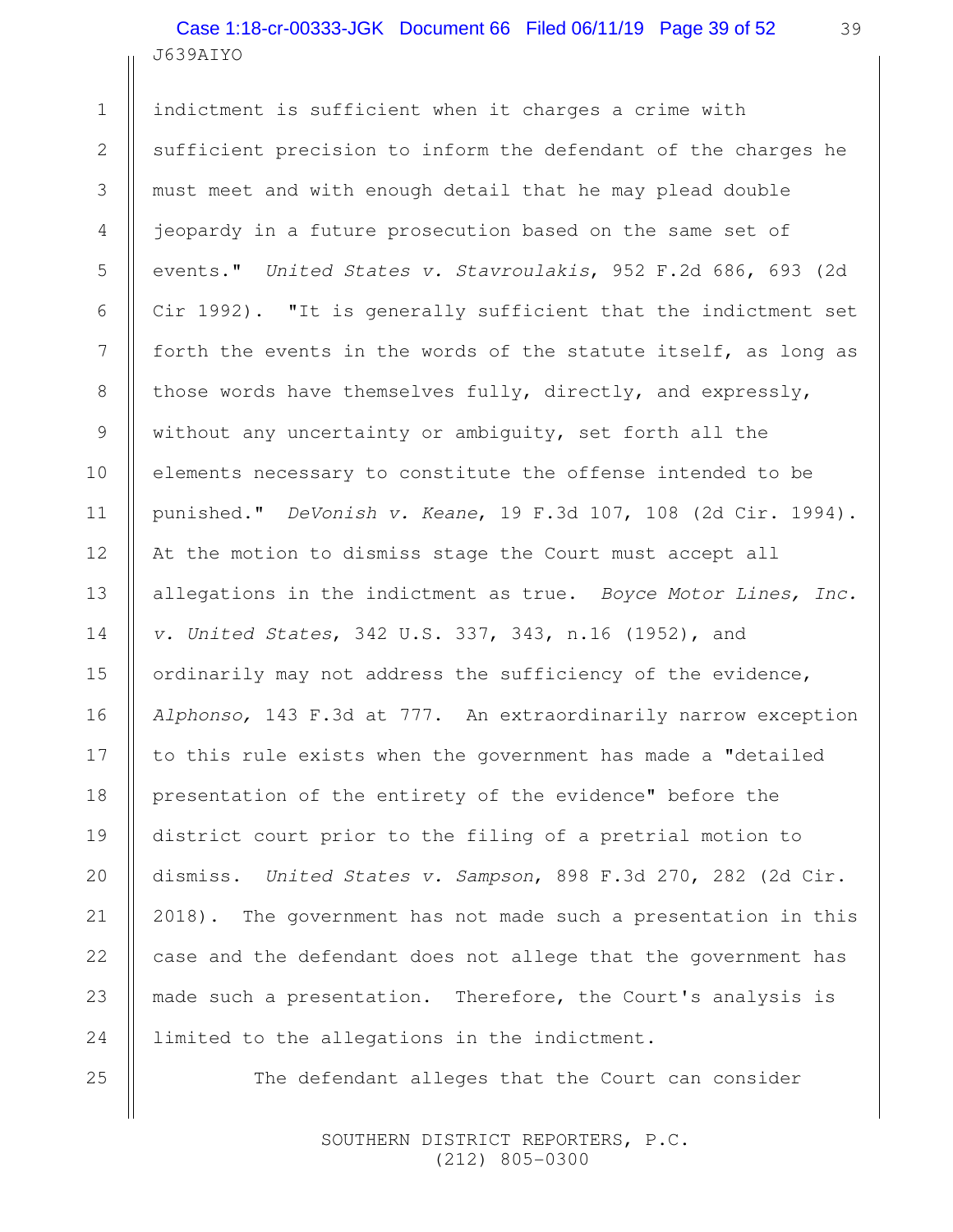# J639AIYO Case 1:18-cr-00333-JGK Document 66 Filed 06/11/19 Page 40 of 52

1

2

3

4

5

6

7

8

9

10

11

13

16

18

20

21

22

25

records relating to dates that the government has indicated it will offer evidence about at trial. However, even considering those dates which go beyond the indictment, there is no indication that the government has proffered all of the evidence it will offer at trial concerning the trading activity on those dates nor is there any indication where the government's evidence about what happened on those dates will fit into the allegations of a conspiracy to fix prices and rig bids. Even otherwise innocent activities can be the means by which an unlawful conspiracy is furthered.

The indictment in this case alleges that the defendant and his coconspirators were competitors that entered into an agreement to fix prices and rig bids of CEEMEA currencies. The indictment alleges various means and methods by which this agreement was carried out; namely, revealing customer information, risk positions, and trading strategies, indictment paragraph  $22(a)$ ; agreeing to coordinate and, in fact, coordinating trading in order to increase, decrease, and stabilize the prices and fixed rates of CEEMEA currencies, Id. paragraph 22(b) through (d); filling customer orders at prices that the conspirators sought to increase, decrease, or stabilize, Id. paragraph 22(e); agreeing on prices to quote to customers, Id. paragraph  $22(f)$ ; and employing methods to conceal their actions, Id. paragraph 22(g). Judge Berman recently denied a similar motion to dismiss an indictment for 12 14 15 17 19 23 24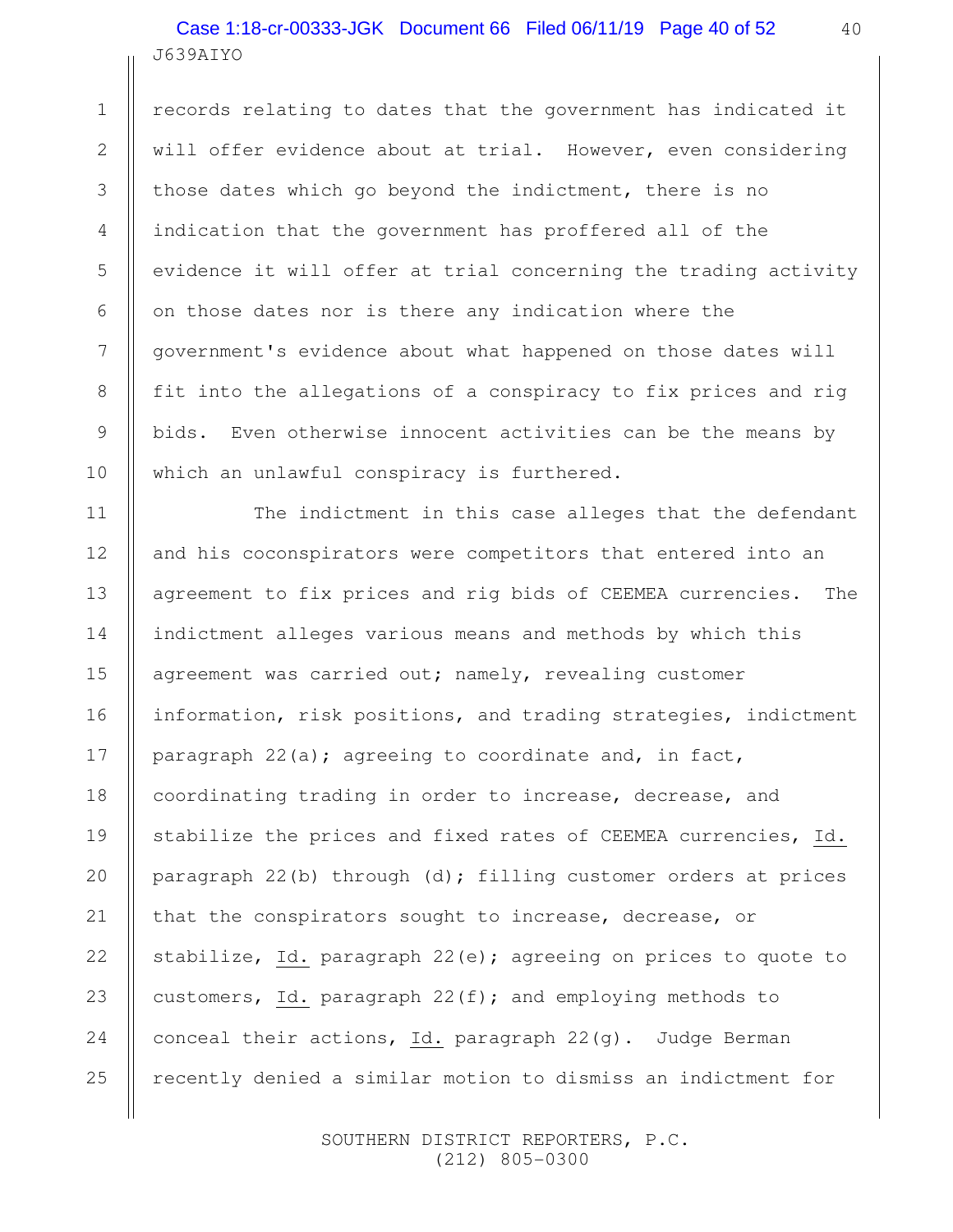#### J639AIYO Case 1:18-cr-00333-JGK Document 66 Filed 06/11/19 Page 41 of 52

1

2

3

4

5

6

7

8

9

10

11

12

13

14

15

16

17

18

19

20

21

22

23

24

25

an alleged criminal violation of the Sherman Act. See United States v. Usher, No. 17 CR 019 2018 WL 2424555 at 4. (S.D.N.Y. May 4, 2018), denying the defendant's motion to dismiss where the indictment alleged that the defendant used means and methods in the conspiracy nearly identical to those allegedly employed by the defendant in this case. Usher is consistent with other cases that have upheld similar per se price fixing allegations in civil complaints. See, for example, Gelboim v. Bank of America Corp., 823 F.3d 759, 771 (2d Cir. 2016); In Re: Foreign Exchange Benchmark Rates Antitrust Litigation, 74 F.Supp. 3d 581, 592 (S.D.N.Y. 2015).

The defendant takes issue with certain acts described in the indictment. For example, the defendant argues that the descriptions of coordinated trading in the interdealer market and coordinated price quoting to customers do not describe per se violations of the Sherman Act and should be analyzed under the rule of reason. The defendant argues that the indictment fails to allege that these violations are per se violations of the Sherman Act and offers a slew of potential trial evidence, expert reports, and attorney declarations to describe the way in which these coordinated trades and alleged price fixing took place. The defendant argues that, although the acts described in the indictment have a "superficial resemblance" to per se violations of the Sherman Act, the Court should review the defendant's evidence which he claims will show that the way in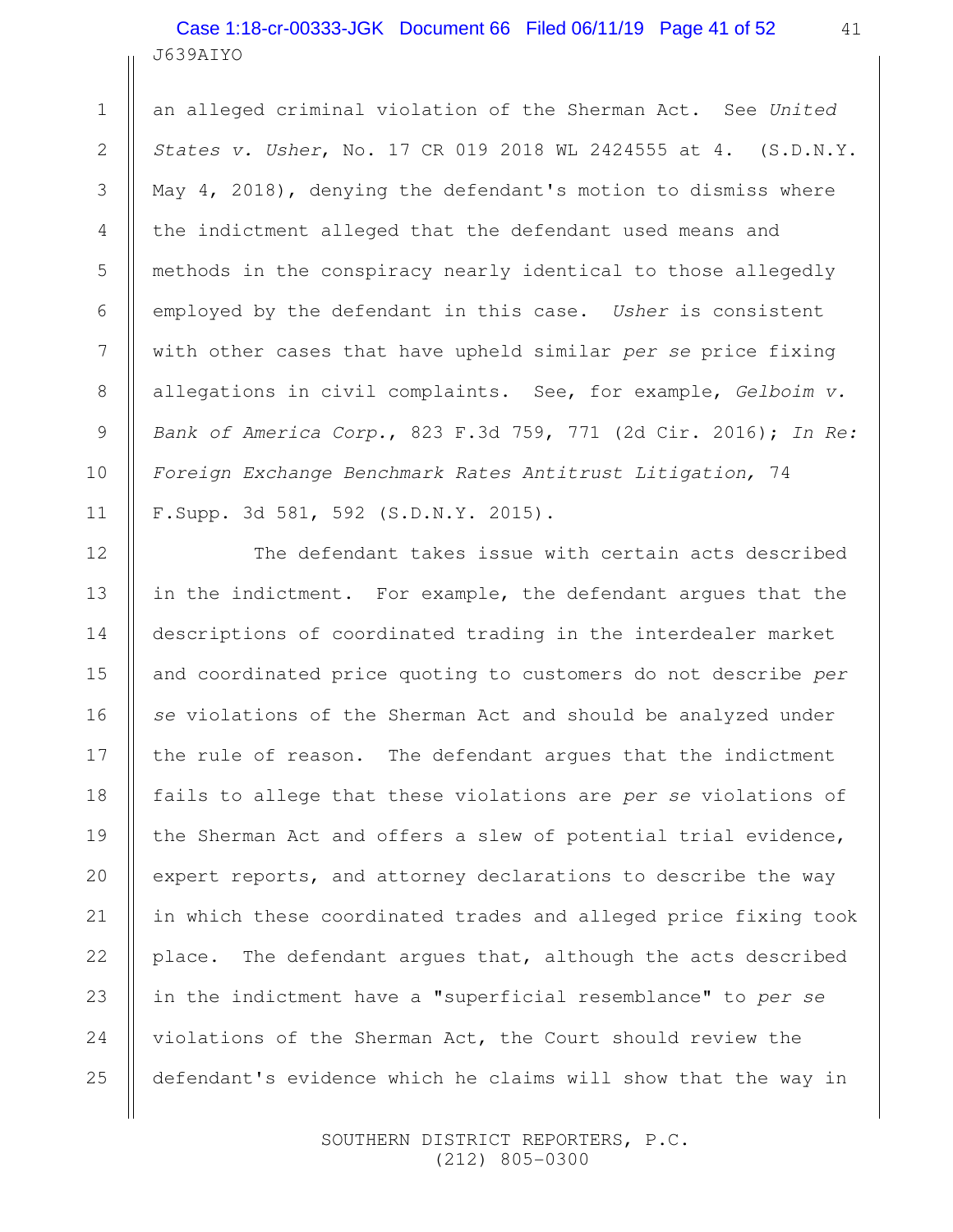1

2

3

4

5

6

7

8

9

10

11

13

14

15

16

18

20

21

22

24

25

which he conducted these acts is noncriminal.

This defendant's evidence is improper at this stage of the case and cannot be considered. Alphonso, 143 F.3d at 776. When considering a pretrial motion to dismiss, a district court may not ordinarily "look beyond the face of the indictment and draw inferences to the proof that would be introduced by the government at trial." Rather, the Court must consider only the allegations in the indictment.

The indictment properly alleges a single overarching conspiracy; namely, that the defendant knowingly conspired to suppress and eliminate competition by fixing prices and rigging bids and offers for CEEMEA currencies in violation of Section 1 of the Sherman Act. The defendant attempts to divide the indictment into two categories: Per se violations of the Sherman Act and actions subject to the rule of reason. But the means and methods set forth in the indictment do not necessarily need to be standalone crimes or indeed crimes at all. Each act committed by a coconspirator in furtherance of the conspiracy need not be criminal in and of itself. American Tobacco Company v. United States, 328 U.S. 781, 809 (1946). "It is not of importance whether the means used to accomplish the unlawful objective are in themselves lawful or unlawful. Acts done to give effect to the conspiracy may be in themselves wholly innocent acts. Yet, if they are part of the sum of the acts which are relied upon to effectuate the conspiracy which 12 17 19 23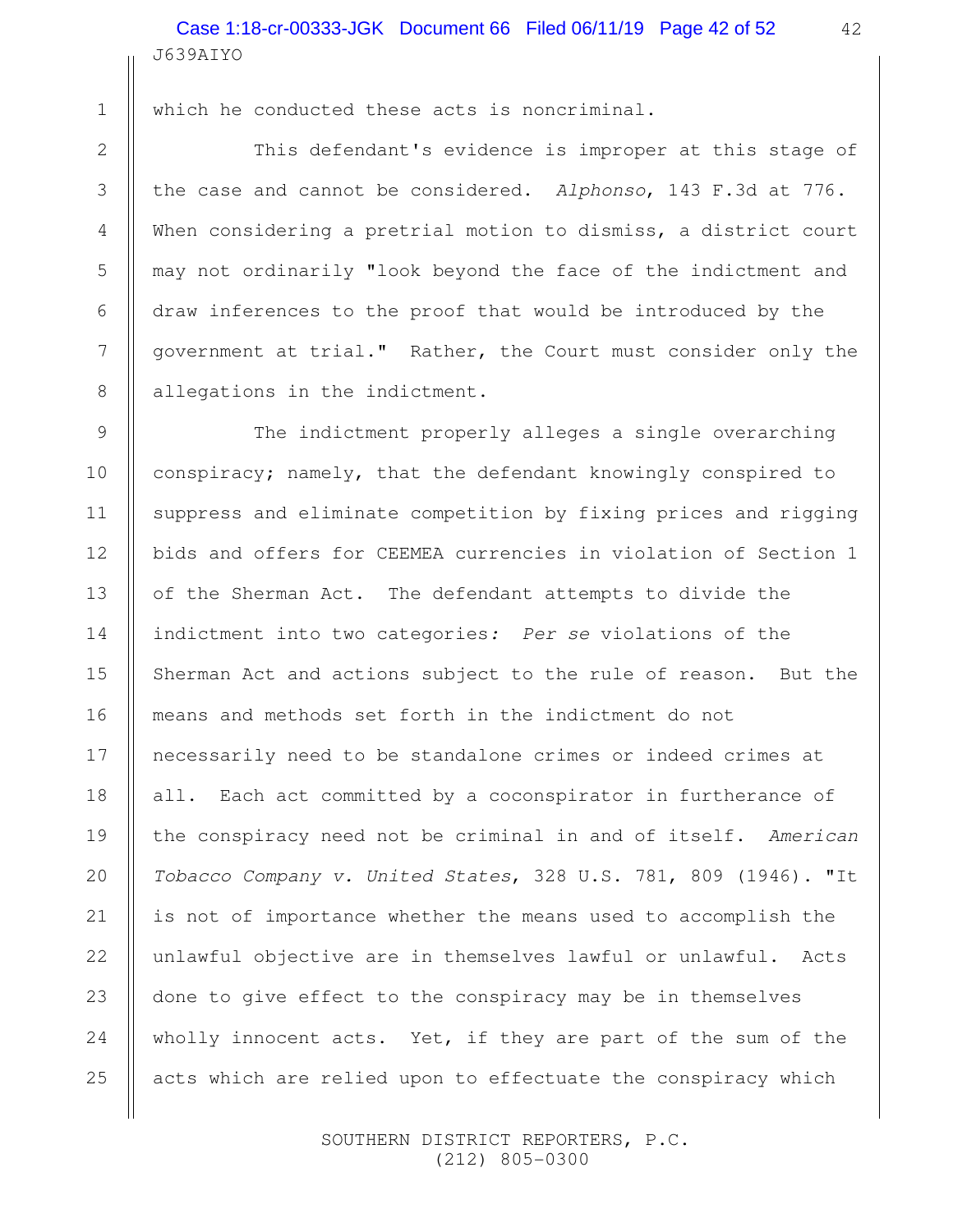# J639AIYO Case 1:18-cr-00333-JGK Document 66 Filed 06/11/19 Page 43 of 52

1

2

3

4

5

6

7

8

9

10

11

12

13

14

15

16

17

18

19

20

21

22

23

24

25

the statute forbids, they come within its prohibition." The means and methods alleged in the indictment must be considered in relation to the overall conspiracy. It is irrelevant that certain activity set forth in the indictment may not alone constitute a per se crime. What is relevant is that those acts enable the defendant and his coconspirators to carry out an unlawful conspiracy. See United States v. Apple, Inc., 791 F.3d 290, 325 (2d Cir. 2015), applying the per say rule to a price-fixing conspiracy even though it was implemented in part through vertical agreements with distributors. The indictment alleges that the defendant conspired to suppress and eliminate competition by fixing prices of and rigging bids and offers for CEEMEA currencies. That is sufficient to state a per se violation of the Sherman Act. See Usher, 2018 WL 2424555 at 4, holding that the indictment stated a per se violation of the Sherman Act where it alleged that the defendant competitors "agreed to coordinate their bidding, offering and trading, including their agreement to refrain from bidding, offering, and trading." Therefore, the defendant's motion to dismiss the indictment in part is denied.

The Court has considered all of the arguments raised by the parties. To the extent not specifically addressed, the arguments are either moot or without merit. The defendant's motions to dismiss the indictment in whole or in part are denied.

> SOUTHERN DISTRICT REPORTERS, P.C. (212) 805-0300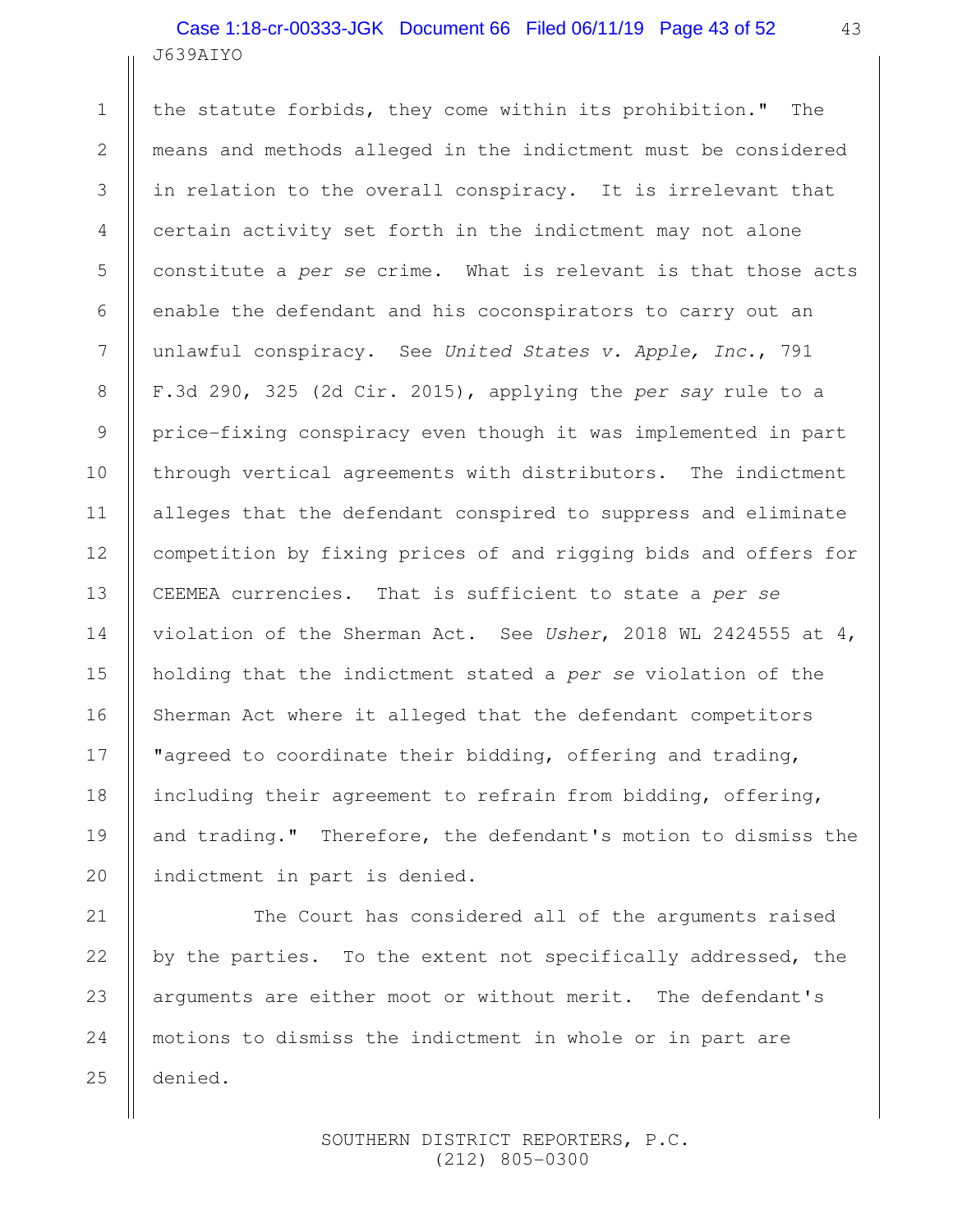44 Case 1:18-cr-00333-JGK Document 66 Filed 06/11/19 Page 44 of 52J639AIYO

| $\mathbf 1$    | So ordered.                                                    |  |
|----------------|----------------------------------------------------------------|--|
| $\mathbf{2}$   | All right. I set out the schedule already. When is             |  |
| $\mathcal{S}$  | our next conference?                                           |  |
| 4              | MR. KLOTZ: I'm not sure we have one, your Honor. We            |  |
| 5              | have a series of deadlines that are all in place and we're all |  |
| 6              | working towards but I don't think we've set a next time to get |  |
| $\overline{7}$ | together.                                                      |  |
| $8\,$          | THE COURT: Do the parties need to get together before          |  |
| $\mathsf 9$    | you've made all of your submissions?                           |  |
| 10             | MR. HART: We remain in contact with the defense and            |  |
| 11             | should any need arise we'll address it at that point.          |  |
| 12             | THE COURT: If you need another conference just send            |  |
| 13             | me a letter and I'm happy to schedule another conference.      |  |
| 14             | MR. KLOTZ: The one thing that occurs to me, your               |  |
| 15             | Honor, is on the schedule are deadlines for motions in limine  |  |
| 16             | and responses to motions in limine. I don't know whether your  |  |
| 17             | Honor hears oral argument on those motions.<br>That would be   |  |
| 18             | something that if you did hear oral argument we could at least |  |
| 19             | consider setting a date now but we wouldn't have to.           |  |
| 20             | THE COURT: It really varies. When are the motions in           |  |
| 21             | limine going to be fully briefed?                              |  |
| 22             | MR. KLOTZ: If my recollection is correct, I think it           |  |
| 23             | will be the middle of August.                                  |  |
| 24             | THE COURT: OK. Well I'll consider whether I need               |  |
| 25             | argument.                                                      |  |
|                |                                                                |  |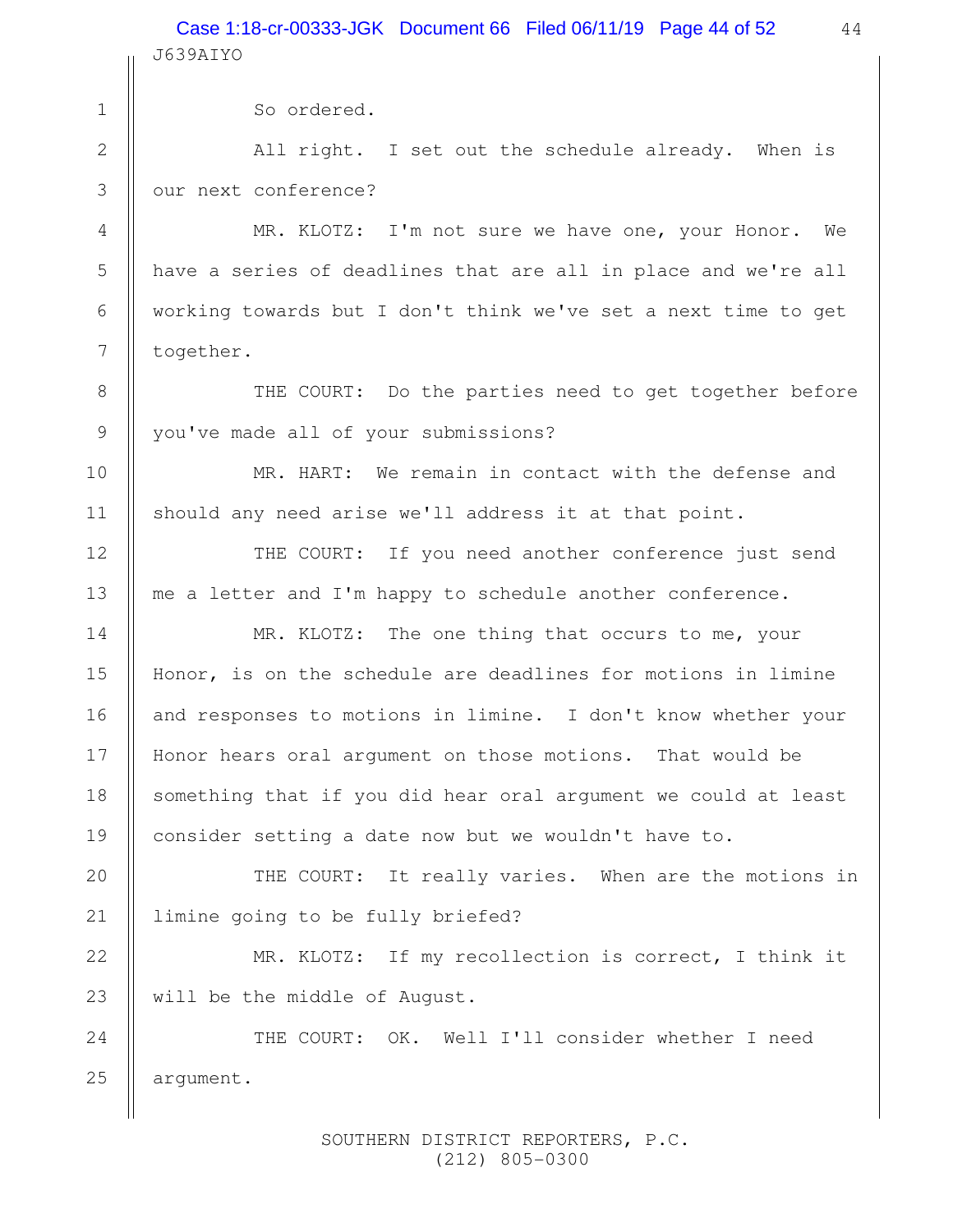## J639AIYO Case 1:18-cr-00333-JGK Document 66 Filed 06/11/19 Page 45 of 52

Just a word to all of you. In criminal cases I don't impose any page limits. I just think it's unfair and so I don't do it. And in civil cases I impose time limits at trial. I don't in criminal cases because I just don't think it's right. I don't impose limits on the length of time for openings or summations. But I urge you to be judicious in the papers that you submit to me because you have to appreciate all of those papers go through me. I go over all of those papers. I remember an admonition given by a great trial judge in Chicago who said just remember that all of the paper that you submit has to go through the eye of a very small needle, me. And so briefer is better. The fact that there are lots of motions in limine doesn't make them better. The fact that they are longer doesn't make them better. The fact that the Supreme Court has had to limit the length of the briefs before the Supreme Court despite the fact that all of the advocates said: Oh, Justices, we really need the extra pages in order to be able to explain to you how important these issues are met deaf ears. So I just leave that little homily with all of you. I don't restrict what you give to me. I will get through all of it. 1 2 3 4 5 6 7 8 9 10 11 12 13 14 15 16 17 18 19 20 21

#### Thank you, all.

22

MR. SCHACHTER: Your Honor, may I raise one additional issue. I just want to make sure that  $I$  -- certainly we saw your Honor's ruling on our request for adjournment. And we 23 24 25

> SOUTHERN DISTRICT REPORTERS, P.C. (212) 805-0300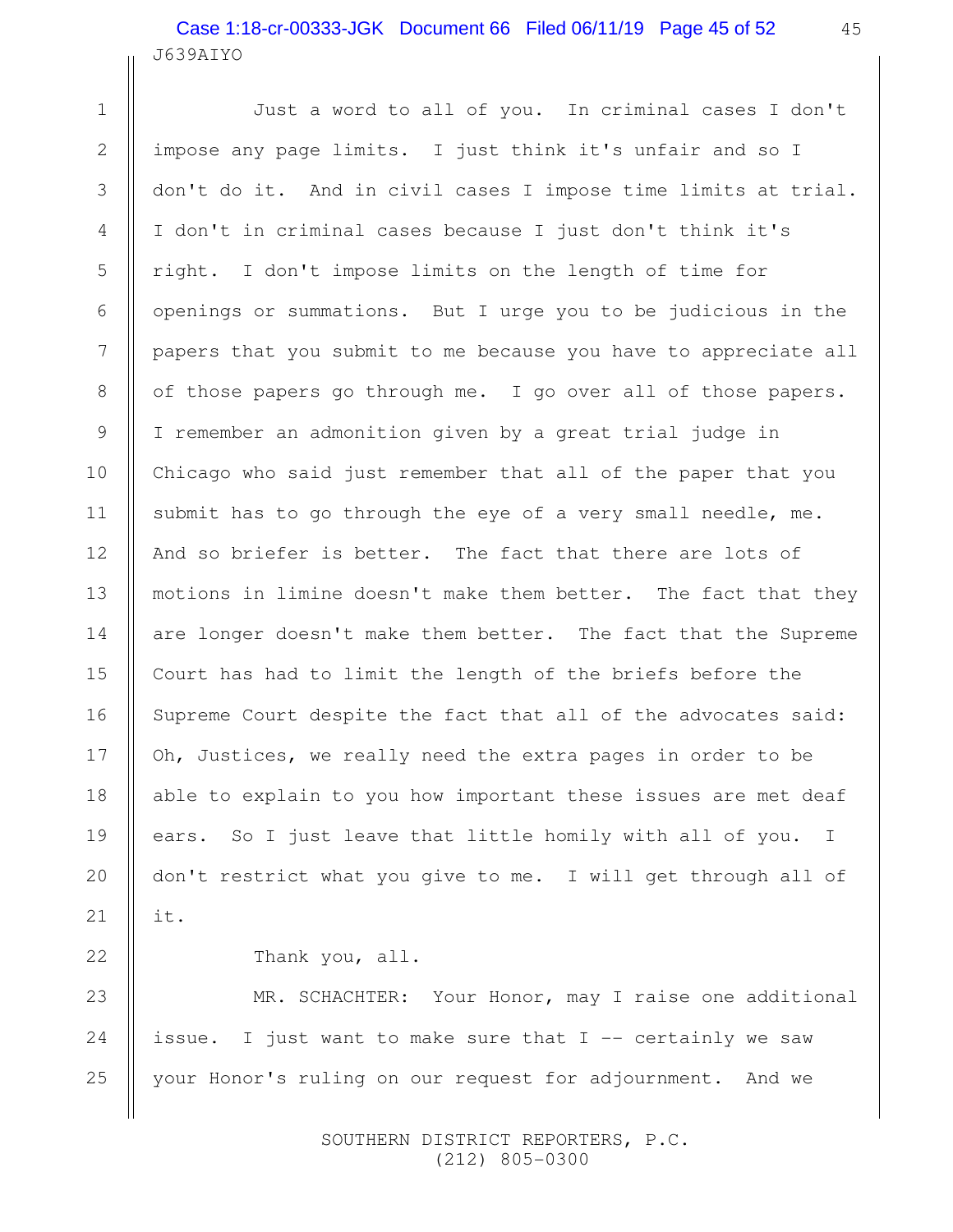J639AIYO Case 1:18-cr-00333-JGK Document 66 Filed 06/11/19 Page 46 of 52

2

3

4

5

6

7

8

9

10

11

12

13

14

15

16

17

18

19

20

21

22

23

24

25

1

THE COURT: Sure.

just had one point of clarification.

MR. SCHACHTER: I am perhaps too optimistic but I saw in the Court's ruling that the motion for adjournment was denied and the Court used the words "at this time" and from that I gained a glimmer of hope and I also am just asking your Honor perhaps for some guidance.

We are in an unfortunate position for the following reasons. Mr. Aiyer selected myself and Mr. Klotz to be his trial counsel. I have tried mightily to avoid this conflict. We demanded, before Judge Kuntz in the Eastern District, a speedy trial on multiple occasions and the government has said that they are ready for trial. Nonetheless, Judge Kuntz has denied our request and we are scheduled for trial in October. I can't ask that that trial be delayed because Mr. Boustani is detained. And if the current situation is going to stand, then Mr. Aiyer will be denied his choice of trial counsel. That's not in any way through the fault of your Honor, of course. I have never had this circumstance where I have told a judge who set a trial that I have a conflict and that Court set the trial nonetheless, particularly in a circumstance where this man has been detained since January 2 and we've been asking for a speedy trial and that request has also been denied.

So, I am left in a circumstance where I don't know what to do other than step away from this case which will deny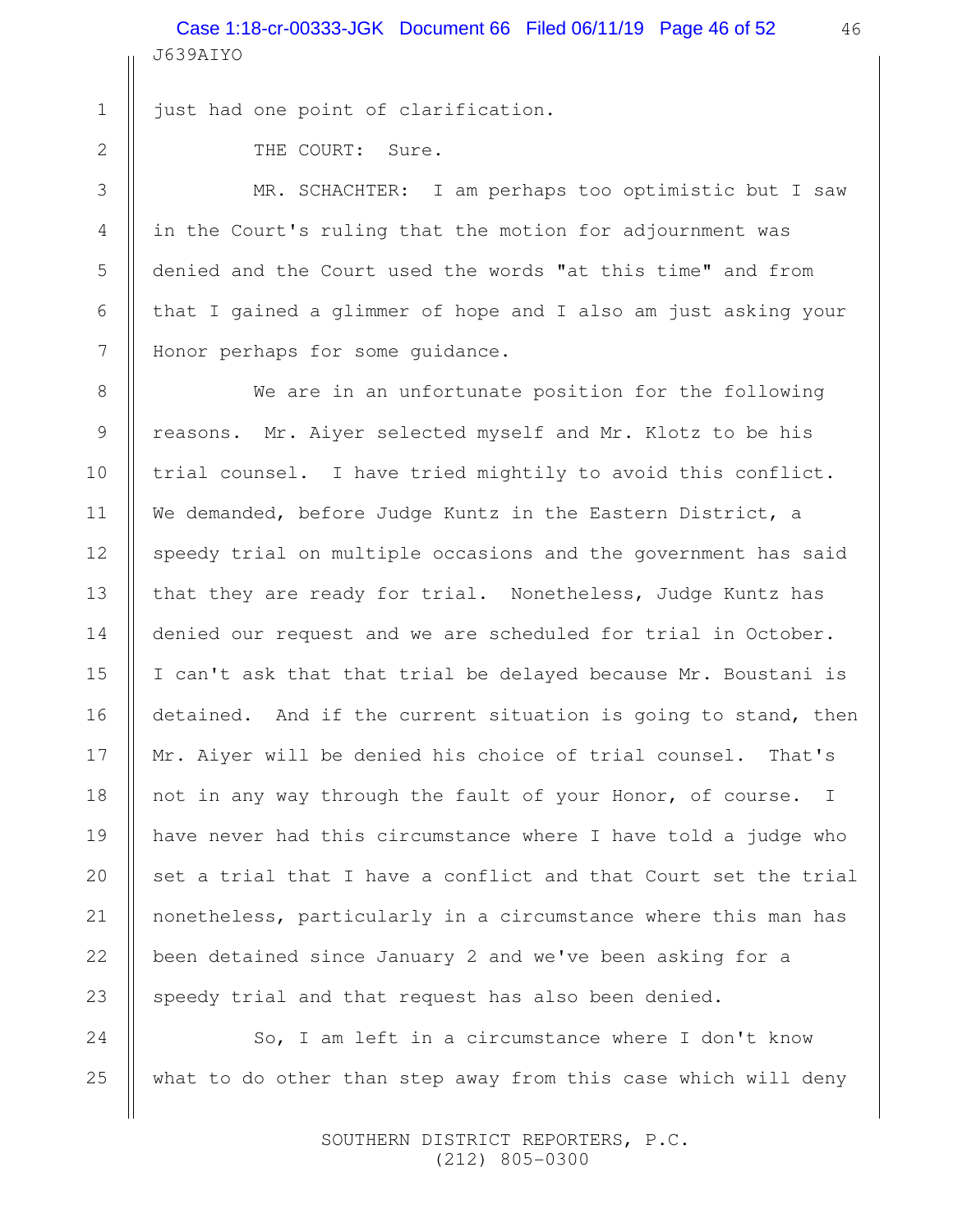## J639AIYO Case 1:18-cr-00333-JGK Document 66 Filed 06/11/19 Page 47 of 52

1

2

3

4

5

6

7

8

9

10

11

12

13

14

15

16

17

18

19

20

21

22

23

24

25

Mr. Aiyer his choice of counsel, and it is with that background and not seeing any other way of handling this that I am wondering if the "at this time" was some type of signal as to when we can and should be renewing this motion because I don't see a circumstance in which this is going to resolve itself. With each passing day there is less and less of a chance that Judge Kuntz is going to be doing anything about that trial date. I don't anticipate that he will. Mr. Aiyer is here and, of course, the government has an interest in a speedy trial as does the Court, of course. However, we ask that the Court to consider that as the Court balances the Court's interests in a quick trial, the government's interest, and Mr. Aiyer's ability to proceed with counsel of his choosing, that if all those things are balanced, that some delay in this trial to allow me to proceed as trial counsel, we ask the Court to consider that.

THE COURT: The reason that I put in "at this time" was in part that I didn't know what Judge Kuntz would do. The government took the position that there was no basis for the motion at the time when the motion was made. And I went back to look at the prior history in this case. When the case was brought, when I set the trial date. And when I set the trial date was prior to when other judges came in and set trial dates and was, in fact, prior to the time that defense counsel took on a subsequent representation for the defendant who was then incarcerated prior to trial. And so where are we?

> SOUTHERN DISTRICT REPORTERS, P.C. (212) 805-0300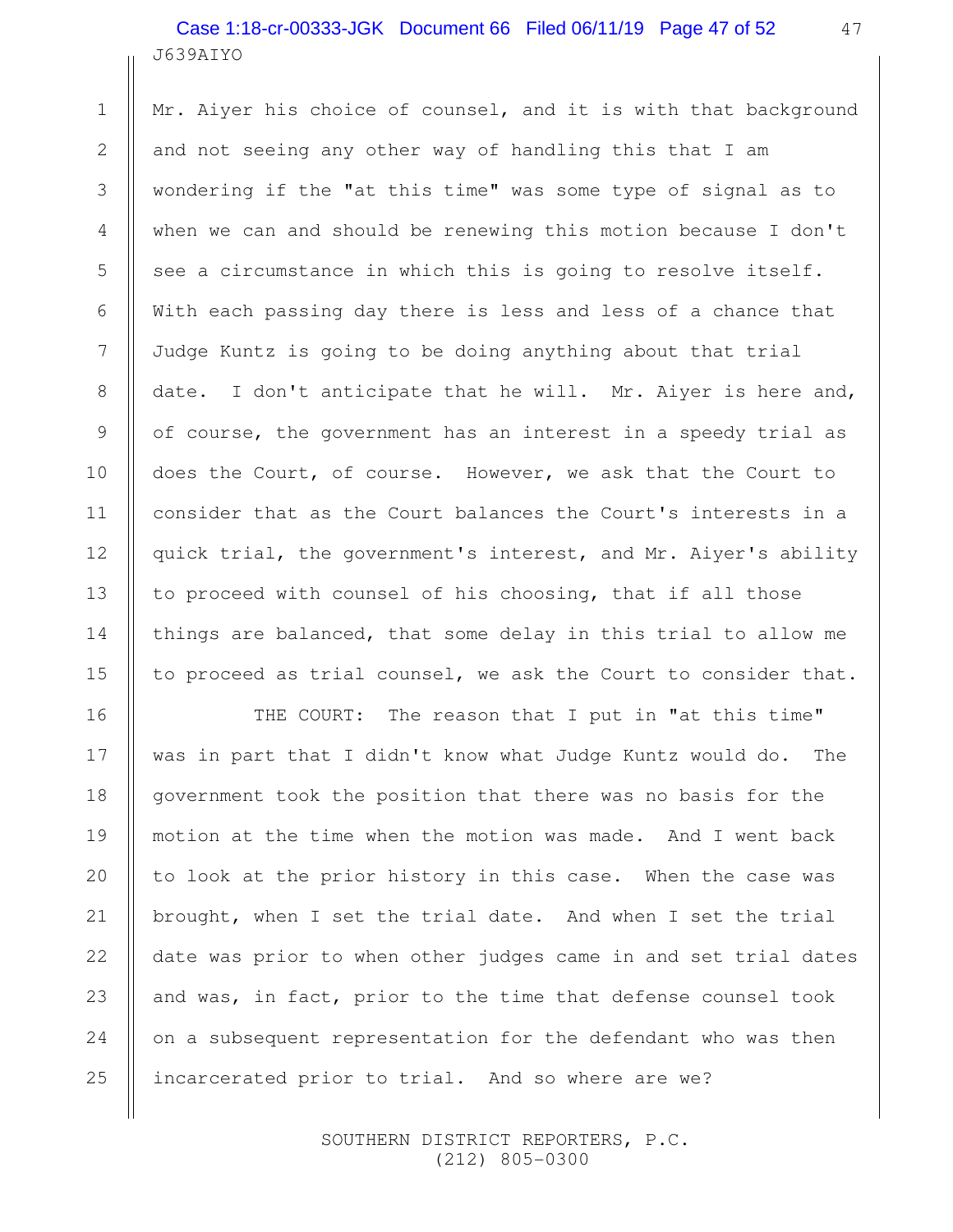## J639AIYO Case 1:18-cr-00333-JGK Document 66 Filed 06/11/19 Page 48 of 52

1

2

3

4

5

6

7

8

9

10

11

12

13

14

15

16

17

18

20

21

Early on I set the trial date in this case and lawyers ought not to take on conflicting obligations that may conflict with the trial date in this case. And you would expect other judges also to respect a trial date that was previously set. Why this has happened, I don't know. I do know that it was not of my doing because the trial date in this case was long set and the defendant in this case was entitled to the representation of his counsel of choice in this case. And so I denied the motion and I said "at this time" because things can always happen.

I didn't mean to leave lots of hope out there. I certainly would have preferred that other dates be moved rather than the date that I long set in this case and I don't know what's going on in other cases. I don't know what judges' calendars are like in other cases. And I don't know what the government's position is at this point in this case. It was somewhat tentative last time.

So am I inclined to move the trial date? No. Can I rule it out? I try not to make rulings that are cast in stone because matters can change. You could apply to other judges to change their trial dates. 19

MR. SCHACHTER: Your Honor, I have -- first of all, I certainly agree with your Honor that this should not have happened. I agree wholeheartedly. And we both advised Judge Kuntz of the conflict and we have written to Judge Kuntz 22 23 24 25

> SOUTHERN DISTRICT REPORTERS, P.C. (212) 805-0300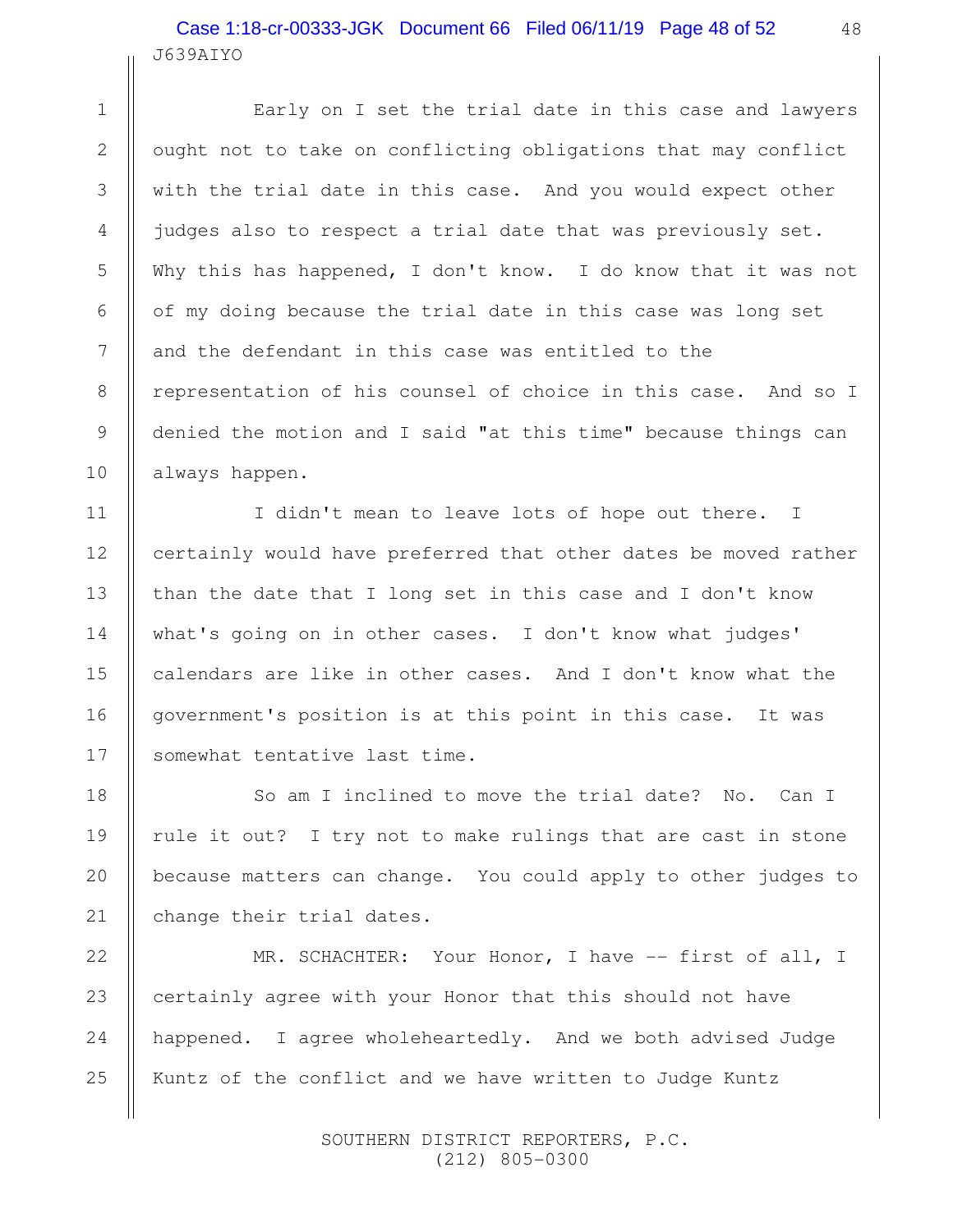# J639AIYO Case 1:18-cr-00333-JGK Document 66 Filed 06/11/19 Page 49 of 52

advising Judge Kuntz of the conflict and asked for that trial to be moved up particularly given that a detained defendant is begging for a quicker trial. We noted case law that suggests that this is actually a constitutional violation that will result in the reversal of a conviction were one to be entered.

THE COURT: Perhaps that's not the best way to approach a judge.

MR. SCHACHTER: We've tried everything, your Honor. All I know is that Judge Kuntz has not -- has not even responded to that letter and now that we're at the beginning of June it's getting very close to -- particularly given the complexities of both of those cases, this one and the other, that  $--$ 

THE COURT: Perhaps -- perhaps asking, please, without threatening the judge for reversal would be a better strategy.

MR. SCHACHTER: I will try please.

The problem is that Judge Kuntz said is that he is -- I can speak to the government and if the government is willing to consent to an earlier date in that case then he's willing to consider that. And so I went to the government and they effectively said no. They said they would agree to move it up by one month to September. However, I was appointed  $-$ - I have a CJA case which we do on a pro bono basis, but that's neither here nor there, to represent a detained defendant before Judge Engelmayer at the beginning of September. So the offer of the

> SOUTHERN DISTRICT REPORTERS, P.C. (212) 805-0300

1

2

3

4

5

6

7

8

9

10

11

12

13

14

15

16

17

18

19

20

21

22

23

24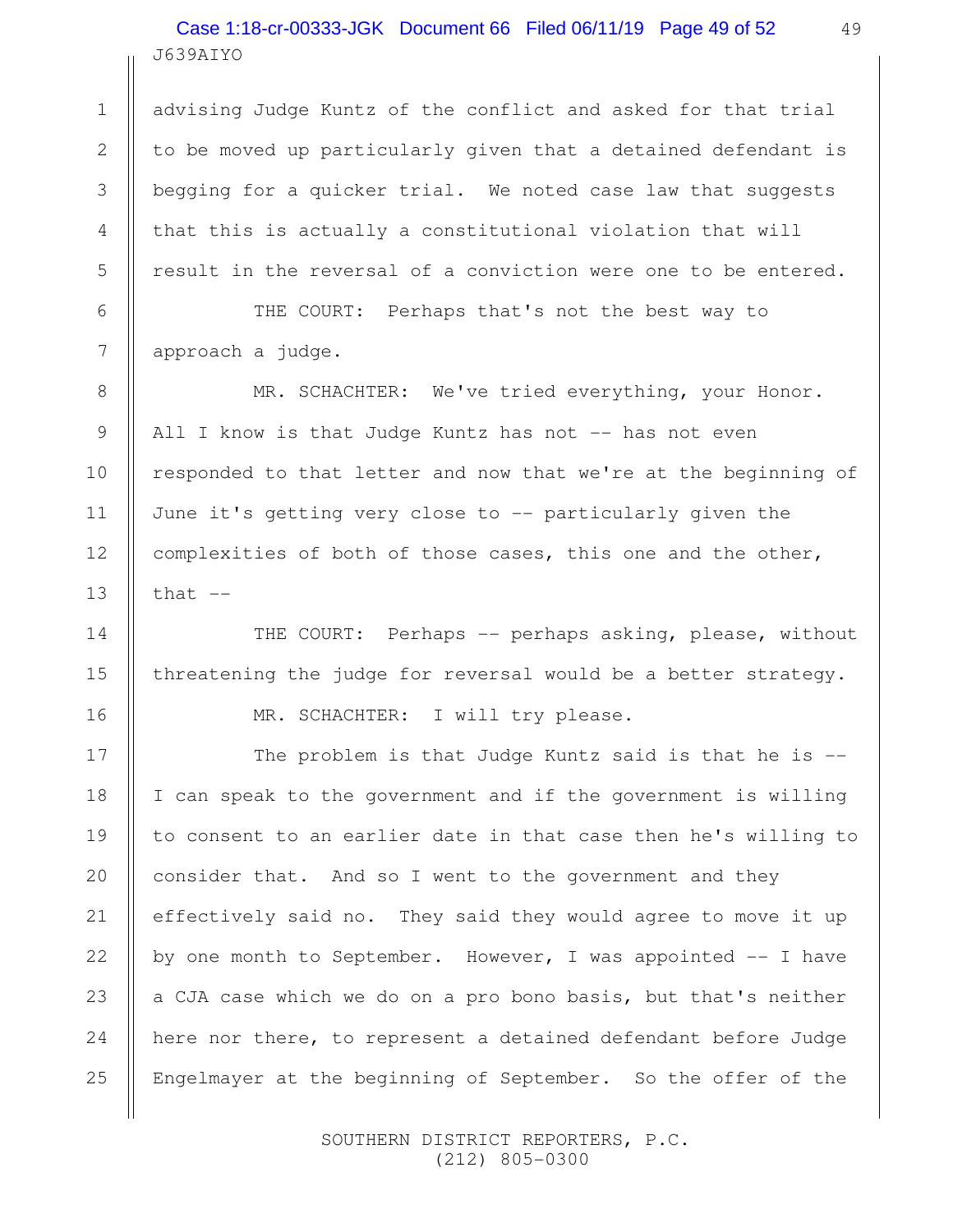J639AIYO Case 1:18-cr-00333-JGK Document 66 Filed 06/11/19 Page 50 of 52

government to move that trial up to September does not offer much in the way of assistance. Now that said, I am hopeful that that case will be resolved. But --

1

2

3

4

5

6

7

8

9

10

THE COURT: And if it were not resolved there are other members of your firm on the CJA panel, aren't there?

MR. SCHACHTER: I am the only member of my firm and in any event my understanding of the CJA rules is that counsel are appointed, not firms.

THE COURT: No. That's true. But other counsel can be appointed.

MR. SCHACHTER: No, no. I'm sorry. I raised it with Judge Engelmayer as well. When he first -- when I was first appointed I actually raised the potential conflict with your Honor's trial. And Judge Engelmayer said I think you got plenty of time to handle both of those. And then after Judge Kuntz, beyond my expectations, scheduled an October 7 trial I again raised it before Judge Engelmayer and Judge Engelmayer said not my problem; your client is detained and so I can't delay that trial; he is detained and he has to go to trial. And that is -- I have tried many times in many different ways to resolve this conflict and I am left here at the beginning of June, as fall approaches, without much in the way of opportunities to resolve this issue. And as Mr. Aiyer is the one defendant who is not detained of that group, it occurred that as one balances the interests of all concerned that 11 12 13 14 15 16 17 18 19 20 21 22 23 24 25

> SOUTHERN DISTRICT REPORTERS, P.C. (212) 805-0300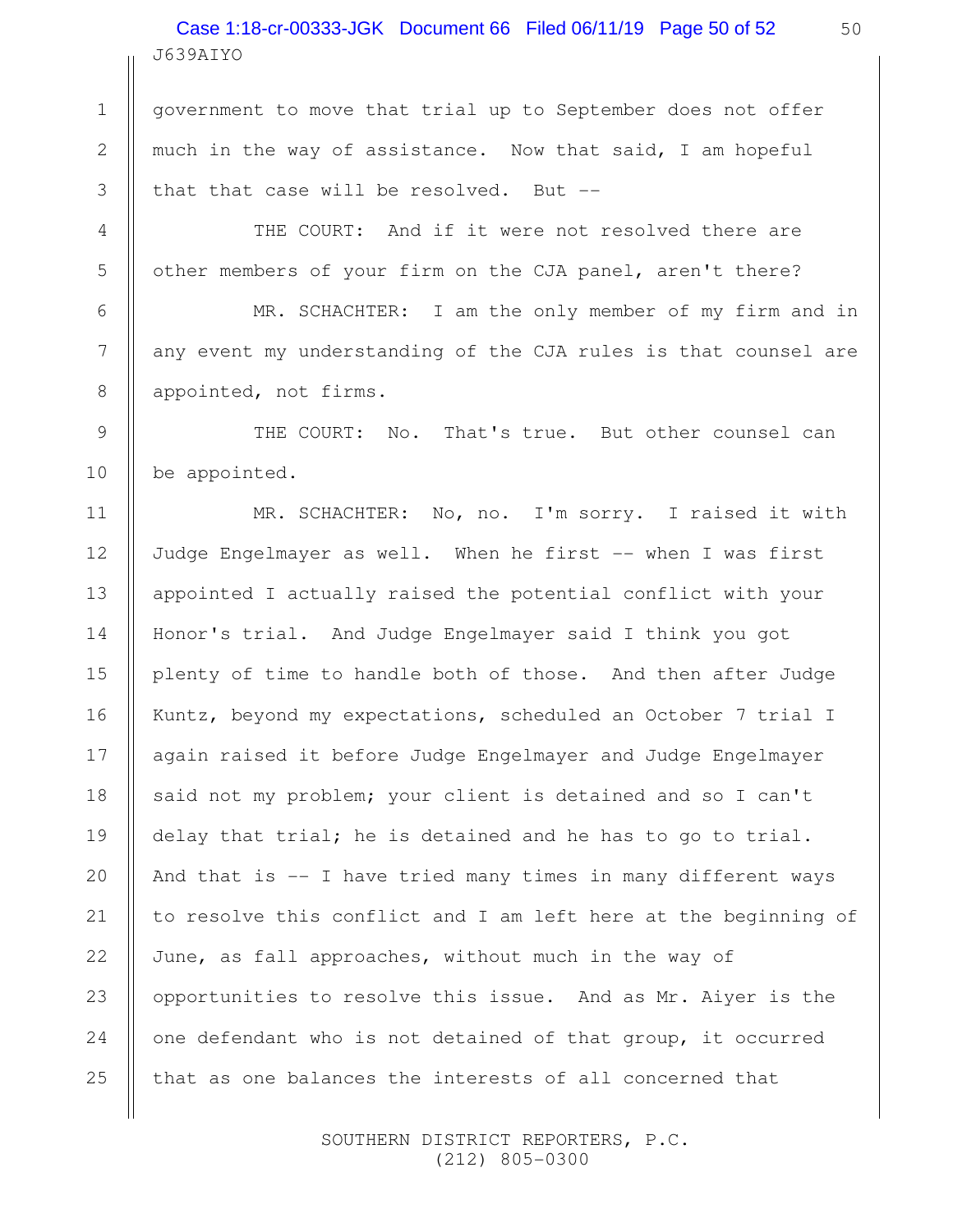J639AIYO Case 1:18-cr-00333-JGK Document 66 Filed 06/11/19 Page 51 of 52

perhaps a short adjournment of this trial could be accommodated by the Court.

I have to also note -- your Honor, may I have one moment?

(Counsel confer)

1

2

3

4

5

6

7

8

9

10

11

12

13

14

15

16

17

23

24

25

MR. SCHACHTER: Your Honor, we have been taking up the Court's -- a lot of the Court's time. Mr. Aiyer needs to excuse himself for a comfort break.

THE COURT: Well we're at an end. The government seems as though they want to say something but they don't have to. You can both talk about it. It's odd, it really is, that the parties come to the court which first set the trial date, and said, OK, here's the trial date. I understand people have busy schedules. So here's the date. We're going to work on that date. And that counsel ends up taking other cases that end up conflicting with that date. It's not the way in which it usually works.

So, you're welcome to talk to the government in this case. I don't know what you're talking about in terms of -- in terms of a brief adjournment in this case. So you can talk to the government and you can always write me a letter and - what's the trial date at present in this case? 18 19 20 21 22

MR. KLOTZ: October 21.

MR. SCHACHTER: Can Mr. Aiyer be excused, your Honor? THE COURT: I'm sorry?

> SOUTHERN DISTRICT REPORTERS, P.C. (212) 805-0300